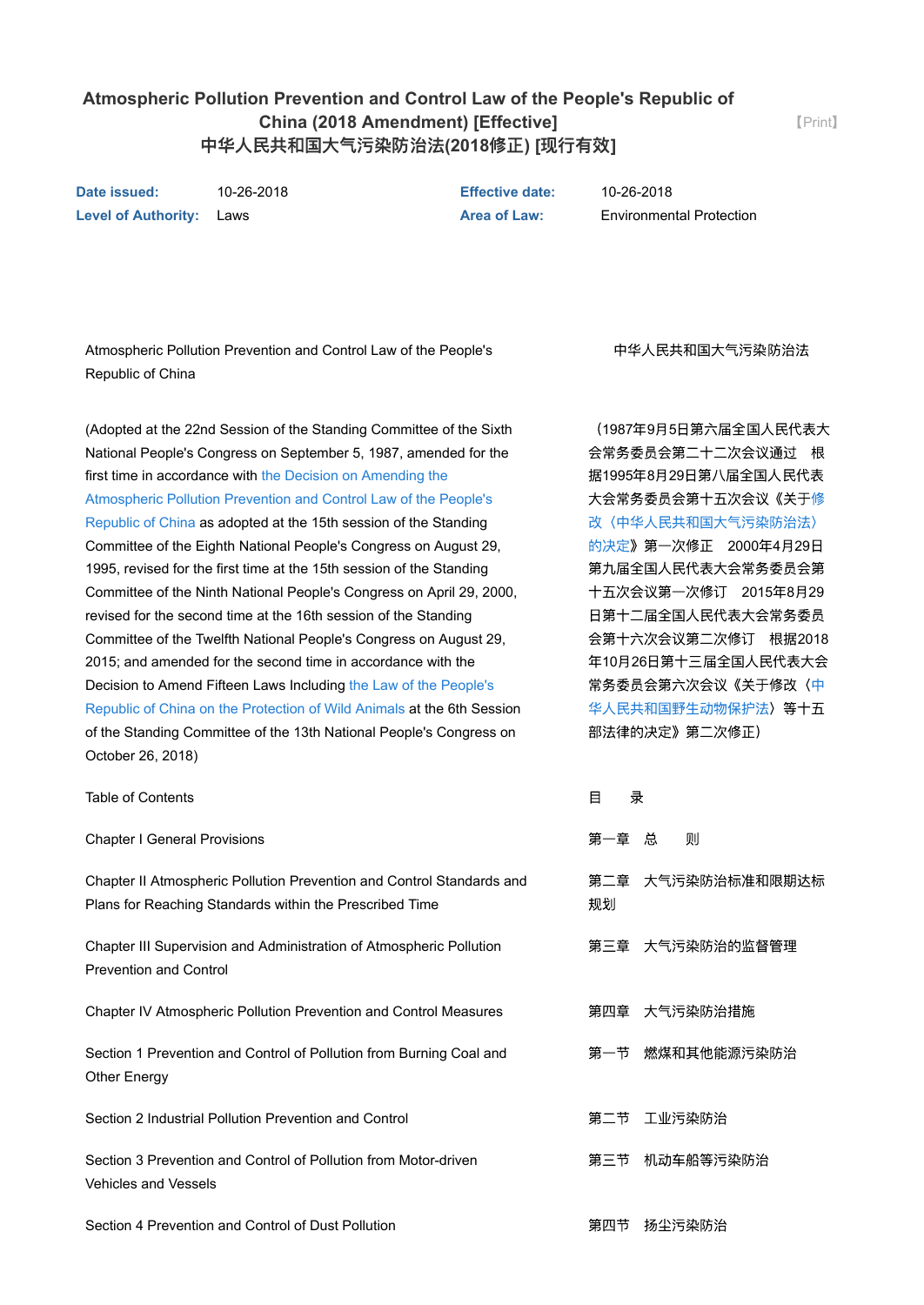Section 5 Prevention and Control of Agricultural and Other Pollution 第五节 农业和其他污染防治

Chapter V Joint Prevention and Control of Atmospheric Pollution in Key Areas

Chapter VI Response to Heavy Air Pollution Weather **Network State State State Team** 第六章 重污染天气应对

Chapter VII Legal Liabilities または、このことをしていることをしている。 第七章 法律责任

Chapter VIII Supplementary Provisions <br>
2008 年代 第八章 附 则

Chapter I General Provisions

Article 1 This Law is developed for the purpose of protecting and improving the environment, preventing and controlling atmospheric pollution, safeguarding the health of the general public, enhancing ecological civilization, and promoting the sustainable development of economy and society.

Article 2 Atmospheric pollution prevention and control shall aim at improving the quality of the atmospheric environment, adhere to regulation from the source, make plans first, transform the economic development mode, optimize industry structure and layout, and adjust the energy structure.

Atmospheric pollution prevention and control shall strengthen the prevention and control of atmospheric pollution from coal, industry, motor-driven vehicles and vessels, dust, and agriculture, promote joint prevention and control of regional atmospheric pollution, and conduct cooperative control of atmospheric pollutants and greenhouse gas such as particles, sulfur dioxide, nitrogen oxide, volatile organic compounds, and ammonia, etc.

Article 3 The people's governments at and above the county level shall include atmospheric pollution prevention and control in the national economic and social development planning and increase financial support for it.

The local people's governments at all levels shall be responsible for the quality of the atmospheric environment of their respective administrative regions, make plans, take measures, control or gradually reduce the discharge of atmospheric pollutants, and make the atmospheric environment quality reach the prescribed standards and gradually improve it.

Article 4 The competent department of ecology and environment under the State Council shall, jointly with other relevant departments under the State Council, evaluate the provinces, autonomous regions and municipalities directly under the Central Government regarding the achievement of goals of improving the quality of atmospheric environment and the completion of key atmospheric pollution prevention and control tasks. The people's governments of each province, autonomous region and municipality directly under the

第五章 重点区域大气污染联合防治

### 第一章 总 则

第一条 为保护和改善环境, 防治 大气污染,保障公众健康,推进生态文 明建设,促进经济社会可持续发展,制 定本法。

第二条 防治大气污染,应当以改 善大气环境质量为目标,坚持源头治 理,规划先行,转变经济发展方式,优 化产业结构和布局,调整能源结构。

防治大气污染,应当加强对燃煤、工 业、机动车船、扬尘、农业等大气污染 的综合防治,推行区域大气污染联合防 治,对颗粒物、二氧化硫、氮氧化物、 挥发性有机物、氨等大气污染物和温室 气体实施协同控制。

第三条 县级以上人民政府应当将 大气污染防治工作纳入国民经济和社会 发展规划,加大对大气污染防治的财政 投入。

地方各级人民政府应当对本行政区域的 大气环境质量负责,制定规划,采取措 施,控制或者逐步削减大气污染物的排 放量,使大气环境质量达到规定标准并 逐步改善。

第四条 国务院生态环境主管部门 会同国务院有关部门,按照国务院的规 定,对省、自治区、直辖市大气环境质 量改善目标、大气污染防治重点任务完 成情况进行考核。省、自治区、直辖市 人民政府制定考核办法,对本行政区域 内地方大气环境质量改善目标、大气污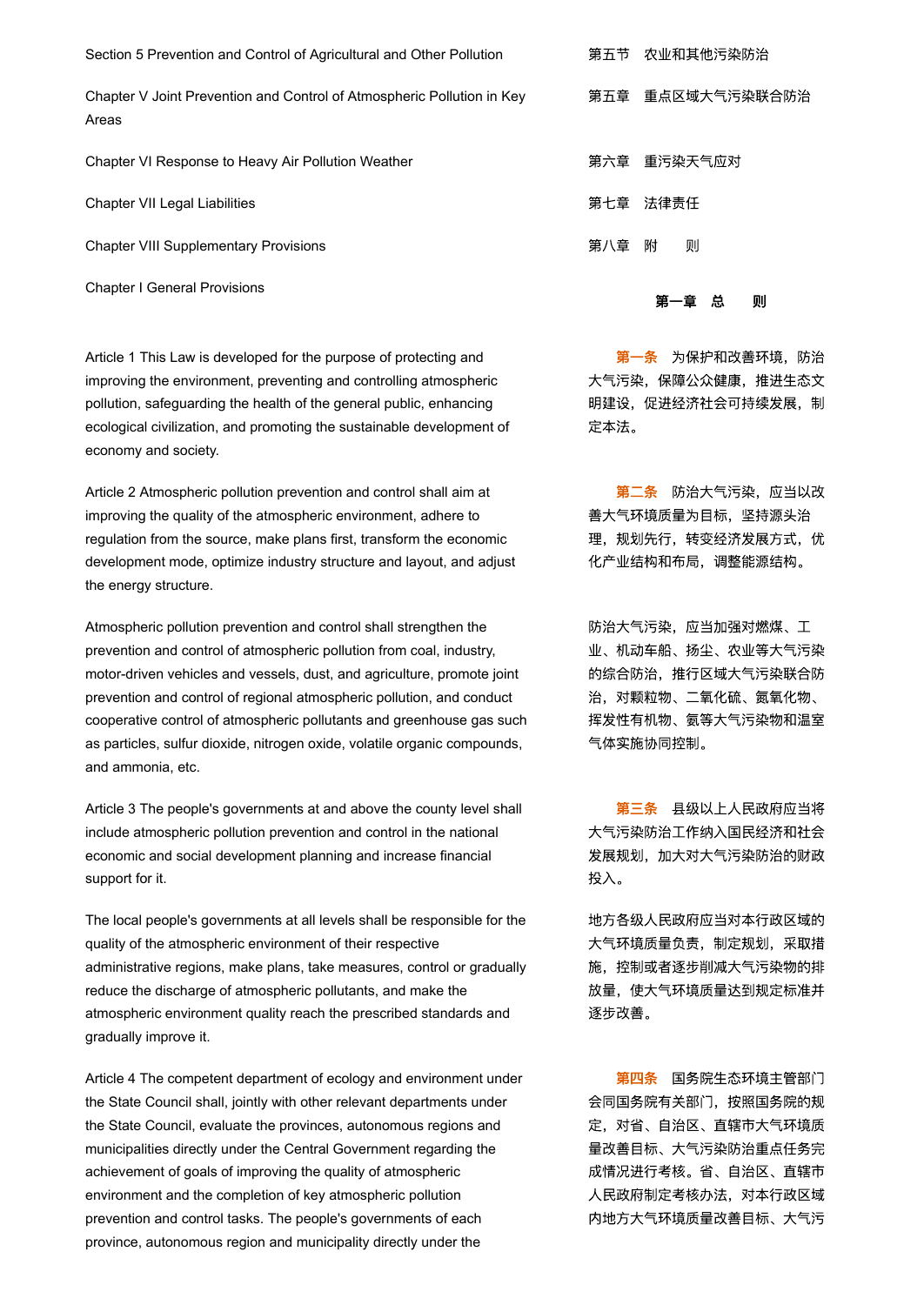Central Government shall evaluate the achievement of goals of improving the quality of atmospheric environment and the completion of key atmospheric pollution prevention and control task within their respective administrative regions. The evaluation results shall be made available to the general public.

Article 5 The competent department of ecology and environment of the people's governments at and above the county level shall oversee and regulate the atmospheric pollution prevention and control in a unified way.

Other relevant departments of the people's governments at and above the county level shall oversee and regulate the atmospheric pollution prevention and control within the scope of their functions.

Article 6 The state encourages and supports the scientific and technological research of atmospheric pollution prevention and control, analyzes the sources and development trends of atmospheric pollution, promotes the use of advanced and applicable technologies and equipment for atmospheric pollution prevention and control, enhances the transformation of scientific and technological achievements, and gives play to the supporting role of science and technology in atmospheric pollution prevention and control.

Article 7 Enterprises, public institutions, and other business entities shall take effective measures to prevent or reduce atmospheric pollution and shall assume legal responsibility for the damage they have caused.

Citizens shall increase their awareness of protecting the atmospheric environment, take to low-carbon and economical lifestyles, and voluntarily fulfill their obligations of protecting the atmospheric environment.

Chapter II Atmospheric Pollution Prevention and Control Standards and Plans for Reaching Standards within the Prescribed Time **the Contract of the Standard Standards** within the Prescribed Time

Article 8 When developing atmospheric environment quality standards, the competent department of ecology and environment under the State Council or the people's government of a province, autonomous region or municipality directly under the Central Government shall aim at safeguarding the public health and protecting the ecological environment, adapt to economic and social development, and ensure that they are scientific and reasonable.

Article 9 When developing atmospheric pollutant discharge standards, the competent department of ecology and environment under the State Council or the people's government of a province, autonomous region or municipality directly under the Central Government shall take [atmospheric environment quality standards](javascript:ESLC(1250,0)) and the economic and technical conditions of the state as basis.

染防治重点任务完成情况实施考核。考 核结果应当向社会公开。

第五条 县级以上人民政府生态环 境主管部门对大气污染防治实施统一监 督管理。

县级以上人民政府其他有关部门在各自 职责范围内对大气污染防治实施监督管 理。

第六条 国家鼓励和支持大气污染 防治科学技术研究,开展对大气污染来 源及其变化趋势的分析,推广先进适用 的大气污染防治技术和装备,促进科技 成果转化,发挥科学技术在大气污染防 治中的支撑作用。

第七条 企业事业单位和其他生产 经营者应当采取有效措施,防止、减少 大气污染,对所造成的损害依法承担责 任。

公民应当增强大气环境保护意识,采取 低碳、节俭的生活方式,自觉履行大气 环境保护义务。

# 规划

第八条 国务院生态环境主管部门 或者省、自治区、直辖市人民政府制定 大气环境质量标准,应当以保障公众健 康和保护生态环境为宗旨,与经济社会 发展相适应,做到科学合理。

第九条 国务院生态环境主管部门 或者省、自治区、直辖市人民政府制定 [大气污染物排放标准,应当以大气环境](javascript:SLC(1250,0)) 质量标准和国家经济、技术条件为依 据。

[Article 10 In the development of atmospheric environment quality](javascript:ESLC(1250,0)) **article to the set with the development** of atmospheric environment quality **the set of the set of the set of the set of the set of the set of the set of t**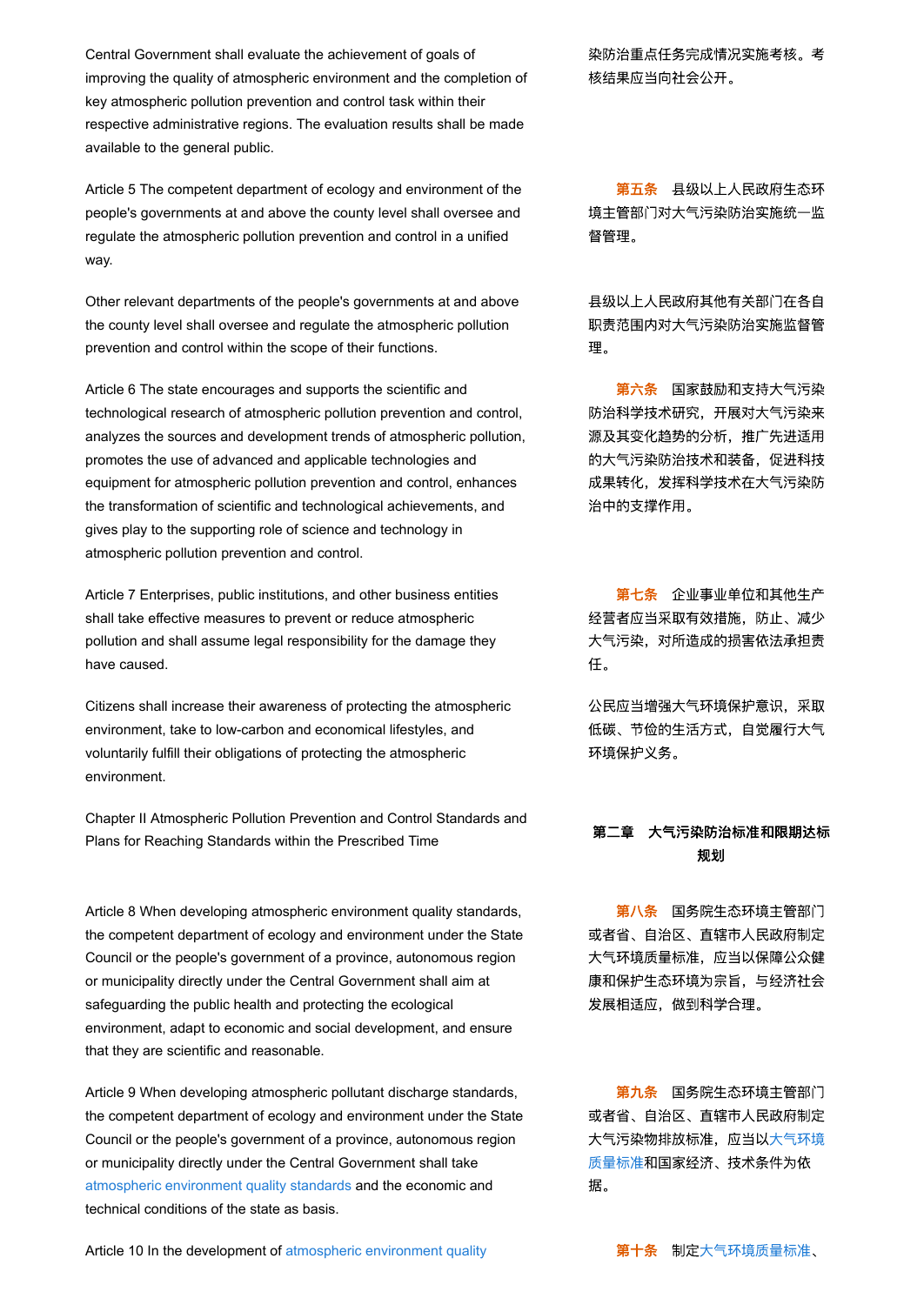[standards and atmospheric pollutant discharge standards, it is req](javascript:ESLC(1250,0))uired to organize experts for examination and demonstration and solicit the opinions of relevant authorities, industry associations, enterprises, public institutions, and the general public.

Article 11 The competent department of ecology and environment of a people's government at or above the provincial level shall publish atmospheric environment quality standards and atmospheric pollutant discharge standards on its website for the access of the general public and download free of charge.

[Article 12 The implementation of atmospheric environment quality](javascript:ESLC(1250,0)) standards and atmospheric pollutant discharge standards shall be evaluated on a regular basis, and revisions shall be made according to the evaluation results when necessary.

Article 13 In the development of quality standards for products containing volatile organic compounds, such as coal, petroleum coke, biomass fuel, and coatings, fireworks and firecrackers, boilers, etc., the atmospheric environment protection requirements shall be specified.

Fuel quality standards shall comply with the atmospheric pollutant control requirements of the state and shall be consistent and simultaneously implemented with the atmospheric pollutant discharge standards of the state for motor-driven vehicles and vessels and nonroad mobile machinery.

The term "non-road mobile machinery" as mentioned in the preceding paragraph means mobile machines and transportable industrial equipment with engines.

Article 14 The people's governments of cities failing to reach the national [atmospheric environment quality standards](javascript:ESLC(1250,0)) shall timely make plans for reaching atmospheric environment quality standards within the prescribed time and take measures to reach atmospheric environment quality standards within the time limit specified by the State Council or the provincial people's governments.

In the making of plans for reaching atmospheric environment quality standards within the prescribed time, it is required to solicit the opinions of relevant industry associations, enterprises, public institutions, experts, and the general public.

Article 15 A plan made for a city to reach atmospheric environment quality standards within a prescribed time shall be made public. The plan made for a municipality directly under the Central Government or a districted city for reaching atmospheric environment quality standards within a prescribed time shall be submitted to the competent department of ecology and environment under the State Council for recordation.

Article 16 When reporting the environment condition and the achievement of environmental protection goals to the people's congress at the same level or the standing committee thereof, the 大气污染物排放标准,应当组织专家进 行审查和论证,并征求有关部门、行业 协会、企业事业单位和公众等方面的意 见。

第十一条 省级以上人民政府生态 环境主管部门应当在其网站上公布大气 环境质量标准、大气污染物排放标准, 供公众免费查阅、下载。

第十二条 [大气环境质量标准](javascript:SLC(1250,0))、大 气污染物排放标准的执行情况应当定期 进行评估,根据评估结果对标准适时进 行修订。

第十三条 制定燃煤、石油焦、生 物质燃料、涂料等含挥发性有机物的产 品、烟花爆竹以及锅炉等产品的质量标 准,应当明确大气环境保护要求。

制定燃油质量标准,应当符合国家大气 污染物控制要求,并与国家机动车船、 非道路移动机械大气污染物排放标准相 互衔接,同步实施。

前款所称非道路移动机械,是指装配有 发动机的移动机械和可运输工业设备。

第十四条 未达到国家大气环境质 [量标准城市的人民政府应当及时编制大](javascript:SLC(1250,0)) 气环境质量限期达标规划,采取措施, 按照国务院或者省级人民政府规定的期 限达到大气环境质量标准。

编制城市大气环境质量限期达标规划, 应当征求有关行业协会、企业事业单 位、专家和公众等方面的意见。

第十五条 城市大气环境质量限期 达标规划应当向社会公开。直辖市和设 区的市的大气环境质量限期达标规划应 当报国务院生态环境主管部门备案。

第十六条 城市人民政府每年在向 本级人民代表大会或者其常务委员会报 告环境状况和环境保护目标完成情况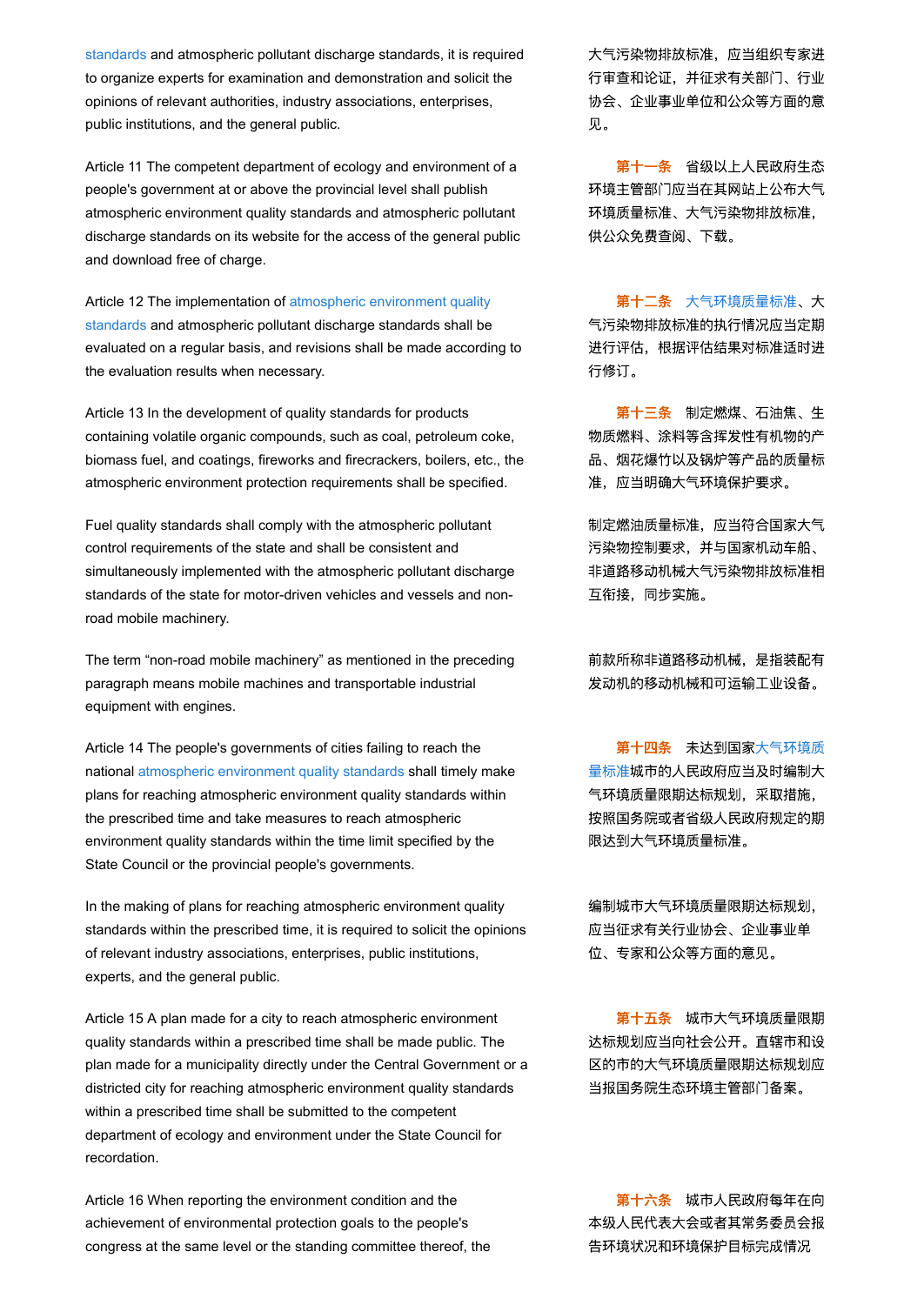people's government of a city shall report the implementation of the plan for reaching atmospheric environment quality standards within the prescribed time and shall make such information available to the public.

Article 17 The plan of a city to reach atmospheric environment quality standards within the prescribed time shall be evaluated and revised according to the atmospheric pollution prevention and control requirements and the economic and technical conditions when necessary.

Chapter III Supervision and Administration of Atmospheric Pollution Prevention and Control Prevention and Control Prevention and Control Prevention and Control

Article 18 When building projects that have an impact on atmospheric environment, enterprises, public institutions, and other business entities shall conduct environmental impact assessments and publish the environmental impact assessment documents according to the law; when discharging pollutants to the atmosphere, they shall conform to the atmospheric pollutant discharge standards and abide by the total quantity control requirements for the discharge of key atmospheric pollutants.

Article 19 Enterprises and public institutions discharging industrial waste gases or the toxic or hazardous atmospheric pollutants listed in the catalogue specified in Article 78 of this Law, business entities using coal heat sources for central heating facilities, and other entities subject to pollutant discharging licensing administration shall obtain a pollutant discharge license. The specific measures and implementation steps for pollutant discharge licensing shall be determined by the State Council.

Article 20 Enterprises, public institutions, and other business entities discharging pollutants to the atmosphere shall set atmospheric pollutant discharge outlets according to the laws, regulations, and the provisions of the competent department of ecology and environment under the State Council.

It is prohibited to discharge atmospheric pollutants by means of evading supervision such as secretly discharging pollutants, altering or forging monitoring data, suspending production for the purpose of evading onsite inspection, opening emergency discharge channels under nonemergent situations, or operating atmospheric pollution prevention and control facilities in an abnormal manner.

Article 21 The state exercises total volume control over the discharge of key atmospheric pollutants.

The total volume control targets for the discharge of key atmospheric pollutants shall be reported by the competent department of ecology and environment under the State Council, after soliciting the opinions of relevant departments under the State Council and the people's governments of all provinces, autonomous regions, and municipalities directly under the Central Government, together with the general

时,应当报告大气环境质量限期达标规 划执行情况,并向社会公开。

第十七条 城市大气环境质量限期 达标规划应当根据大气污染防治的要求 和经济、技术条件适时进行评估、修 订。

第十八条 企业事业单位和其他生 产经营者建设对大气环境有影响的项 目,应当依法进行环境影响评价、公开 环境影响评价文件;向大气排放污染物 的,应当符合大气污染物排放标准,遵 守重点大气污染物排放总量控制要求。

第十九条 排放工业废气或者本法 第七十八条规定名录中所列有毒有害大 气污染物的企业事业单位、集中供热设 施的燃煤热源生产运营单位以及其他依 法实行排污许可管理的单位,应当取得 排污许可证。排污许可的具体办法和实 施步骤由国务院规定。

第二十条 企业事业单位和其他生 产经营者向大气排放污染物的,应当依 照法律法规和国务院生态环境主管部门 的规定设置大气污染物排放口。

禁止通过偷排、篡改或者伪造监测数 据、以逃避现场检查为目的的临时停 产、非紧急情况下开启应急排放通道、 不正常运行大气污染防治设施等逃避监 管的方式排放大气污染物。

第二十一条 国家对重点大气污染 物排放实行总量控制。

重点大气污染物排放总量控制目标,由 国务院生态环境主管部门在征求国务院 有关部门和各省、自治区、直辖市人民 政府意见后,会同国务院经济综合主管 部门报国务院批准并下达实施。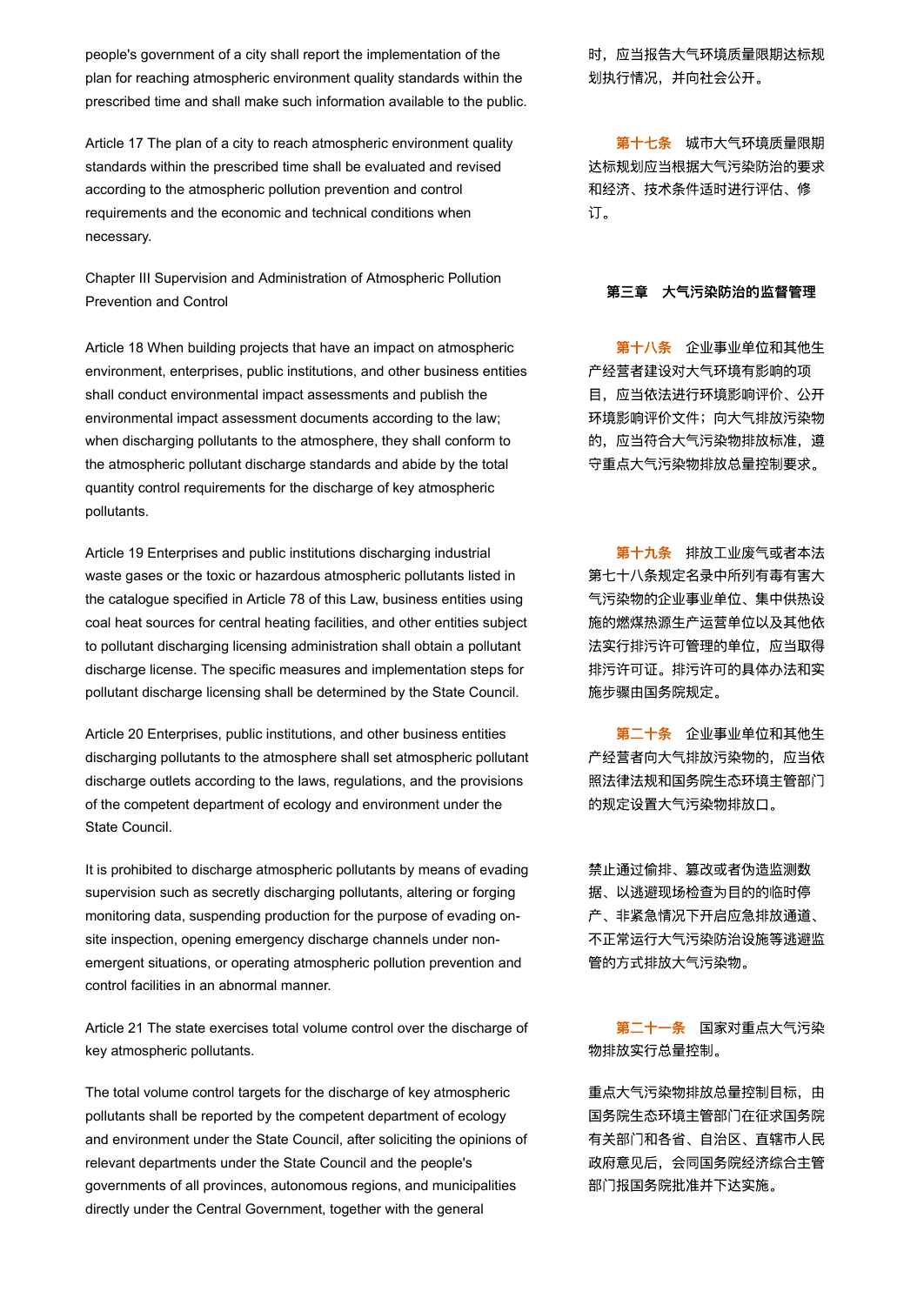administrative department of economics under the State Council to the State Council for approval before being assigned for implementation.

The people's governments of all provinces, autonomous regions, and municipalities directly under the Central Government shall, according to the total volume control targets assigned by the State Council, control or cut the total discharge volume of key atmospheric pollutants in their respective administrative regions.

The specific measures for determining and disassembling the total volume control targets shall be developed by the competent department of ecology and environment under the State Council together with relevant departments under the State Council. The people's governments of all provinces, autonomous regions, and municipalities directly under the Central Government may, in view of the atmospheric pollution prevention and control needs in their respective administrative regions, exercise total volume control over the discharge of atmospheric pollutants other than those under the intensified supervision of the state.

The state will gradually promote the trading of the right to discharge key atmospheric pollutants.

Article 22 For an area which exceeds the state's total discharge volume control indicators of key atmospheric pollutants or fails to achieve the atmospheric environmental quality objectives assigned by the state, the competent department of ecology and environment of the people's government at or above the provincial level shall hold interviews with the chief person-in-charge of the people's government of the area together with relevant departments, and suspend the procedures for approving the environmental impact assessment documents on construction projects in the area that will increase the total discharge volume of key atmospheric pollutants. The interview process shall be made open to the public.

Article 23 The competent department of ecology and environment under the State Council shall be responsible for developing atmospheric environmental quality and atmospheric pollution source monitoring and assessment norms, organizing the building of and managing the national atmospheric environmental quality and atmospheric pollution source monitoring net, organizing atmospheric environmental quality and atmospheric pollution source monitoring activities, and releasing information about the national atmospheric environmental quality condition in a unified way.

The competent department of ecology and environment of a local people's government at or above the county level shall be responsible for organizing the building of and managing the atmospheric environmental quality and atmospheric pollution source monitoring net for the administrative region, conducting atmospheric environmental quality and atmospheric pollution source monitoring, and releasing information about atmospheric environmental quality condition in the administrative region in a unified way.

省、自治区、直辖市人民政府应当按照 国务院下达的总量控制目标,控制或者 削减本行政区域的重点大气污染物排放 总量。

确定总量控制目标和分解总量控制指标 的具体办法,由国务院生态环境主管部 门会同国务院有关部门规定。省、自治 区、直辖市人民政府可以根据本行政区 域大气污染防治的需要,对国家重点大 气污染物之外的其他大气污染物排放实 行总量控制。

国家逐步推行重点大气污染物排污权交 易。

第二十二条 对超过国家重点大气 污染物排放总量控制指标或者未完成国 家下达的大气环境质量改善目标的地 区,省级以上人民政府生态环境主管部 门应当会同有关部门约谈该地区人民政 府的主要负责人,并暂停审批该地区新 增重点大气污染物排放总量的建设项目 环境影响评价文件。约谈情况应当向社 会公开。

第二十三条 国务院生态环境主管 部门负责制定大气环境质量和大气污染 源的监测和评价规范,组织建设与管理 全国大气环境质量和大气污染源监测 网,组织开展大气环境质量和大气污染 源监测,统一发布全国大气环境质量状 况信息。

县级以上地方人民政府生态环境主管部 门负责组织建设与管理本行政区域大气 环境质量和大气污染源监测网,开展大 气环境质量和大气污染源监测,统一发 布本行政区域大气环境质量状况信息。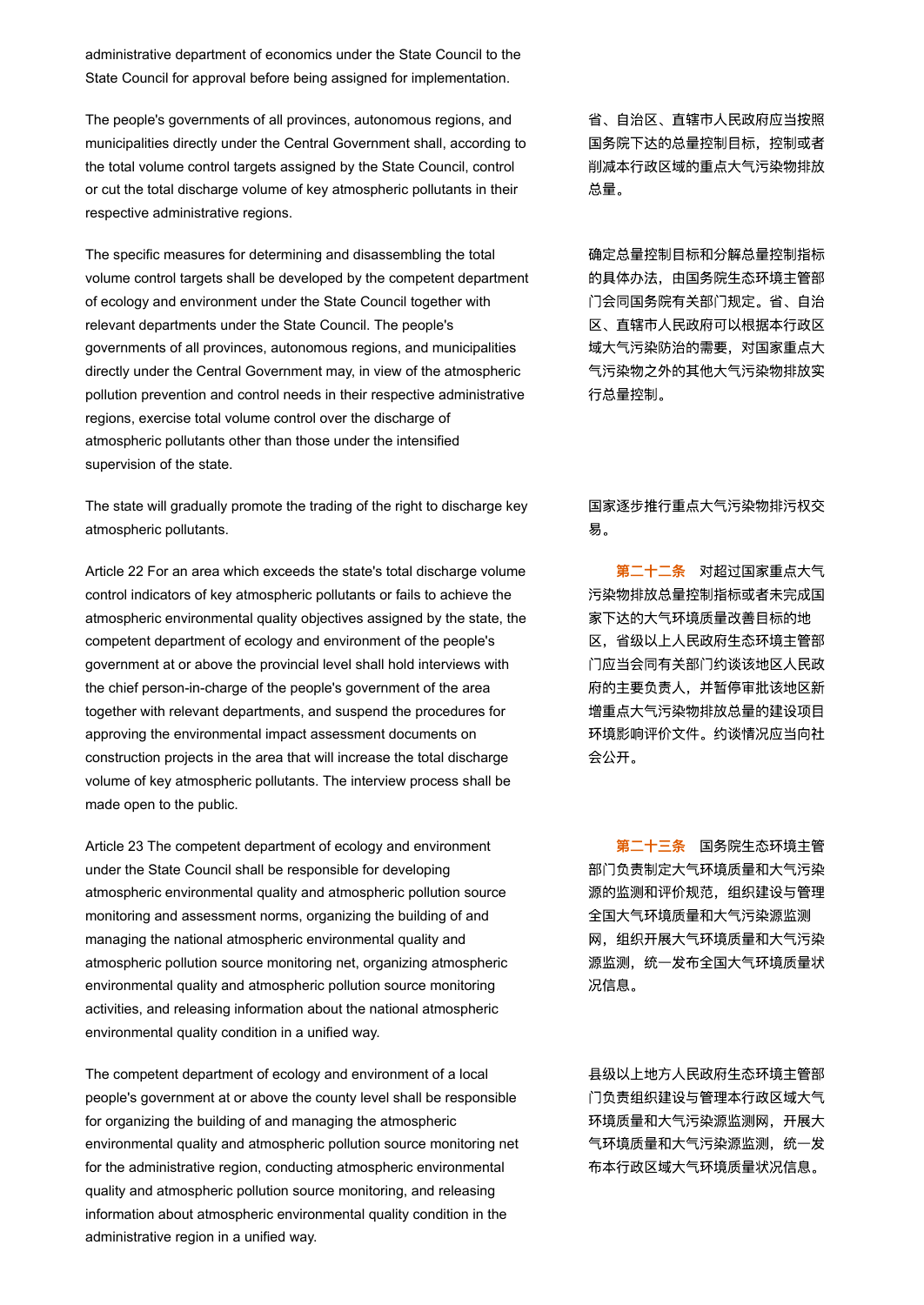Article 24 Enterprises, public institutions, and other business entities shall, according to relevant provisions and monitoring norms of the state, monitor the industrial waste gases and the toxic and hazardous atmospheric pollutants listed in the catalogue mentioned in Article 78 of this Law they have discharged, and preserve the original monitoring records. In particular, pollutant discharging entities under intensified supervision shall install and use automatic atmospheric pollutant discharge monitoring equipment, stay connected to the monitoring equipment of the competent departments of ecology and environment, ensure the normal functioning of the monitoring equipment, and publish the discharge information according to law. The specific measures for monitoring and the conditions for pollutant discharging entities under intensified supervision shall be determined by the competent department of ecology and environment under the State Council.

The list of pollutant discharging entities under intensified supervision shall be determined by the competent department of ecology and environment of the local people's government at or above the level of districted city by consulting relevant departments in view of the atmospheric environmental carrying capacity, the total discharge volume control indicators for key atmospheric pollutants, and the variety, quantity, and concentration of the atmospheric pollutants discharged by pollutant discharging entities in the administrative region and shall be made public.

Article 25 Pollutant discharging entities under intensified supervision shall be responsible for the veracity and accuracy of automatic monitoring data. If discovering any unusual circumstance in the data transmission of the automatic atmospheric pollutant discharge monitoring equipment of any pollutant discharging entity under intensified supervision, the competent department of ecology and environment shall conduct an investigation in a timely manner.

Article 26 It is prohibited to misappropriate, destroy, move or alter without approval atmospheric environment quality monitoring equipment or automatic atmospheric pollutant discharge monitoring equipment.

Article 27 The state shall apply an elimination system to the techniques, equipment, and products that cause serious pollution to the atmospheric environment.

The general administrative department of economics under the State Council shall, together with other relevant departments under the State Council, determine the time limits for elimination of the techniques, equipment, and products that cause serious pollution to the atmospheric environment and include them in the catalogue of comprehensive industrial policies of the state.

Producers, importers, distributors, and users shall stop producing, importing, selling or using the equipment and products in the catalogue as mentioned in the preceding paragraph within the prescribed time limits. Technique adopters shall stop adopting the techniques listed in

第二十四条 企业事业单位和其他 生产经营者应当按照国家有关规定和监 测规范,对其排放的工业废气和本法第 七十八条规定名录中所列有毒有害大气 污染物进行监测,并保存原始监测记 录。其中,重点排污单位应当安装、使 用大气污染物排放自动监测设备,与生 态环境主管部门的监控设备联网,保证 监测设备正常运行并依法公开排放信 息。监测的具体办法和重点排污单位的 条件由国务院生态环境主管部门规定。

重点排污单位名录由设区的市级以上地 方人民政府生态环境主管部门按照国务 院生态环境主管部门的规定,根据本行 政区域的大气环境承载力、重点大气污 染物排放总量控制指标的要求以及排污 单位排放大气污染物的种类、数量和浓 度等因素,商有关部门确定,并向社会 公布。

第二十五条 重点排污单位应当对 自动监测数据的真实性和准确性负责。 生态环境主管部门发现重点排污单位的 大气污染物排放自动监测设备传输数据 异常,应当及时进行调查。

第二十六条 禁止侵占、损毁或者 擅自移动、改变大气环境质量监测设施 和大气污染物排放自动监测设备。

第二十七条 国家对严重污染大气 环境的工艺、设备和产品实行淘汰制 度。

国务院经济综合主管部门会同国务院有 关部门确定严重污染大气环境的工艺、 设备和产品淘汰期限,并纳入国家综合 性产业政策目录。

生产者、进口者、销售者或者使用者应 当在规定期限内停止生产、进口、销售 或者使用列入前款规定目录中的设备和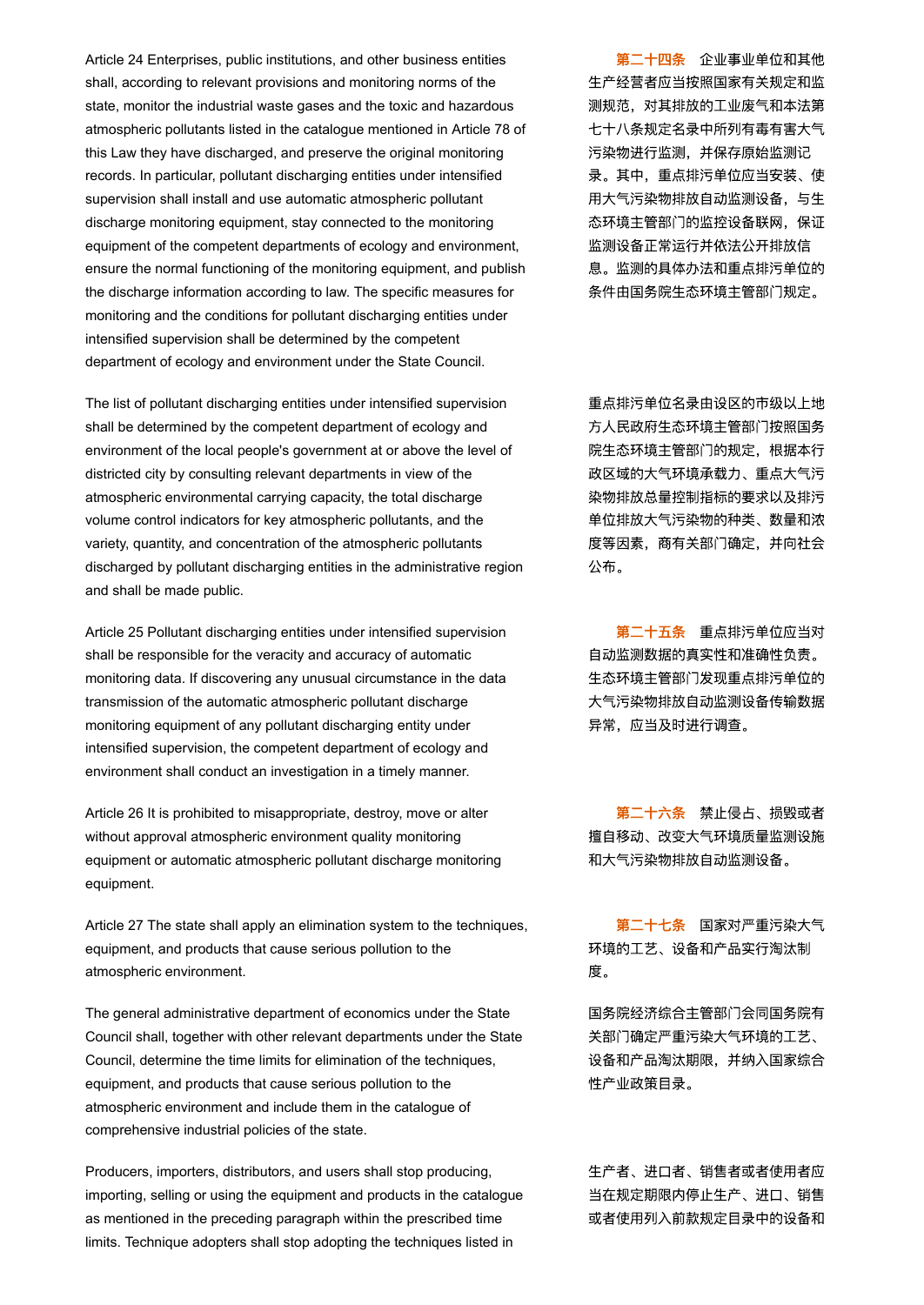the catalogue as mentioned in the preceding paragraph within the prescribed time limits.

Eliminated equipment and products shall not be transferred to anyone else for use.

Article 28 The competent department of ecology and environment under the State Council shall, together with other relevant departments, establish an atmospheric pollution damage assessment system and improve it.

Article 29 The competent department of ecology and environment and the environmental law enforcement body thereof, and other departments with environmental protection regulatory functions shall have the authority to, by means of on-site inspection and monitoring, automatic monitoring, remote sensing monitoring, and remote infra-red photographing, oversee and inspect the enterprises, public institutions, and other business entities that discharge atmospheric pollutants. Entities under inspection shall honestly provide relevant information and necessary materials. Inspecting departments or institutions and the staff members thereof shall keep confidential the trade secrets of the entities under inspection.

Article 30 For enterprises, public institutions, and other business entities that discharge atmospheric pollutants in violation of any law or regulation, if it has caused or is likely to cause serious atmospheric pollution, or relevant evidence is likely to be destroyed or concealed, the competent departments of ecology and environment of the people's governments at and above the county level and other departments with environmental protection regulatory functions may seize, impound or take other compulsory administrative measures for relevant facilities, equipment, and articles.

Article 31 Competent departments of ecology and environment and other departments with environmental protection regulatory functions shall publish their tip-off hotlines and e-mail accounts to for the convenience of the general public to make tip-offs.

After receiving a tip-off, an competent department of ecology and environment or any other department with environmental protection regulatory functions shall timely handle the tip-off and keep the tipster's information confidential. If the tip-off is reported in real name, the tipster shall be informed of the handling result, and if the tip-off is verified as true, the handling result shall be disclosed to the public according to the law and the tipster shall be rewarded.

Where a tipster makes a tip-off against his or her employer, the employer shall not retaliate against the tipster by means of rescinding or modifying the employment contract with the tipster.

Chapter IV Atmospheric Pollution Prevention and Control Measures

产品。工艺的采用者应当在规定期限内 停止采用列入前款规定目录中的工艺。

被淘汰的设备和产品,不得转让给他人 使用。

第二十八条 国务院生态环境主管 部门会同有关部门,建立和完善大气污 染损害评估制度。

第二十九条 生态环境主管部门及 其环境执法机构和其他负有大气环境保 护监督管理职责的部门,有权通过现场 检查监测、自动监测、遥感监测、远红 外摄像等方式,对排放大气污染物的企 业事业单位和其他生产经营者进行监督 检查。被检查者应当如实反映情况,提 供必要的资料。实施检查的部门、机构 及其工作人员应当为被检查者保守商业 秘密。

第三十条 企业事业单位和其他生 产经营者违反法律法规规定排放大气污 染物,造成或者可能造成严重大气污 染,或者有关证据可能灭失或者被隐匿 的,县级以上人民政府生态环境主管部 门和其他负有大气环境保护监督管理职 责的部门,可以对有关设施、设备、物 品采取查封、扣押等行政强制措施。

第三十一条 生态环境主管部门和 其他负有大气环境保护监督管理职责的 部门应当公布举报电话、电子邮箱等, 方便公众举报。

生态环境主管部门和其他负有大气环境 保护监督管理职责的部门接到举报的, 应当及时处理并对举报人的相关信息予 以保密;对实名举报的,应当反馈处理 结果等情况,查证属实的,处理结果依 法向社会公开,并对举报人给予奖励。

举报人举报所在单位的,该单位不得以 解除、变更劳动合同或者其他方式对举 报人进行打击报复。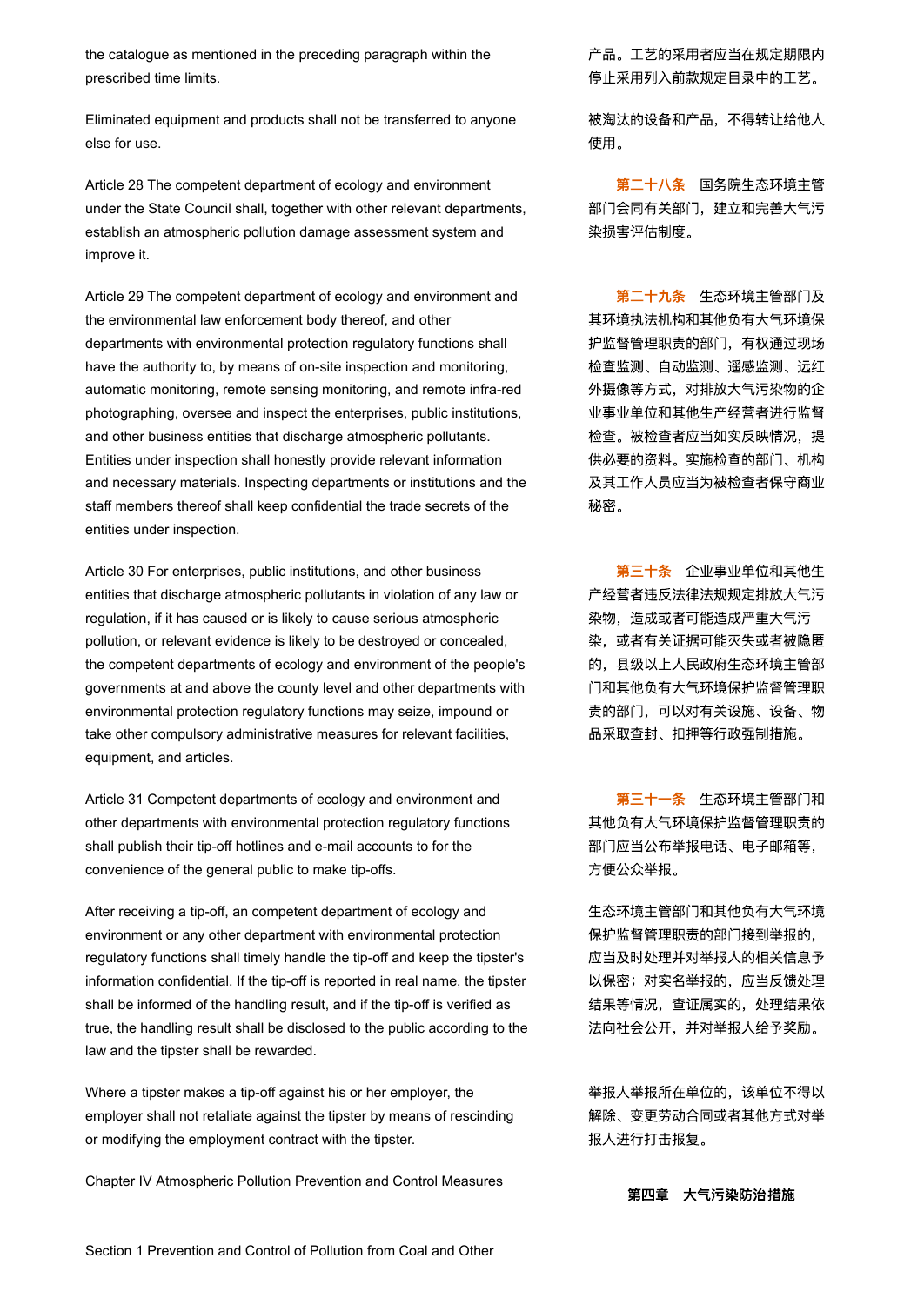Article 32 Relevant departments under the State Council and local people's governments at all levels shall take measures to revamp the energy structure, promote the production and use of clean energy, optimize the use of coal, promote the clean and efficient utilization of coal, gradually reduce the proportion of coal in primary energy consumption, and reduce the discharge of atmospheric pollutants in the production, use, and transformation of coal.

Article 33 The state promotes the washing processing of coal for the purpose of reducing the sulfur and ash in coal, and restricting the mining of high-sulfur or high-ash coal. When building a new coal mine, supporting facilities for the washing of coal shall be built simultaneously so as to ensure that the sulfur and ash in coal are within the prescribed limits. For an existing coal mine, supporting facilities for the washing of coal shall be built within the prescribed time, unless the coal mined is low-sulfur or low-ash coal or washing is not required by the relevant coal-fired power plant that has reached the discharge standards.

It is prohibited to mine coal with radioactive, arsenic, and other toxic or harmful substances beyond the prescribed limits.

Article 34 The state adopts economic and technical policies and measures conducive to the clean and efficient utilization of coal and encourages and supports the development and popularization of clean coal technology.

The state encourages coal enterprises and other business entities to adopt reasonable and feasible technologies and measures to exploit coal seam gas and comprehensively utilize coal gangue. Those engaged in the exploitation of coal seam gas shall discharge coal seam gas in compliance with relevant standards and norms.

Article 35 The state bans the import, sale, and use of coal that fails to meet the quality standards and encourages the use of quality coal.

Entities stored with materials such as coal, coal gangue, coal cinder, and coal ash shall take flameproof measures to prevent atmospheric pollution.

Article 36 Local people's governments at all levels shall take measures to strengthen the management of scattered coal for civil uses, ban the sale of coal that fails to meet the quality standards for scattered coal for civil uses, encourage residents to use quality coal and clean coal, and promote energy-saving and environment-friendly stoves.

Article 37 Petroleum refining enterprises shall produce fuel oil according to the quality standards for fuel oil.

It is prohibited to import, sell or burn petrol coke that fails to meet the quality standards.

第三十二条 国务院有关部门和地 方各级人民政府应当采取措施,调整能 源结构,推广清洁能源的生产和使用; 优化煤炭使用方式,推广煤炭清洁高效 利用,逐步降低煤炭在一次能源消费中 的比重,减少煤炭生产、使用、转化过 程中的大气污染物排放。

第三十三条 国家推行煤炭洗选加 工,降低煤炭的硫分和灰分,限制高硫 分、高灰分煤炭的开采。新建煤矿应当 同步建设配套的煤炭洗选设施,使煤炭 的硫分、灰分含量达到规定标准;已建 成的煤矿除所采煤炭属于低硫分、低灰 分或者根据已达标排放的燃煤电厂要求 不需要洗选的以外,应当限期建成配套 的煤炭洗选设施。

禁止开采含放射性和砷等有毒有害物质 超过规定标准的煤炭。

第三十四条 国家采取有利于煤炭 清洁高效利用的经济、技术政策和措 施,鼓励和支持洁净煤技术的开发和推 广。

国家鼓励煤矿企业等采用合理、可行的 技术措施,对煤层气进行开采利用,对 煤矸石进行综合利用。从事煤层气开采 利用的,煤层气排放应当符合有关标准 规范。

第三十五条 国家禁止进口、销售 和燃用不符合质量标准的煤炭,鼓励燃 用优质煤炭。

单位存放煤炭、煤矸石、煤渣、煤灰等 物料,应当采取防燃措施,防止大气污 染。

第三十六条 地方各级人民政府应 当采取措施,加强民用散煤的管理,禁 止销售不符合民用散煤质量标准的煤 炭,鼓励居民燃用优质煤炭和洁净型 煤,推广节能环保型炉灶。

第三十七条 石油炼制企业应当按 照燃油质量标准生产燃油。

禁止进口、销售和燃用不符合质量标准 的石油焦。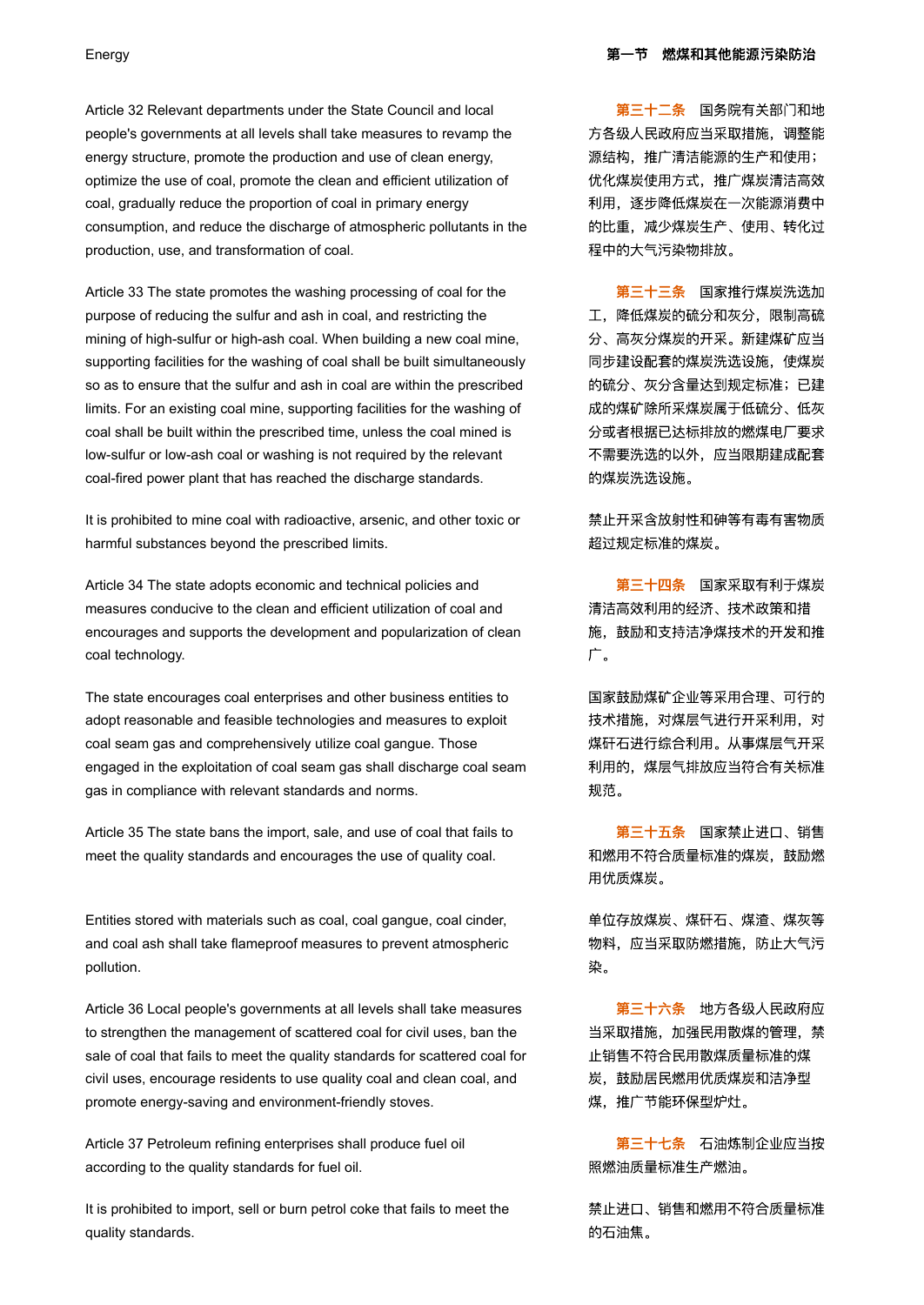Article 38 Urban people's governments may delimit and publish combustion forbidden zones of high-pollution fuels and, in view of the atmospheric environment quality improvement requirements, gradually enlarge such zones. The catalogue of high-pollution fuels shall be determined by the competent department of ecology and environment under the State Council.

In combustion forbidden zones, it is prohibited to sell and use highpollution fuels and build or expand facilities burning high-pollution fuels. Those already built shall replace high-pollution fuels with natural gas, shale gas, liquefied petroleum gas, electricity or other clean energy within the time limits as specified by the urban people's governments.

Article 39 In urban construction, overall arrangements and plans shall be made to promote combined heating and power and centralized heat supply. In areas covered by the centralized heat supply network, it is prohibited to build or expand decentralized coal-fueled heat supply boilers, and those existing coal-fueled heat boilers that fail to reach the discharge standards shall be demolished within the time limits as specified by the urban people's governments.

Article 40 The market regulatory departments of the people's governments at and above the county level shall, together with the competent departments of ecology and environment, oversee and inspect the implementation of environmental protection standards or requirements in the production, import, sale, and use of boilers. Those failing to meet the environmental protection standards or requirements shall not be produced, imported, sold or used.

Article 41 Coal-fueled power plants and other coal-fueled entities shall adopt clean production techniques, establish dust removal, desulfurization, denitration, and other supporting devices, or carry out technical transformation or take other measures to control the discharge of atmospheric pollutants.

The state encourages coal-fired entities to use advanced dust removal, desulfurization, denitration, demercurilization, and other technologies and devices for the cooperative control of atmospheric pollutants to reduce the discharge of atmospheric pollutants.

Article 42 In electric power dispatch, electricity generated by clean energy shall be fed into the power grid with priority.

Section 2 Prevention and Control of Industrial Pollution

Article 43 Steel, building materials, nonferrous metals, petroleum, chemical engineering, and other enterprises that discharge dust, sulfide or nitrogen oxide in the production process shall adopt clean production techniques and build dust removal, desulfurization, denitration, and other supporting devices, or carry out technical transformation or take other measures to control the discharge of atmospheric pollutants.

Article 44 In the production, import, sale, and use of raw materials and **Article 3** 第四十四条 生产、进口、销售和

第三十八条 城市人民政府可以划 定并公布高污染燃料禁燃区,并根据大 气环境质量改善要求,逐步扩大高污染 燃料禁燃区范围。高污染燃料的目录由 国务院生态环境主管部门确定。

在禁燃区内,禁止销售、燃用高污染燃 料;禁止新建、扩建燃用高污染燃料的 设施,已建成的,应当在城市人民政府 规定的期限内改用天然气、页岩气、液 化石油气、电或者其他清洁能源。

第三十九条 城市建设应当统筹规 划,在燃煤供热地区,推进热电联产和 集中供热。在集中供热管网覆盖地区, 禁止新建、扩建分散燃煤供热锅炉;已 建成的不能达标排放的燃煤供热锅炉, 应当在城市人民政府规定的期限内拆 除。

第四十条 县级以上人民政府市场 监督管理部门应当会同生态环境主管部 门对锅炉生产、进口、销售和使用环节 执行环境保护标准或者要求的情况进行 监督检查;不符合环境保护标准或者要 求的,不得生产、进口、销售和使用。

第四十一条 燃煤电厂和其他燃煤 单位应当采用清洁生产工艺,配套建设 除尘、脱硫、脱硝等装置,或者采取技 术改造等其他控制大气污染物排放的措 施。

国家鼓励燃煤单位采用先进的除尘、脱 硫、脱硝、脱汞等大气污染物协同控制 的技术和装置,减少大气污染物的排 放。

第四十二条 电力调度应当优先安 排清洁能源发电上网。

### 第二节 工业污染防治

第四十三条 钢铁、建材、有色金 属、石油、化工等企业生产过程中排放 粉尘、硫化物和氮氧化物的,应当采用 清洁生产工艺,配套建设除尘、脱硫、 脱硝等装置,或者采取技术改造等其他 控制大气污染物排放的措施。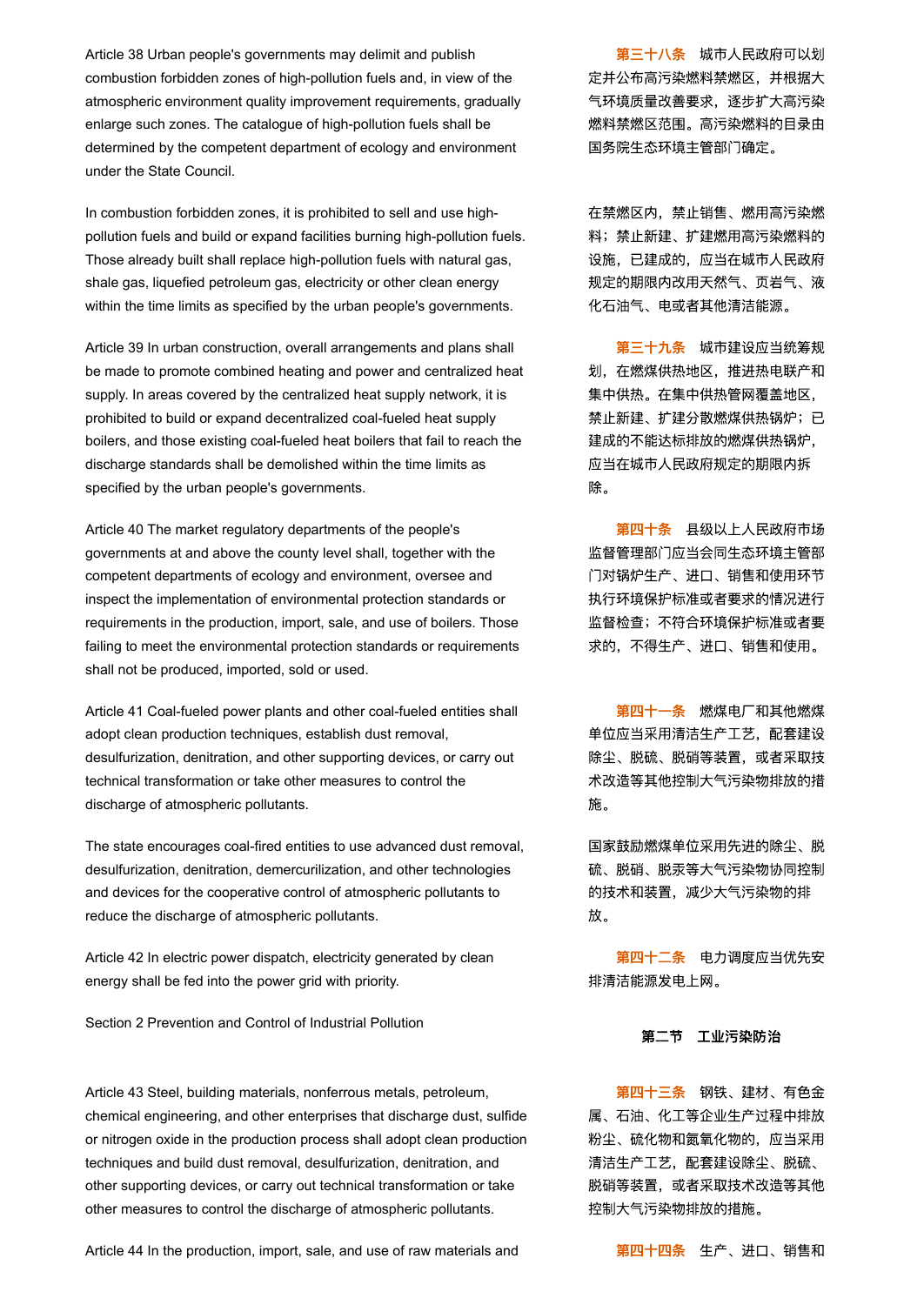products containing volatile organic compounds, the content of volatile organic compounds shall meet the quality standards or requirements.

The state encourages the production, import, sale, and use of hypotoxic and low volatile organic solvents.

Article 45 Production and service activities generating waste gases containing volatile organic compounds shall be conducted in an enclosed space or equipment, for which pollution prevention and control facilities shall be installed and used as required. If the space or equipment is not enclosed, measures shall be taken to reduce the discharge of waste gases.

Article 46 Industrial coating enterprises shall use low volatile organic compounds and keep ledgers to record the consumption, discard, use, and content of volatile organic compounds of raw and auxiliary materials. Such ledgers shall be retained for not less than three years.

Article 47 Petroleum enterprises, chemical industrial enterprises, and other enterprises producing or using organic solvents shall take measures for the routine maintenance and repair of pipelines and equipment, reduce the leakage of substances, and collect and dispose of leaked substances without delay.

Oil and gas storage banks, oil and gas stations, crude oil and refined oil terminals, crude oil and refined oil transportation vessels and tankers, and gas tankers shall have oil and gas recycling devices and ensure their normal functioning.

Article 48 Steel, building materials, nonferrous metals, petroleum, chemical industrial, pharmaceutical, and mining enterprises shall strengthen intensive management and take such measures as centralized collection and disposal to strictly control the discharge of dust and gaseous pollutants.

Industrial production enterprises shall take measures such as sealing, fencing, sheltering, cleaning, and spraying, etc. to reduce the discharge of dust and gaseous pollutants in the stockpiling, transmission, loading and unloading, and other handling links of internal materials.

Article 49 The combustible gases generated from industrial production, garbage landfilling or other activities shall be recycled or, if nonrecyclable, be treated for pollution prevention and control.

The recycling devices for combustible gases shall be repaired or updated without delay when they cannot function normally. Where it is really necessary to discharge combustible gases when the recycling devices cannot function normally, the discharged combustible gas shall be fully burned or other measures for control over the discharge of atmospheric pollutants shall be taken, the situation shall be reported to the local competent department of ecology and environment, and the

使用含挥发性有机物的原材料和产品 的,其挥发性有机物含量应当符合质量 标准或者要求。

国家鼓励生产、进口、销售和使用低 毒、低挥发性有机溶剂。

第四十五条 产生含挥发性有机物 废气的生产和服务活动,应当在密闭空 间或者设备中进行,并按照规定安装、 使用污染防治设施;无法密闭的,应当 采取措施减少废气排放。

第四十六条 工业涂装企业应当使 用低挥发性有机物含量的涂料,并建立 台账,记录生产原料、辅料的使用量、 废弃量、去向以及挥发性有机物含量。 台账保存期限不得少于三年。

第四十七条 石油、化工以及其他 生产和使用有机溶剂的企业,应当采取 措施对管道、设备进行日常维护、维 修,减少物料泄漏,对泄漏的物料应当 及时收集处理。

储油储气库、加油加气站、原油成品油 码头、原油成品油运输船舶和油罐车、 气罐车等,应当按照国家有关规定安装 油气回收装置并保持正常使用。

第四十八条 钢铁、建材、有色金 属、石油、化工、制药、矿产开采等企 业,应当加强精细化管理,采取集中收 集处理等措施,严格控制粉尘和气态污 染物的排放。

工业生产企业应当采取密闭、围挡、遮 盖、清扫、洒水等措施,减少内部物料 的堆存、传输、装卸等环节产生的粉尘 和气态污染物的排放。

第四十九条 工业生产、垃圾填埋 或者其他活动产生的可燃性气体应当回 收利用,不具备回收利用条件的,应当 进行污染防治处理。

可燃性气体回收利用装置不能正常作业 的,应当及时修复或者更新。在回收利 用装置不能正常作业期间确需排放可燃 性气体的,应当将排放的可燃性气体充 分燃烧或者采取其他控制大气污染物排 放的措施,并向当地生态环境主管部门 报告,按照要求限期修复或者更新。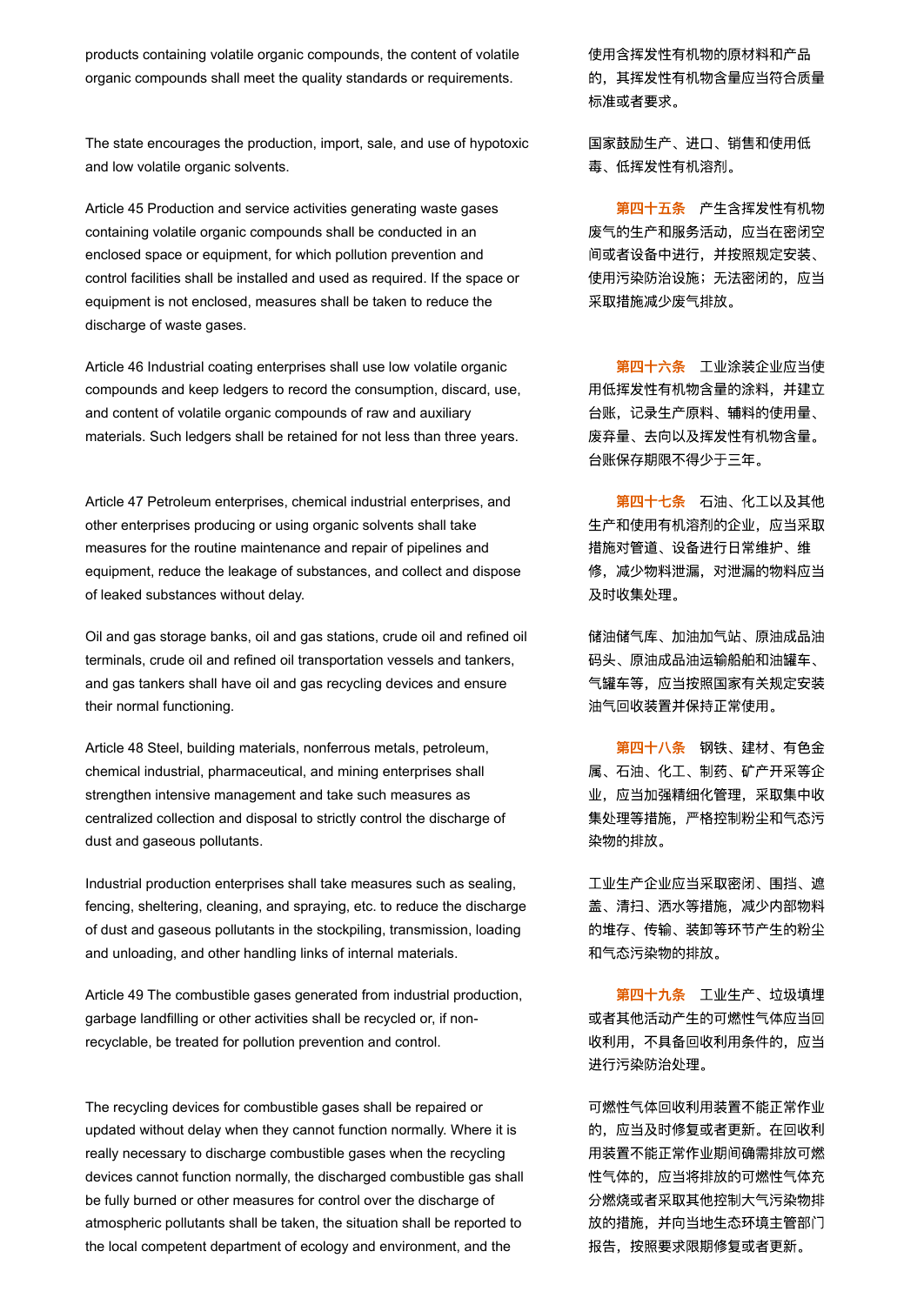devices shall be repaired or updated as required within the prescribed time.

Section 3 Prevention and Control of Pollution from Motor-driven Vehicles and Vessels アンチン・ディー・エンジン アンチン アンチン 第三节 机动车船等污染防治

Article 50 The state shall advocate low-carbon and environment-friendly transportation, reasonably control the quantity of oil-fueled motor vehicles according to urban planning, make great efforts to develop public transportation in urban areas, and increase the proportion of public transportation.

The state shall take fiscal, tax, governmental procurement, and other measures to promote and apply energy-saving, environment-friendly and new-energy motor-driven vehicles and vessels and non-road mobile machines, restrict the development of high fuel consumption and high pollutant discharge motor-driven vehicles and vessels and non-road mobile machines, and reduce the consumption of fossil energy.

The people's governments of the provinces, autonomous regions, and municipalities directly under the Central Government may, in areas with the right conditions, implement the discharge limits for the corresponding stage of the national standards for the discharge of atmospheric pollutants by motor vehicles ahead of schedule and report to the competent department of ecology and environment under the State Council for recordation.

Urban people's governments shall strengthen and improve urban traffic management, optimize road setting, and ensure the continuity and availability of pavements and non-motor vehicle lanes.

Article 51 Motor-driven vehicles and vessels and non-road mobile machines shall not discharge atmospheric pollutants beyond the prescribed standards.

It is prohibited to produce, import or sell motor-driven vehicles and vessels and non-road mobile machines that discharge atmospheric pollutants beyond the prescribed standards.

Article 52 Manufacturers of motor vehicles and non-road mobile machines shall inspect the discharge of the newly produced motor vehicles and non-road mobile machines. Those passing such inspection may leave the factory for sale. The inspection information shall be made public.

The competent departments of ecology and environment of the people's governments at and above the provincial level may, by means of on-site inspection and sampling testing, strengthen supervision and inspection of the atmospheric pollutant discharge condition of newly manufactured and sold motor vehicles and non-road mobile machines. Industrial departments, market regulatory departments and other relevant departments shall provide assistance.

第五十条 国家倡导低碳、环保出 行,根据城市规划合理控制燃油机动车 保有量,大力发展城市公共交通,提高 公共交通出行比例。

国家采取财政、税收、政府采购等措施 推广应用节能环保型和新能源机动车 船、非道路移动机械,限制高油耗、高 排放机动车船、非道路移动机械的发 展,减少化石能源的消耗。

省、自治区、直辖市人民政府可以在条 件具备的地区,提前执行国家机动车大 气污染物排放标准中相应阶段排放限 值,并报国务院生态环境主管部门备 案。

城市人民政府应当加强并改善城市交通 管理,优化道路设置,保障人行道和非 机动车道的连续、畅通。

第五十一条 机动车船、非道路移 动机械不得超过标准排放大气污染物。

禁止生产、进口或者销售大气污染物排 放超过标准的机动车船、非道路移动机 械。

第五十二条 机动车、非道路移动 机械生产企业应当对新生产的机动车和 非道路移动机械进行排放检验。经检验 合格的,方可出厂销售。检验信息应当 向社会公开。

省级以上人民政府生态环境主管部门可 以通过现场检查、抽样检测等方式,加 强对新生产、销售机动车和非道路移动 机械大气污染物排放状况的监督检查。 工业、市场监督管理等有关部门予以配 合。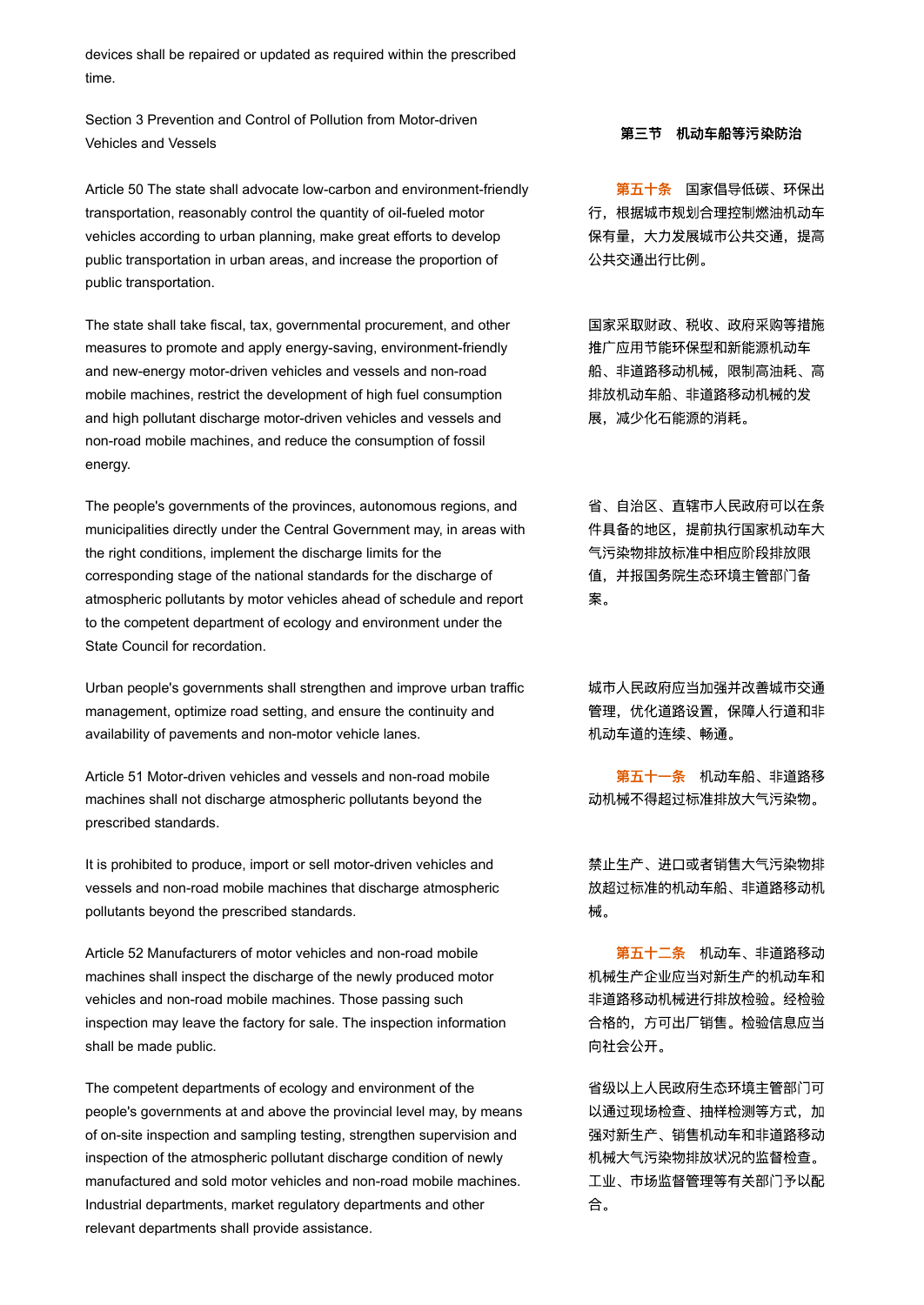Article 53 For motor vehicles in use, motor vehicle discharge inspection institutions shall inspect their discharge of pollutants according to relevant national or local provisions on a regular basis. Only those passing such inspection may go on road. For those failing to pass such inspection, the traffic administrative departments of public security organs shall not issue safety and technical inspection conformity signs.

The competent departments of ecology and environment of the local people's governments at and above the county level may, at centralized parking or repair places, make random tests of the atmospheric pollutant discharge of motor vehicles in use, and may, without affecting normal traffic, make random tests of the atmospheric pollutant discharge of motor vehicles on the road by such technical means as remote sensing monitoring, in which the traffic administrative departments of the public security organs shall provide assistance.

Article 54 Motor vehicle discharge inspection institutions shall pass measurement authentication, use motor vehicle discharge inspection devices that have passed inspection according to law, inspect the discharge of motor vehicles according to the norms developed by the competent department of ecology and environment under the State Council, and remain connected to the network of environmental protection administrative departments to share inspection data on a real-time basis. Motor vehicle discharge inspection institutions and the person-in-charge shall be responsible for the veracity and accuracy of inspection data.

Competent departments of ecology and environment and authentication and certification departments shall oversee and inspect the discharge inspection work of motor vehicle discharge inspection institutions.

Article 55 Motor vehicle manufacturing and import enterprises shall disclose information about the discharge inspection, pollution control technology, and relevant maintenance technology of the motor vehicles they manufactured or imported.

Motor vehicle maintenance entities shall maintain and repair the motor vehicles in use according to the atmospheric pollution prevention and control requirements and the relevant technical standards of the state to ensure that they reach the prescribed discharge standards. Transport departments and competent departments of ecology and environment shall strengthen supervision and administration according to law.

Motor vehicle owners are prohibited to pass the motor vehicle discharge inspection by fraudulent means, such as changing the pollution control devices of motor vehicles for the occasion. Motor vehicle maintenance entities are prohibited to provide such maintenance services. The discharge diagnosis system of motor vehicles shall not be damaged.

Article 56 Competent departments of ecology and environment shall, together with transport, housing and urban-rural development,

第五十三条 在用机动车应当按照 国家或者地方的有关规定,由机动车排 放检验机构定期对其进行排放检验。经 检验合格的,方可上道路行驶。未经检 验合格的,公安机关交通管理部门不得 核发安全技术检验合格标志。

县级以上地方人民政府生态环境主管部 门可以在机动车集中停放地、维修地对 在用机动车的大气污染物排放状况进行 监督抽测;在不影响正常通行的情况 下,可以通过遥感监测等技术手段对在 道路上行驶的机动车的大气污染物排放 状况进行监督抽测,公安机关交通管理 部门予以配合。

第五十四条 机动车排放检验机构 应当依法通过计量认证,使用经依法检 定合格的机动车排放检验设备,按照国 务院生态环境主管部门制定的规范,对 机动车进行排放检验,并与生态环境主 管部门联网,实现检验数据实时共享。 机动车排放检验机构及其负责人对检验 数据的真实性和准确性负责。

生态环境主管部门和认证认可监督管理 部门应当对机动车排放检验机构的排放 检验情况进行监督检查。

第五十五条 机动车生产、进口企 业应当向社会公布其生产、进口机动车 车型的排放检验信息、污染控制技术信 息和有关维修技术信息。

机动车维修单位应当按照防治大气污染 的要求和国家有关技术规范对在用机动 车进行维修,使其达到规定的排放标 准。交通运输、生态环境主管部门应当 依法加强监督管理。

禁止机动车所有人以临时更换机动车污 染控制装置等弄虚作假的方式通过机动 车排放检验。禁止机动车维修单位提供 该类维修服务。禁止破坏机动车车载排 放诊断系统。

第五十六条 生态环境主管部门应 当会同交通运输、住房城乡建设、农业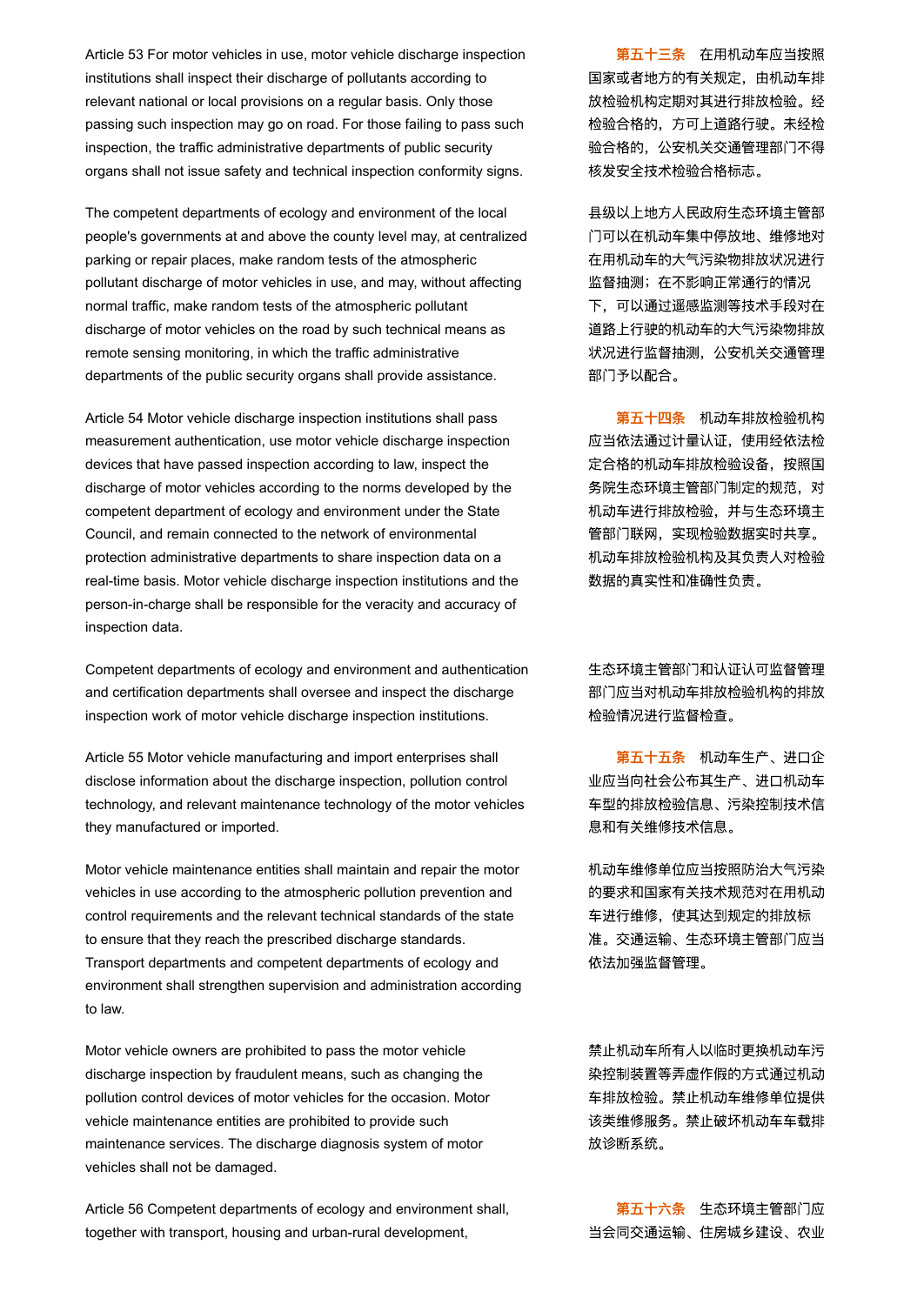agricultural administrative, water administrative, and other relevant departments, oversee and inspect the discharge of atmospheric pollutants by non-road mobile machines, and those failing to reach the discharge standards shall not be used.

Article 57 The state advocates eco-driving and encourages drivers of oil-fueled motor vehicles to, when they need to stop the car for three minutes or longer, stop the engine without blocking the road so as to reduce the discharge of atmospheric pollutants.

Article 58 The state shall establish a motor vehicle and non-road mobile machinery recall system for environmental protection purposes.

A manufacturing and import enterprise shall, when informed that the motor vehicles or non-road mobile machines they manufactured or imported that discharge atmospheric pollutants beyond the prescribed standards, have any design or manufacturing defect, or fail to meet the prescribed durability requirements for environmental protection, recall them. If it fails to make the recall, the market regulatory department under the State Council shall, jointly with the competent department of ecology and environment under the State Council, order it to make the recall.

Article 59 Where any heavy-duty diesel-powered vehicle or non-road mobile machine in use has no pollution control device or fails to reach the discharge standards due to non-conformity of its pollution control device, a pollution control device shall be installed or replaced as required.

Article 60 Motor vehicles in use shall be repaired if their atmospheric pollutant discharge exceeds the prescribed limits. Those still failing to reach the national atmospheric pollutant discharge standards for motor vehicles in use after repair or application of pollution control technologies shall be compulsorily retired. Owners shall surrender or sell such motor vehicles to an enterprise recycling and dismantling retired motor vehicles for registration, dismantlement, and destruction under relevant state provisions.

The state shall encourage and support the advance retirement of highemission motor-driven vehicles and vessels and non-road mobile machines.

Article 61 Urban people's governments may, in view of the quality condition of the atmospheric environment, delimit and publish the areas where the use of high-emission non-road mobile machinery is prohibited.

Article 62 Vessel inspection institutions shall conduct discharge inspections of the engines and other relevant equipment of vessels. Vessels shall not be put into operation until they are determined upon inspection that they have reached the discharge standards of the state.

Article 63 Vessels with direct access to inland rivers and river-seas  **第六十三条** 内河和江海直达船舶

行政、水行政等有关部门对非道路移动 机械的大气污染物排放状况进行监督检 查,排放不合格的,不得使用。

第五十七条 国家倡导环保驾驶, 鼓励燃油机动车驾驶人在不影响道路通 行且需停车三分钟以上的情况下熄灭发 动机,减少大气污染物的排放。

第五十八条 国家建立机动车和非 道路移动机械环境保护召回制度。

生产、进口企业获知机动车、非道路移 动机械排放大气污染物超过标准,属于 设计、生产缺陷或者不符合规定的环境 保护耐久性要求的,应当召回;未召回 的,由国务院市场监督管理部门会同国 务院生态环境主管部门责令其召回。

第五十九条 在用重型柴油车、非 道路移动机械未安装污染控制装置或者 污染控制装置不符合要求,不能达标排 放的,应当加装或者更换符合要求的污 染控制装置。

第六十条 在用机动车排放大气污 染物超过标准的,应当进行维修;经维 修或者采用污染控制技术后,大气污染 物排放仍不符合国家在用机动车排放标 准的,应当强制报废。其所有人应当将 机动车交售给报废机动车回收拆解企 业,由报废机动车回收拆解企业按照国 家有关规定进行登记、拆解、销毁等处 理。

国家鼓励和支持高排放机动车船、非道 路移动机械提前报废。

第六十一条 城市人民政府可以根 据大气环境质量状况,划定并公布禁止 使用高排放非道路移动机械的区域。

第六十二条 船舶检验机构对船舶 发动机及有关设备进行排放检验。经检 验符合国家排放标准的,船舶方可运 营。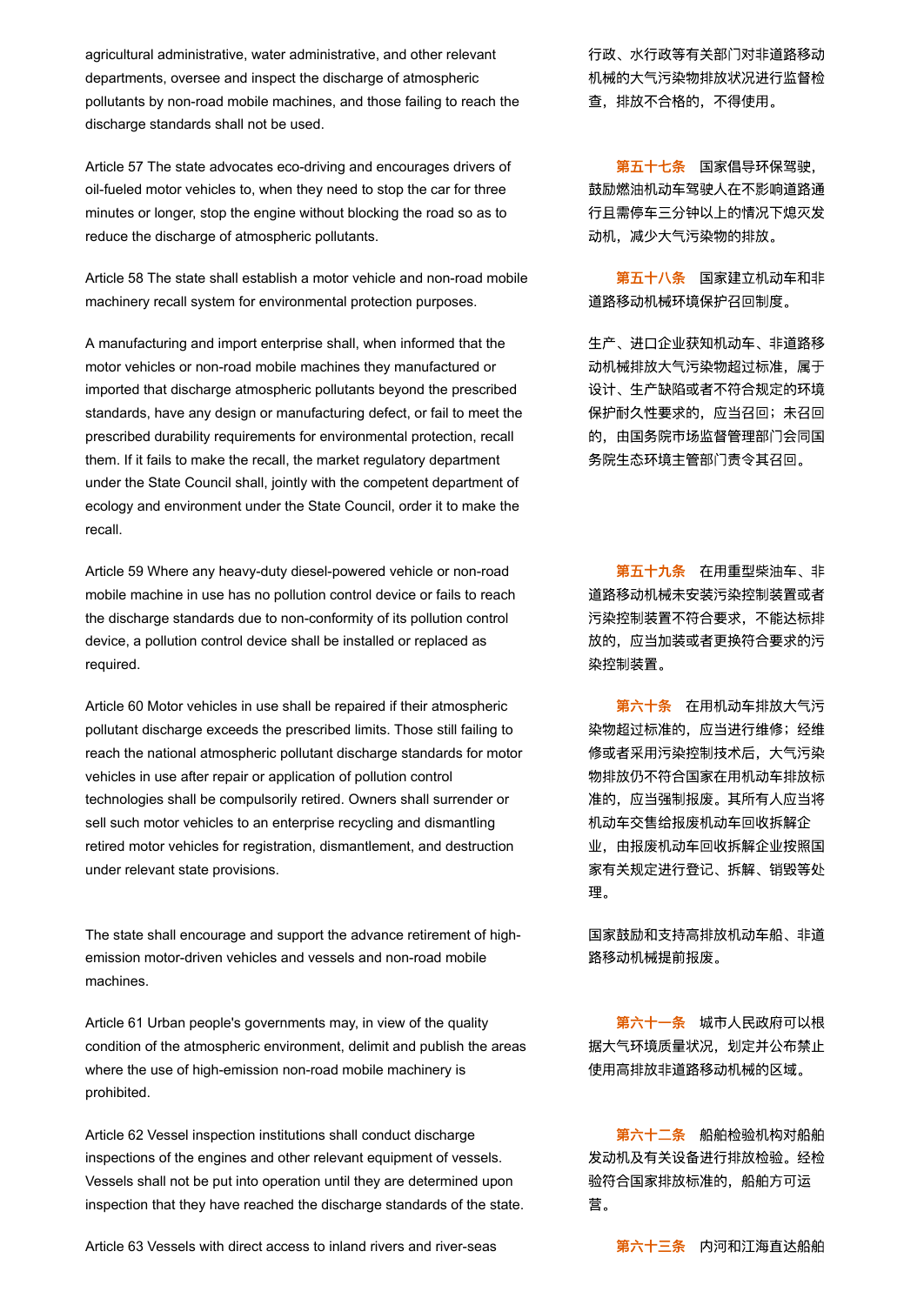shall use regular diesel that meets the prescribed standards. Oceangoing vessels shall use marine fuels that meet the atmospheric pollutant control requirements after reaching a port.

New docks shall plan, design, and build shore-based power supply facilities, and existing docks shall gradually renovate their shore-based power supply facilities. Vessels shall give priority to shore power in use of power.

Article 64 The transport administrative department under the State Council may delimit atmospheric pollutant discharge control areas in coastal sea areas, and vessels entering into the control areas shall meet the relevant discharge requirements for vessels.

Article 65 It is prohibited to produce, import, and sell fuels that fail to reach the prescribed standards for use by motor-driven vehicles and vessels and non-road mobile machines; to sell regular diesel and other fuels not for motor vehicles to automobiles and motorcycles; and to sell residual oil or heavy oil to non-road mobile machines or vessels with direct access to inland rivers and river-seas.

Article 66 The hazardous substance content and other atmospheric environment protection indicators of engine oil, nitrogen oxide reducing agents, fuel and lubricating oiladditives, and other additives shall meet the requirements of relevant standards, without damaging the effect and durability of the pollution control devices of motor-driven vehicles and vessels and increasing the discharge of atmospheric pollutants.

Article 67 The state shall actively promote the prevention and control of atmospheric pollution from civil aircrafts and encourage the taking of effective measures in the design, manufacturing, and use of civil aircrafts to reduce the discharge of atmospheric pollutants.

Civil aircrafts shall meet the engine-out emission requirements in the airworthiness standards of the state.

Section 4 Prevention and Control of Dust Pollution

Article 68 The local people's governments at all levels shall strengthen the administration of construction and transportation activities, keep the roads clean, control the storage of construction material piles and wastes, and enlarge the area of green land, water surface, wet land, and pavement area so as to prevent and control dust pollution.

Housing and urban-rural development, city appearance and environmental sanitation, transport, land and resource, and other relevant departments shall jointly conduct the prevention and control of dust pollution according to their duties determined by the people's governments at the same levels.

Article 69 A construction project owner shall include dust pollution prevention and control expenses in the costs of the project and specify 应当使用符合标准的普通柴油。远洋船 舶靠港后应当使用符合大气污染物控制 要求的船舶用燃油。

新建码头应当规划、设计和建设岸基供 电设施;已建成的码头应当逐步实施岸 基供电设施改造。船舶靠港后应当优先 使用岸电。

第六十四条 国务院交通运输主管 部门可以在沿海海域划定船舶大气污染 物排放控制区,进入排放控制区的船舶 应当符合船舶相关排放要求。

第六十五条 禁止生产、进口、销 售不符合标准的机动车船、非道路移动 机械用燃料;禁止向汽车和摩托车销售 普通柴油以及其他非机动车用燃料;禁 止向非道路移动机械、内河和江海直达 船舶销售渣油和重油。

第六十六条 发动机油、氮氧化物 还原剂、燃料和润滑油添加剂以及其他 添加剂的有害物质含量和其他大气环境 保护指标,应当符合有关标准的要求, 不得损害机动车船污染控制装置效果和 耐久性,不得增加新的大气污染物排 放。

第六十七条 国家积极推进民用航 空器的大气污染防治,鼓励在设计、生 产、使用过程中采取有效措施减少大气 污染物排放。

民用航空器应当符合国家规定的适航标 准中的有关发动机排出物要求。

### 第四节 扬尘污染防治

第六十八条 地方各级人民政府应 当加强对建设施工和运输的管理,保持 道路清洁,控制料堆和渣土堆放,扩大 绿地、水面、湿地和地面铺装面积,防 治扬尘污染。

住房城乡建设、市容环境卫生、交通运 输、国土资源等有关部门,应当根据本 级人民政府确定的职责,做好扬尘污染 防治工作。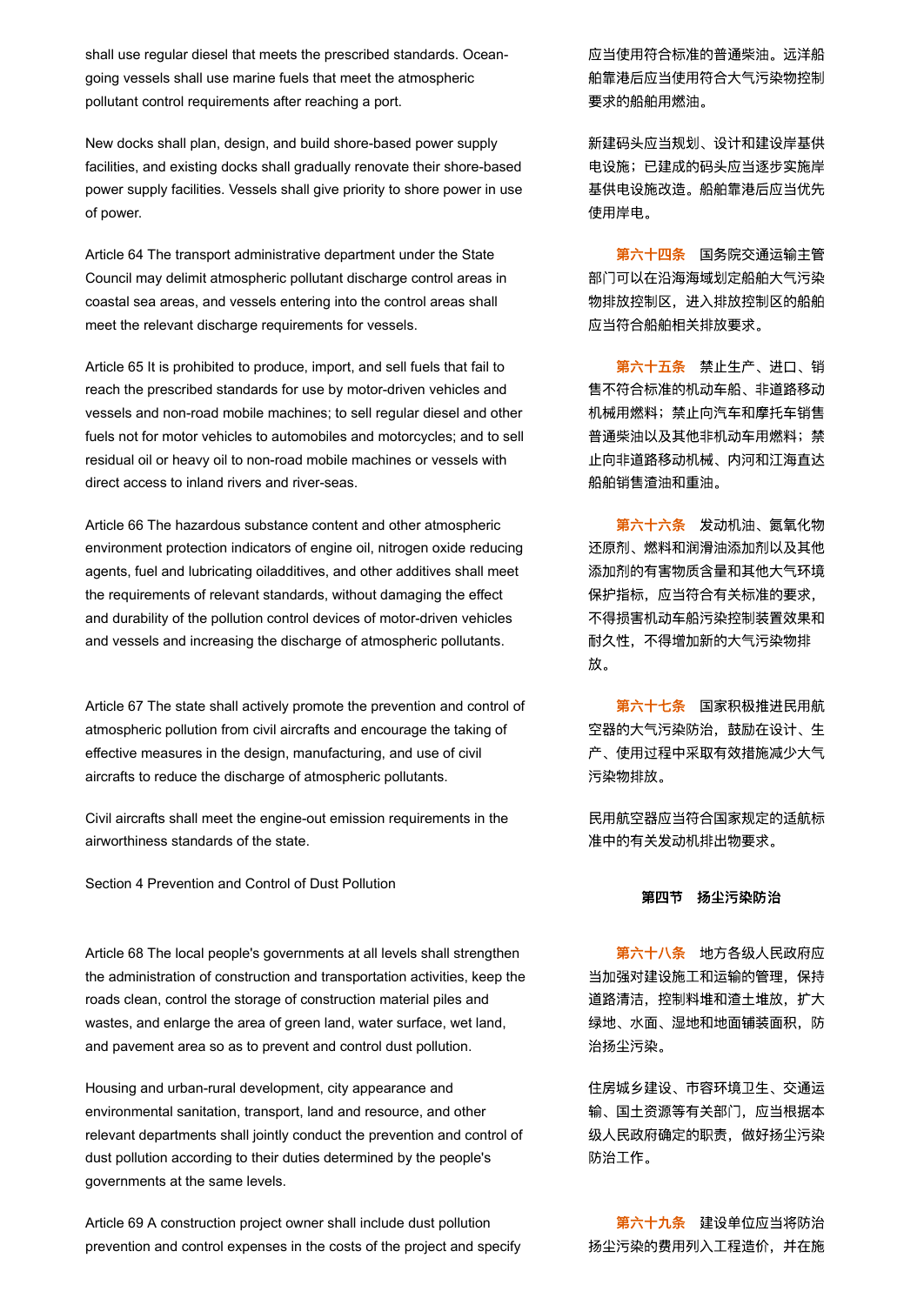in the construction contracting contract the dust pollution prevention and control responsibilities of the construction contractor. The construction contractor shall make a specific implementation plan for the prevention and control of construction dust pollution.

Construction contractors engaged in house building, municipal infrastructure construction, river regulation, and building demolition shall be registered with the department in charge of the prevention and control of dust pollution.

Construction contractors shall set rigid enclosures around construction sites and shall take coverage, sectional operation, construction during scheduled periods, sprinkling for dust suppression, surface washing, car washing, and other effective measures for dust prevention and suppression. Construction earth, waste soil, and garbage shall be cleaned without delay. Stockpiles on construction sites shall be covered with enclosed dustproof net. Construction waste soil and garbage shall be utilized as resources.

Construction contractors shall publish dust pollution prevention and control measures, the persons in charge, and the departments in charge of dust supervision at construction sites.

For construction land not available for construction for the time being, construction project owner shall cover the exposed ground. If the land is not used for more than three months, it shall be greened, paved or covered.

Article 70 Vehicles transporting coal, garbage, waste soil, sandstones, earth, mortar, and other bulk or liquid materials shall take enclosed or other measures to prevent dust pollution from their loss or leakage and shall stick to the predetermined route.

Enclosure, sprinkling, and other measures shall be taken in the loading and unloading of materials to prevent and control dust pollution.

Urban people's governments shall strengthen the cleaning management of roads, squares, parking lots, and other public places, and promote low-dust operations such as mechanized sweeping by clean power so as to prevent and control dust pollution.

Article 71 For exposed ground on municipal rivers, river courses, and common land, and other exposed ground in urban areas, relevant departments shall organize the planting of trees or grass or permeable pavement according to relevant planning.

Article 72 Materials easy to produce dust such as coal, gangue, coal cinder, coal ashes, cement, lime, plaster, sandstone, lime soil, and sandy soil shall be stored in enclosed spaces. If not enclosed, tight enclosures shall be established which shall not be lower than the stockpile of such materials, and effective coverage measures shall be taken to prevent and control dust pollution.

工承包合同中明确施工单位扬尘污染防 治责任。施工单位应当制定具体的施工 扬尘污染防治实施方案。

从事房屋建筑、市政基础设施建设、河 道整治以及建筑物拆除等施工单位,应 当向负责监督管理扬尘污染防治的主管 部门备案。

施工单位应当在施工工地设置硬质围 挡,并采取覆盖、分段作业、择时施 工、洒水抑尘、冲洗地面和车辆等有效 防尘降尘措施。建筑土方、工程渣土、 建筑垃圾应当及时清运;在场地内堆存 的,应当采用密闭式防尘网遮盖。工程 渣土、建筑垃圾应当进行资源化处理。

施工单位应当在施工工地公示扬尘污染 防治措施、负责人、扬尘监督管理主管 部门等信息。

暂时不能开工的建设用地,建设单位应 当对裸露地面进行覆盖;超过三个月 的,应当进行绿化、铺装或者遮盖。

第七十条 运输煤炭、垃圾、渣 土、砂石、土方、灰浆等散装、流体物 料的车辆应当采取密闭或者其他措施防 止物料遗撒造成扬尘污染,并按照规定 路线行驶。

装卸物料应当采取密闭或者喷淋等方式 防治扬尘污染。

城市人民政府应当加强道路、广场、停 车场和其他公共场所的清扫保洁管理, 推行清洁动力机械化清扫等低尘作业方 式,防治扬尘污染。

第七十一条 市政河道以及河道沿 线、公共用地的裸露地面以及其他城镇 裸露地面,有关部门应当按照规划组织 实施绿化或者透水铺装。

第七十二条 贮存煤炭、煤矸石、 煤渣、煤灰、水泥、石灰、石膏、砂土 等易产生扬尘的物料应当密闭;不能密 闭的,应当设置不低于堆放物高度的严 密围挡,并采取有效覆盖措施防治扬尘 污染。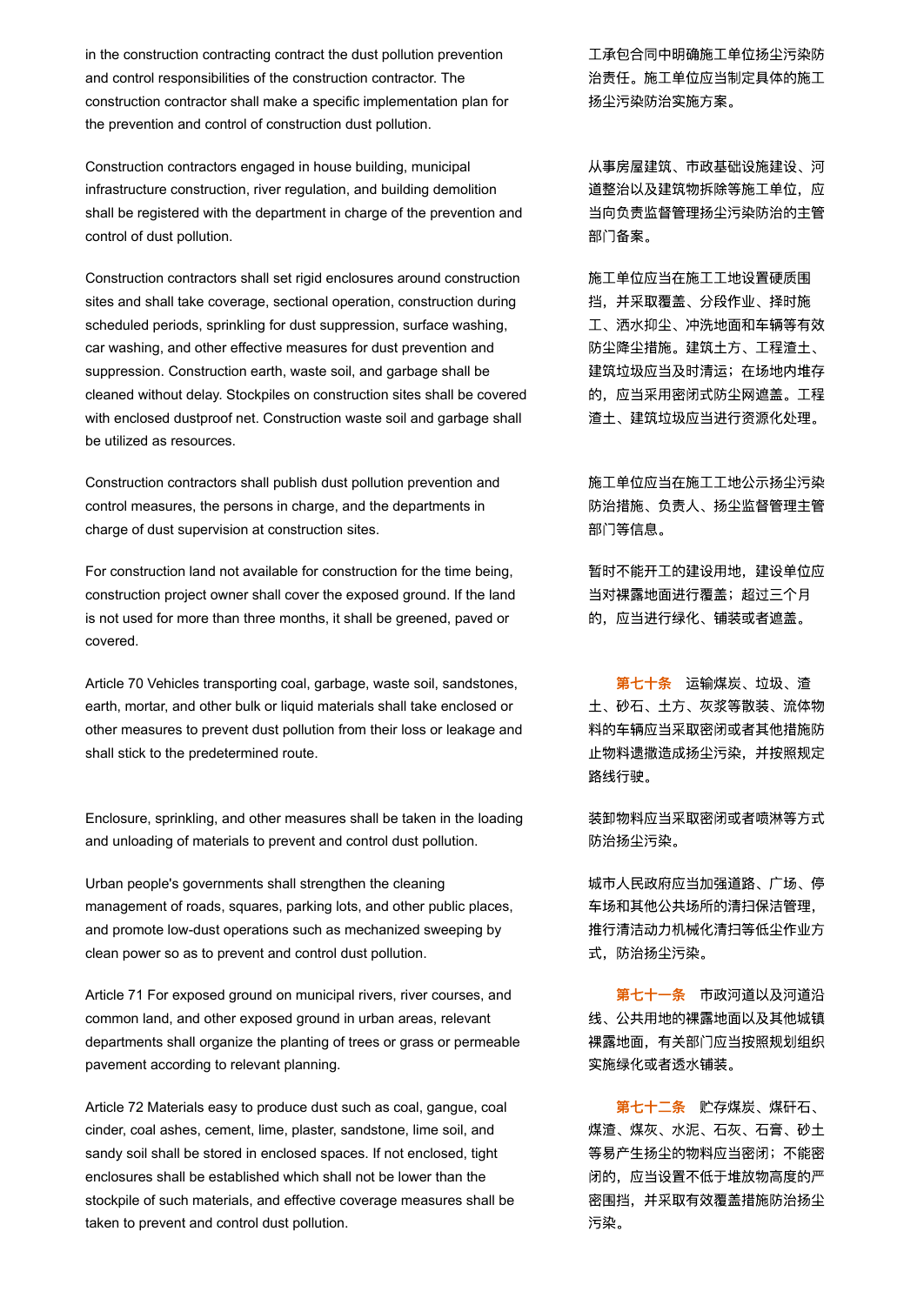For docks, mines, landfills, and disposal sites, sectional operations shall be conducted, and effective measures shall be taken to prevent and control dust pollution.

Section 5 Prevention and Control of Agricultural and Other Pollution

Article 73 The local people's governments at all levels shall promote the transformation of agricultural production mode, develop agricultural circular economy, provide more support for the comprehensive disposal of wastes, and strengthen control of the discharge of atmospheric pollutants in agricultural production and operation activities.

Article 74 Agricultural producers and business operators shall improve their fertilization methods, scientifically and reasonably apply fertilizers, use pesticides in accordance with relevant state provisions, and reduce the discharge of atmospheric pollutants, such as ammonia and volatile organic compounds.

It is prohibited to spray extremely or highly toxic pesticides to trees, flowers and grasses in densely inhabited areas.

Article 75 Livestock and poultry farms andbreedingareasshall collect, store, clean, and innocuously treat sewage, livestock and poultry wastes, and livestock and poultry manure in a timely manner so as to prevent odors.

Article 76 The people's governments at all levels and the agricultural administrative departments and other relevant departments under the people's governments shall encourage and support the application of advanced and applicable technologies for the comprehensive utilization of straws and fallen leaves such as turning them into fertilizers, feeds, energy resources, industrial raw materials, and base materials for edible fungus, and increase financial subsidies for returning crop straw to farmland and integrated collection agricultural machinery.

The people's governments at the county level shall organize the establishment of a service system for the collection, storage, transportation, and comprehensive utilization of straws, and take such measures as providing financial subsidies to support rural collective economic organizations, farmers' professional cooperative and economic organizations, and enterprises in their provision of services for the collection, storage, transportation, and comprehensive utilization of straws.

Article 77 The people's governments of provinces, autonomous regions, municipalities directly under the Central Government shall delimit areas where open burning of straws, fallen leaves, and other substances causing smoke pollution is prohibited.

Article 78 The competent department of ecology and environment under the State Council shall, together with the health administrative department under the State Council, publish a directory of toxic and hazardous atmospheric pollutants for risk management in view of the 码头、矿山、填埋场和消纳场应当实施 分区作业,并采取有效措施防治扬尘污 染。

#### 第五节 农业和其他污染防治

第七十三条 地方各级人民政府应 当推动转变农业生产方式,发展农业循 环经济,加大对废弃物综合处理的支持 力度,加强对农业生产经营活动排放大 气污染物的控制。

第七十四条 农业生产经营者应当 改进施肥方式,科学合理施用化肥并按 照国家有关规定使用农药,减少氨、挥 发性有机物等大气污染物的排放。

禁止在人口集中地区对树木、花草喷洒 剧毒、高毒农药。

第七十五条 畜禽养殖场、养殖小 区应当及时对污水、畜禽粪便和尸体等 进行收集、贮存、清运和无害化处理, 防止排放恶臭气体。

第七十六条 各级人民政府及其农 业行政等有关部门应当鼓励和支持采用 先进适用技术,对秸秆、落叶等进行肥 料化、饲料化、能源化、工业原料化、 食用菌基料化等综合利用,加大对秸秆 还田、收集一体化农业机械的财政补贴 力度。

县级人民政府应当组织建立秸秆收集、 贮存、运输和综合利用服务体系,采用 财政补贴等措施支持农村集体经济组 织、农民专业合作经济组织、企业等开 展秸秆收集、贮存、运输和综合利用服 务。

第七十七条 省、自治区、直辖市 人民政府应当划定区域,禁止露天焚烧 秸秆、落叶等产生烟尘污染的物质。

第七十八条 国务院生态环境主管 部门应当会同国务院卫生行政部门,根 据大气污染物对公众健康和生态环境的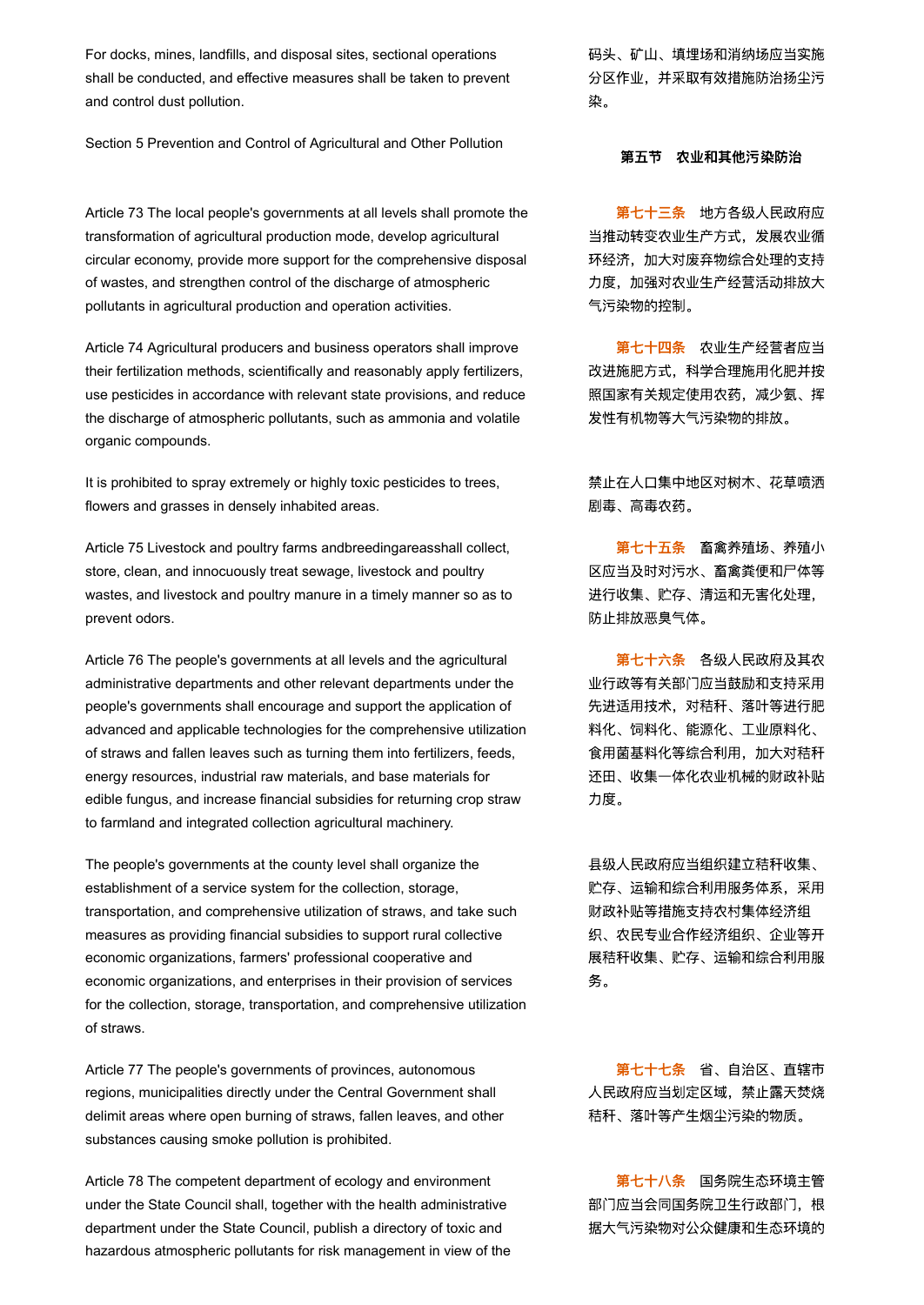harm and influence of atmospheric pollutants to public health and the ecological environment.

Enterprises and public institutions discharging the toxic and hazardous atmospheric pollutants listed in the directory as mentioned in the preceding paragraph shall establish an environmental risk early warning system according to relevant provisions of the state, conduct regular monitoring over discharge outlets and neighboring environment, assess the environmental risks, eliminate hidden environmental safety problems, and take effective measures to prevent environmental risk.

Article 79 Enterprises, public institutions, and other business entities that discharge permanent organic pollutants to the atmosphere, and entities operating waste burning facilities shall, according to relevant provisions of the state, take technological methods and techniques conducive to the reduction of the discharge of permanent organic pollutants, and install effective cleansing devices to reach the discharge standards.

Article 80 Enterprises, public institutions, and other business entities that produce malodorous gases shall select their sites in a scientific manner, rationally set protection distances, and install cleansing devices or take other measures to prevent the discharge of malodorous gases.

Article 81 Catering service providers that discharge soot shall install soot cleaning devices and maintain their normal functioning, or take other soot cleaning measures to ensure they reach the soot discharge standards and prevent pollution to the normal living environment of nearby residents.

It is prohibited to build, rebuild or expand catering service projects that produce soot, odor, or waste gases in residential buildings, commercial and residential complex buildings without special-purpose flues, or commercial floors adjacent to residential floors in commercial and residential complex buildings.

No entity or individual may have open-air barbecues or provide sites for open-air barbecues in areas where it is prohibited by the local people's government.

Article 82 The burning of asphalt, asphalt felt, rubber, plastics, leather, garbage, and other materials that produce toxic or harmful smoke or dust or malodorous gases in densely inhabited areas and other areas needing special protection shall be prohibited.

The production, distribution, and use of fireworks and firecrackers are prohibited. No entity or individual may use fireworks and firecrackers in the periods and areas prohibited by the local urban people's government.

Article 83 The state encourages and advocates civilized and green sacrifices.

危害和影响程度,公布有毒有害大气污 染物名录,实行风险管理。

排放前款规定名录中所列有毒有害大气 污染物的企业事业单位,应当按照国家 有关规定建设环境风险预警体系,对排 放口和周边环境进行定期监测,评估环 境风险,排查环境安全隐患,并采取有 效措施防范环境风险。

第七十九条 向大气排放持久性有 机污染物的企业事业单位和其他生产经 营者以及废弃物焚烧设施的运营单位, 应当按照国家有关规定,采取有利于减 少持久性有机污染物排放的技术方法和 工艺,配备有效的净化装置,实现达标 排放。

第八十条 企业事业单位和其他生 产经营者在生产经营活动中产生恶臭气 体的,应当科学选址,设置合理的防护 距离,并安装净化装置或者采取其他措 施,防止排放恶臭气体。

第八十一条 排放油烟的餐饮服务 业经营者应当安装油烟净化设施并保持 正常使用,或者采取其他油烟净化措 施,使油烟达标排放,并防止对附近居 民的正常生活环境造成污染。

禁止在居民住宅楼、未配套设立专用烟 道的商住综合楼以及商住综合楼内与居 住层相邻的商业楼层内新建、改建、扩 建产生油烟、异味、废气的餐饮服务项 目。

任何单位和个人不得在当地人民政府禁 止的区域内露天烧烤食品或者为露天烧 烤食品提供场地。

第八十二条 禁止在人口集中地区 和其他依法需要特殊保护的区域内焚烧 沥青、油毡、橡胶、塑料、皮革、垃圾 以及其他产生有毒有害烟尘和恶臭气体 的物质。

禁止生产、销售和燃放不符合质量标准 的烟花爆竹。任何单位和个人不得在城 市人民政府禁止的时段和区域内燃放烟 花爆竹。

第八十三条 国家鼓励和倡导文 明、绿色祭祀。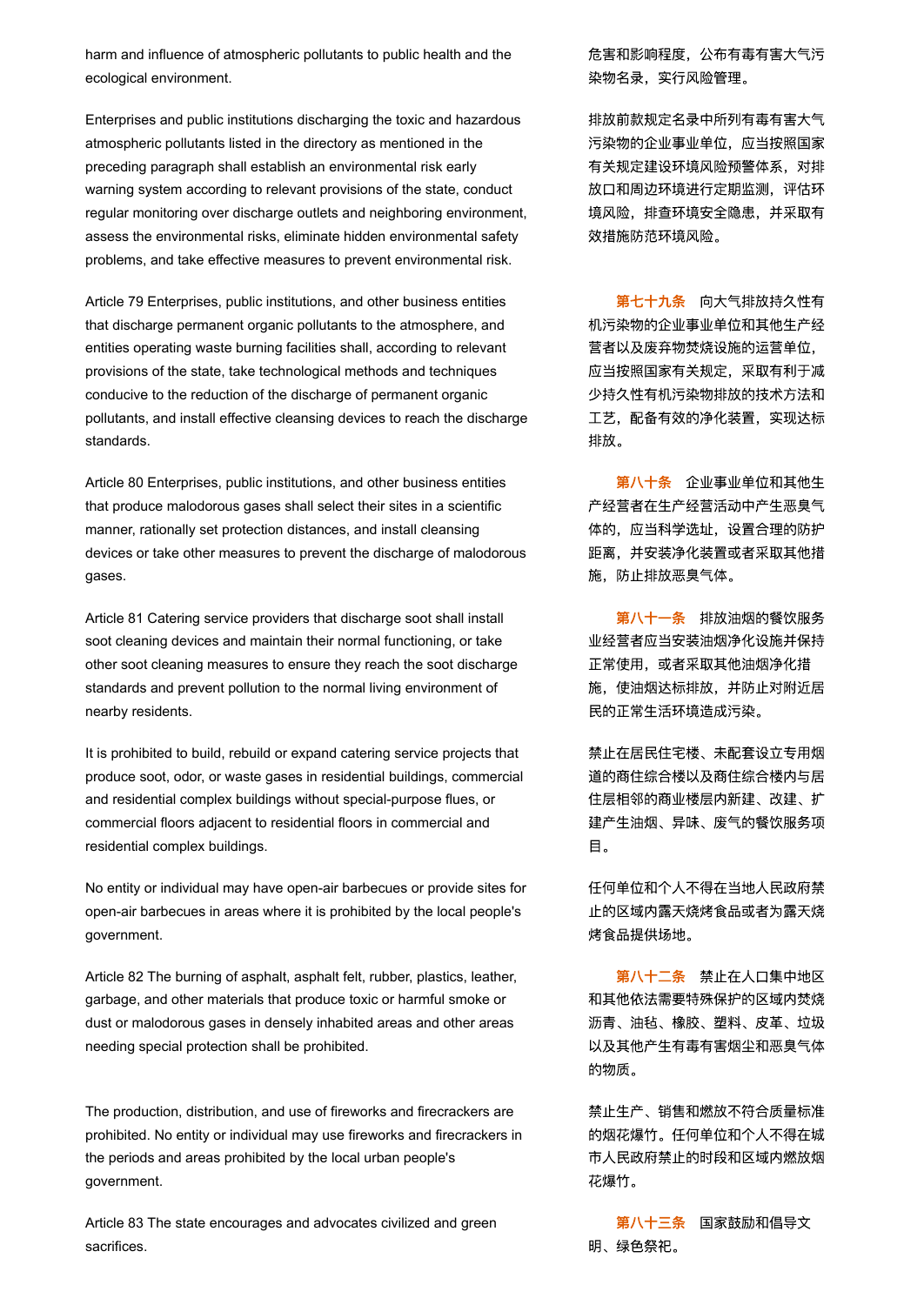Crematories shall have dustproof and other pollution prevention and control facilities and maintain their normal functioning so as to avoid affecting the neighboring environment.

Article 84 Business operators engaged in the dry cleaning of clothing, the maintenance and repair of motor vehicles, and other service activities shall install odor and waste gas disposal devices and other pollution prevention and control devices according to the relevant standards or requirements of the state and ensure their normal functioning so as to avoid affecting the neighboring environment.

Article 85 The state encourages and supports the production and use of substitutes of ozone depleting substances so as to gradually reduce and eventually stop the production and use of ozone depleting substances.

The state applies total quantity control and quota management to the production, use, import, and export of ozone depleting substances. The specific measures shall be developed by the State Council.

Chapter V Joint Prevention and Control of Atmospheric Pollution in Key Areas 第五章 重点区域大气污染联合防治<br>Areas

Article 86 The state shall establish a joint atmospheric pollution prevention and control mechanism for the key areas and make overall arrangements for atmospheric pollution prevention and control in the key areas. The competent department of ecology and environment under the State Council shall, according to main functional zoning, regional atmospheric environment quality condition, and atmospheric pollution transmission and dispersion laws, delimit key atmospheric pollution prevention and control areas of the state, and report them to the State Council for approval.

The people's governments of the provinces, autonomous regions, and municipalities directly under the Central Government in the key areas shall determine the leading local people's governments, convene joint meetings on a regular basis, and conduct joint atmospheric pollution prevention and control and fulfill the objectives of atmospheric pollution prevention and control according to the requirements of unified planning, unified standards, unified monitoring, and unified prevention and control measures. The competent department of ecology and environment under the State Council shall strengthen guidance and supervision.

Each province, autonomous region, and municipality directly under the Central Government may delimit key atmospheric pollution prevention and control areas in their respective administrative regions with reference to paragraph 1 herein.

Article 87 The competent department of ecology and environment under the State Council shall, together with other relevant departments under the State Council and the people's governments of the relevant provinces, autonomous regions, and municipalities directly under the

火葬场应当设置除尘等污染防治设施并 保持正常使用,防止影响周边环境。

第八十四条 从事服装干洗和机动 车维修等服务活动的经营者,应当按照 国家有关标准或者要求设置异味和废气 处理装置等污染防治设施并保持正常使 用,防止影响周边环境。

第八十五条 国家鼓励、支持消耗 臭氧层物质替代品的生产和使用,逐步 减少直至停止消耗臭氧层物质的生产和 使用。

国家对消耗臭氧层物质的生产、使用、 进出口实行总量控制和配额管理。具体 办法由国务院规定。

第八十六条 国家建立重点区域大 气污染联防联控机制,统筹协调重点区 域内大气污染防治工作。国务院生态环 境主管部门根据主体功能区划、区域大 气环境质量状况和大气污染传输扩散规 律,划定国家大气污染防治重点区域, 报国务院批准。

重点区域内有关省、自治区、直辖市人 民政府应当确定牵头的地方人民政府, 定期召开联席会议,按照统一规划、统 一标准、统一监测、统一的防治措施的 要求,开展大气污染联合防治,落实大 气污染防治目标责任。国务院生态环境 主管部门应当加强指导、督促。

省、自治区、直辖市可以参照第一款规 定划定本行政区域的大气污染防治重点 区域。

第八十七条 国务院生态环境主管 部门会同国务院有关部门、国家大气污 染防治重点区域内有关省、自治区、直 辖市人民政府,根据重点区域经济社会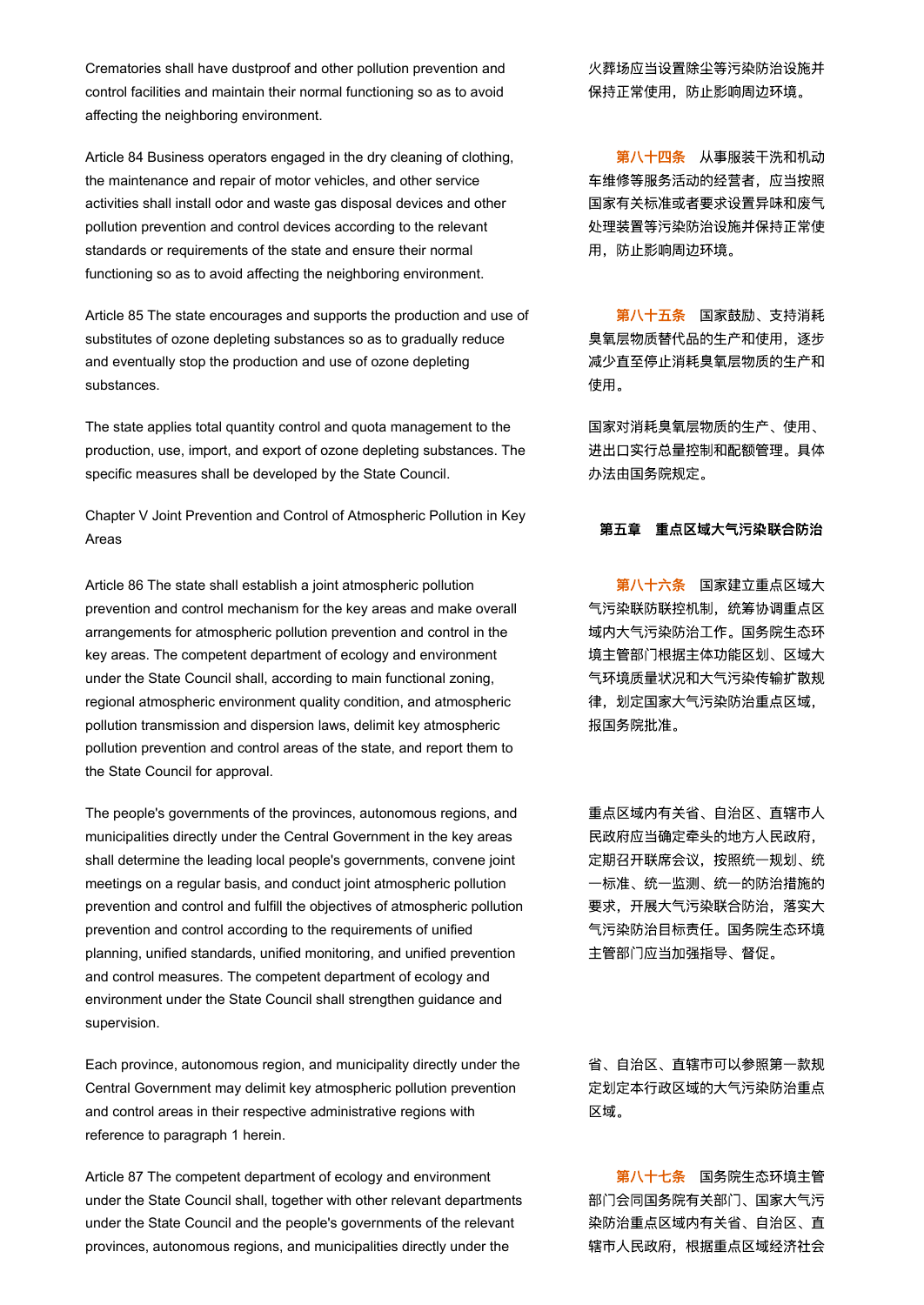Central Government in the key atmospheric pollution prevention and control areas of the state, develop action plans for the joint prevention and control of atmospheric pollution in the key areas, determine the objectives, optimize the regional economic layout, make overall plans for traffic management, develop clean energy, determine the key prevention and control tasks and measures according to the economic and social development level and the atmospheric environment capacity of such key areas so as to improve the atmospheric environment quality of such key areas.

Article 88 The general administrative department of economics under the State Council shall, together with the competent department of ecology and environment under the State Council, further improve environmental protection, energy consumption, safety, quality, and other requirements in view of the industry development condition and atmospheric environmental quality condition of the key atmospheric pollution prevention and control areas of the state.

The people's governments of relevant provinces, autonomous regions, and municipalities directly under the Central Government in the key areas shall apply more rigid atmospheric pollutant discharge standards for motor vehicles, unify the inspection methods and discharge limits for motor vehicles in use, and provide vehicle fuels that meet the prescribed standards.

Article 89 An environmental impact assessment shall be conducted in the development of relevant industrial park plans, development zone plans, regional industry plans, or development plans that are likely to cause serious pollution to the atmospheric environment of a key area. The organ developing such plans shall consult with the people's governments of the provinces, autonomous regions, and municipalities directly under the Central Government in the key area or relevant departments.

Where a construction project of a province, autonomous region, or municipality directly under the Central Government in a key area is likely to have a great impact on the atmospheric environment quality of a neighboring province, autonomous region, or municipality directly under the Central Government, relevant information shall be reported in a timely manner for consultation.

The consultation opinion and its adoption shall be taken as important basis for examination or approval of environmental impact assessment documents.

Article 90 The equal amount replacement or reduction replacement of coal shall be applied in the building, rebuilding or expansion of a coal project in a key atmospheric pollution prevention and control area of the state.

Article 91 The competent department of ecology and environment under the State Council shall establish an information sharing mechanism for the atmospheric environment quality monitoring,

发展和大气环境承载力,制定重点区域 大气污染联合防治行动计划,明确控制 目标,优化区域经济布局,统筹交通管 理,发展清洁能源,提出重点防治任务 和措施,促进重点区域大气环境质量改 善。

第八十八条 国务院经济综合主管 部门会同国务院生态环境主管部门,结 合国家大气污染防治重点区域产业发展 实际和大气环境质量状况,进一步提高 环境保护、能耗、安全、质量等要求。

重点区域内有关省、自治区、直辖市人 民政府应当实施更严格的机动车大气污 染物排放标准,统一在用机动车检验方 法和排放限值,并配套供应合格的车用 燃油。

第八十九条 编制可能对国家大气 污染防治重点区域的大气环境造成严重 污染的有关工业园区、开发区、区域产 业和发展等规划,应当依法进行环境影 响评价。规划编制机关应当与重点区域 内有关省、自治区、直辖市人民政府或 者有关部门会商。

重点区域内有关省、自治区、直辖市建 设可能对相邻省、自治区、直辖市大气 环境质量产生重大影响的项目,应当及 时通报有关信息,进行会商。

会商意见及其采纳情况作为环境影响评 价文件审查或者审批的重要依据。

第九十条 国家大气污染防治重点 区域内新建、改建、扩建用煤项目的, 应当实行煤炭的等量或者减量替代。

第九十一条 国务院生态环境主管 部门应当组织建立国家大气污染防治重 点区域的大气环境质量监测、大气污染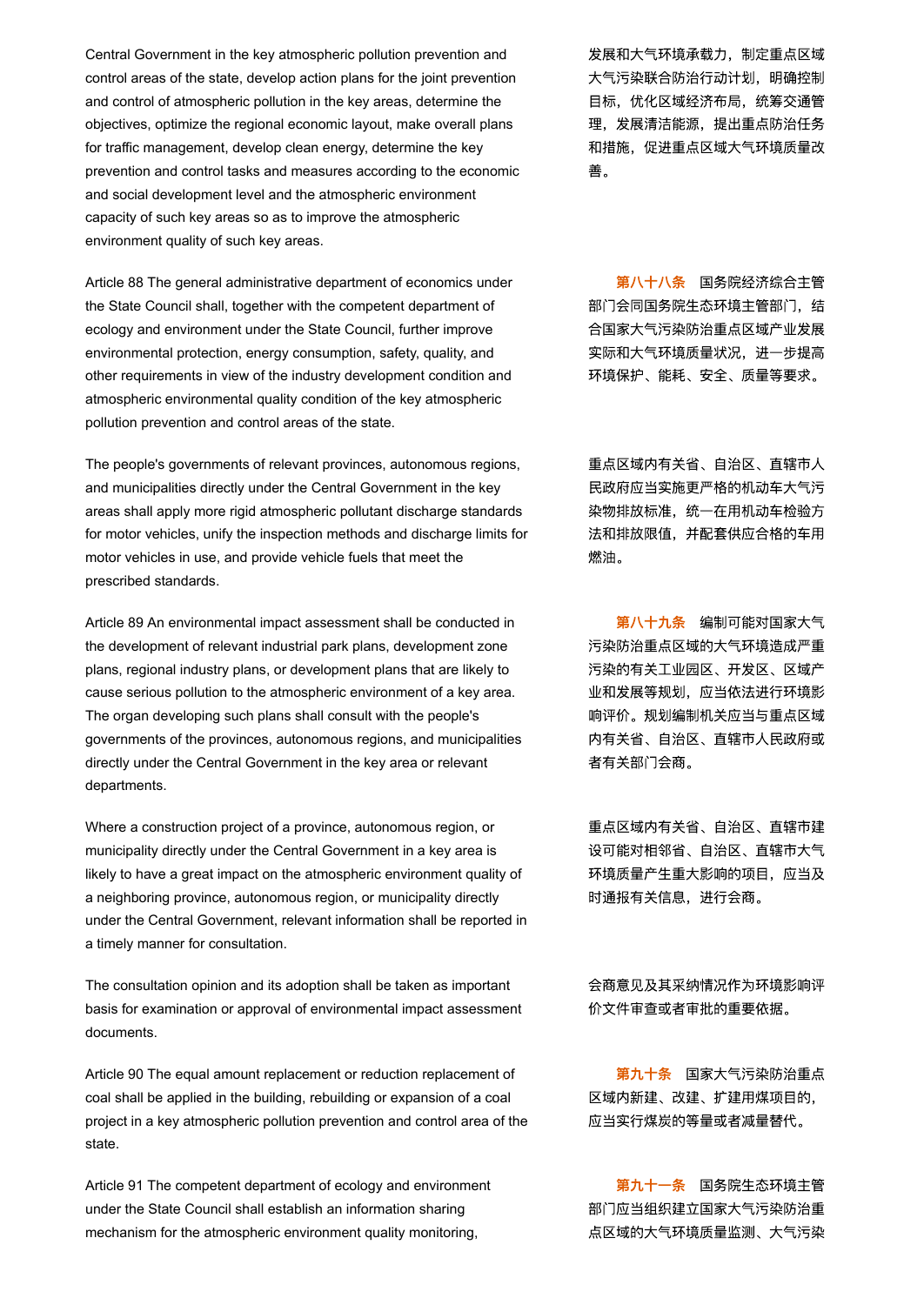atmospheric pollution source monitoring, and other aspects of the key atmospheric pollution prevention and control areas of the state, apply monitoring, simulation, satellite survey, aerial survey, remote sensing, and other new technologies to analyze atmospheric pollution sources in key areas and the development trend thereof, and make such information available to the public.

Article 92 The competent department of ecology and environment under the State Council and the people's governments of provinces, autonomous regions, and municipalities directly under the Central Government in the key atmospheric pollution prevention and control areas of the state may organize relevant departments for joint law enforcement, cross-regional law enforcement, and cross law enforcement.

Chapter VI Response to Heavy Air Pollution Weather

Article 93 The state shall establish a heavy air pollution weather monitoring and early warning system.

The competent department of ecology and environment under the State Council shall, together with the meteorological department and other relevant departments under the State Council and the people's governments of relevant provinces, autonomous regions, and municipalities directly under the Central Government in a key atmospheric pollution prevention and control area of the state, establish a heavy air pollution weather monitoring and early warning mechanism for the key area and unify the early warning ranking standards. Where regional heavy air pollution weather is likely to occur, the people's governments of relevant provinces, autonomous regions, and municipalities directly under the Central Government in the key area shall be informed in a timely manner.

The competent department of ecology and environment of the people's government of a province, autonomous region, municipality directly under the Central Government, or districted city shall, together with the meteorological department and other relevant departments, establish a heavy air pollution weather monitoring and early warning mechanism for the administrative region.

Article 94 The local people's governments at and above the county level shall include the response to heavy air pollution weather to the emergency management system of unexpected events.

The people's government of a province, autonomous region, municipality directly under the Central Government, or districted city or the people's government at the county level of a place where heavy air pollution weather is likely to occur shall develop an emergency response plan for heavy air pollution weather, submit it to the competent department of ecology and environment of the people's government at the next higher level for recordation, and disclose it to the general public.

源监测等相关信息共享机制,利用监 测、模拟以及卫星、航测、遥感等新技 术分析重点区域内大气污染来源及其变 化趋势,并向社会公开。

第九十二条 国务院生态环境主管 部门和国家大气污染防治重点区域内有 关省、自治区、直辖市人民政府可以组 织有关部门开展联合执法、跨区域执 法、交叉执法。

#### 第六章 重污染天气应对

第九十三条 国家建立重污染天气 监测预警体系。

国务院生态环境主管部门会同国务院气 象主管机构等有关部门、国家大气污染 防治重点区域内有关省、自治区、直辖 市人民政府,建立重点区域重污染天气 监测预警机制,统一预警分级标准。可 能发生区域重污染天气的,应当及时向 重点区域内有关省、自治区、直辖市人 民政府通报。

省、自治区、直辖市、设区的市人民政 府生态环境主管部门会同气象主管机构 等有关部门建立本行政区域重污染天气 监测预警机制。

第九十四条 县级以上地方人民政 府应当将重污染天气应对纳入突发事件 应急管理体系。

省、自治区、直辖市、设区的市人民政 府以及可能发生重污染天气的县级人民 政府, 应当制定重污染天气应急预案, 向上一级人民政府生态环境主管部门备 案,并向社会公布。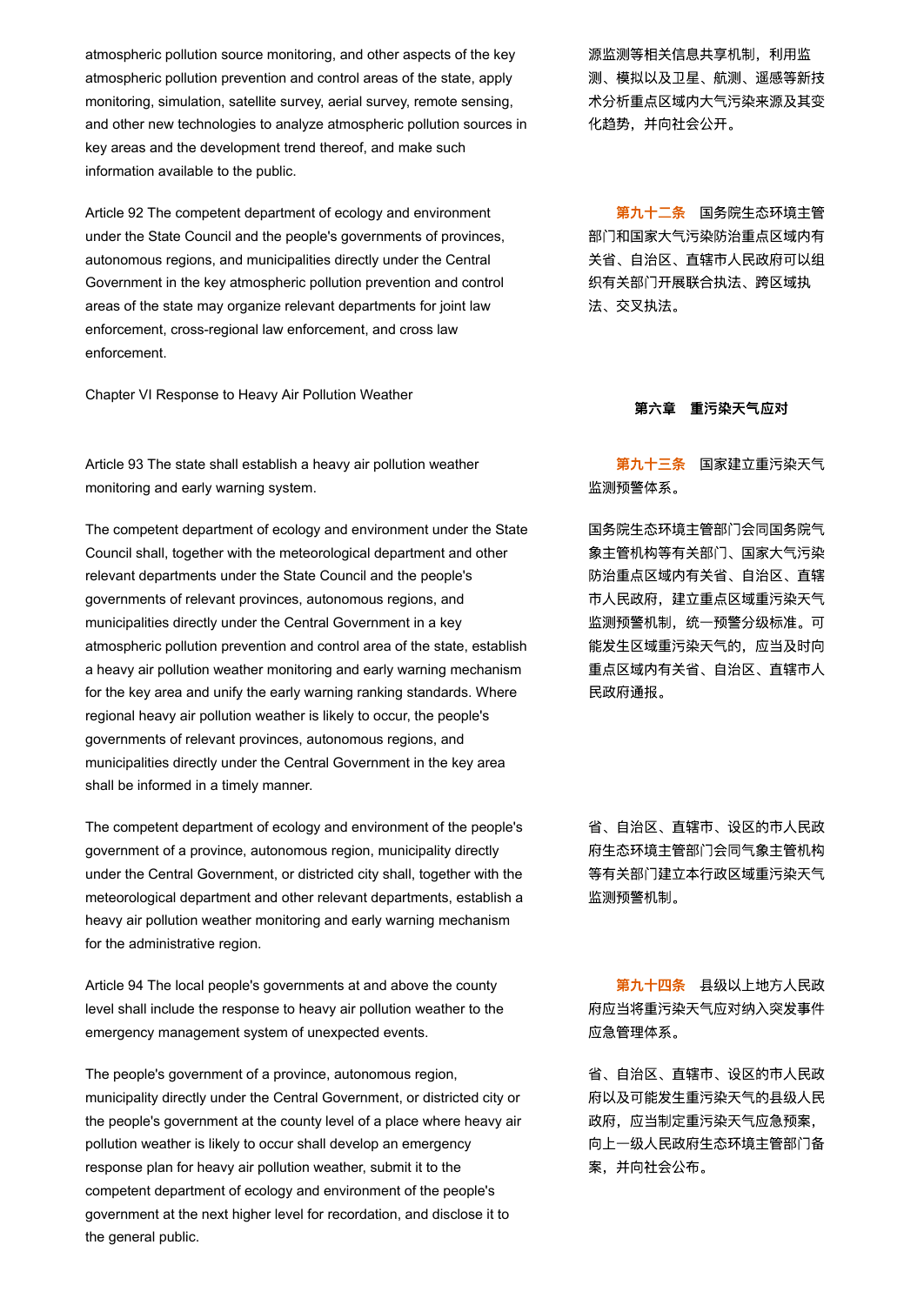Article 95 The competent department of ecology and environment of the people's government of a province, autonomous region, municipality directly under the Central Government, or districted city shall establish a consulting mechanism with the meteorological department to make atmospheric environment quality forecasts. When it is likely to be a heavy air pollution day, a report shall be submitted to the people's government at the same level without delay. The people's government of the province, autonomous region, municipality directly under the Central Government, or districted city shall make comprehensive research and judgment on the basis of heavy air pollution weather forecasts to determine the early warning rank and issue an early warning. The early warning rank shall be adjusted for the changing situation. No entity or individual may release any heavy air pollution forecasting and early warning information to the general public without approval.

Once early a warning is released, the people's government and the relevant departments thereof shall inform the general public to take health protection measures, provide travel guidance, and adjust other relevant social activities through TV, radio, network, and text messages.

Article 96 The local people's governments at and above the county level shall, according to the early warning grades of heavy air pollution weather, activate their emergency response plans in time, and may take emergency measures, such as ordering relevant enterprises to stop or limit production, restricting the driving of some motor vehicles, prohibiting the use of fireworks and firecrackers, suspending the earthwork at construction sites and the demolition of buildings, suspending barbecues, suspending the outdoor activities organized by kindergartens and schools, and organize artificial weather modification operations when necessary.

Upon completion of an emergency response, the people's government shall evaluate the implementation of the emergency response plan and modify and improve such plan if necessary.

Article 97 Where an environmental emergency occurs and causes atmospheric pollution, the people's government and relevant departments thereof, and relevant enterprises and public institutions [shall conduct an emergency response under the Emergency Response](javascript:ESLC(96791,0)) Law of the People's Republic of China and the Environmental [Protection Law of the People's Republic of China. The compet](javascript:ESLC(223979,0))ent department of ecology and environment shall timely monitor the atmospheric pollutants resulting from the environmental emergency and disclose the monitoring information to the public.

Chapter VII Legal Liabilities

Article 98 Where a violator of this Law refuses to accept the supervisory inspection conducted by the competent department of ecology and environment and the environmental law enforcement body thereof, or any other department with atmospheric environmental protection

第九十五条 省、自治区、直辖 市、设区的市人民政府生态环境主管部 门应当会同气象主管机构建立会商机 制,进行大气环境质量预报。可能发生 重污染天气的,应当及时向本级人民政 府报告。省、自治区、直辖市、设区的 市人民政府依据重污染天气预报信息, 进行综合研判,确定预警等级并及时发 出预警。预警等级根据情况变化及时调 整。任何单位和个人不得擅自向社会发 布重污染天气预报预警信息。

预警信息发布后,人民政府及其有关部 门应当通过电视、广播、网络、短信等 途径告知公众采取健康防护措施,指导 公众出行和调整其他相关社会活动。

第九十六条 县级以上地方人民政 府应当依据重污染天气的预警等级,及 时启动应急预案,根据应急需要可以采 取责令有关企业停产或者限产、限制部 分机动车行驶、禁止燃放烟花爆竹、停 止工地土石方作业和建筑物拆除施工、 停止露天烧烤、停止幼儿园和学校组织 的户外活动、组织开展人工影响天气作 业等应急措施。

应急响应结束后,人民政府应当及时开 展应急预案实施情况的评估,适时修改 完善应急预案。

第九十七条 发生造成大气污染的 突发环境事件,人民政府及其有关部门 [和相关企业事业单位,应当依照《中华](javascript:SLC(96791,0)) 人民共和国突发事件应对法》、《中华 [人民共和国环境保护法》的规定,做好](javascript:SLC(223979,0)) 应急处置工作。生态环境主管部门应当 及时对突发环境事件产生的大气污染物 进行监测,并向社会公布监测信息。

#### 第七章 法律责任

第九十八条 违反本法规定,以拒 绝进入现场等方式拒不接受生态环境主 管部门及其环境执法机构或者其他负有 大气环境保护监督管理职责的部门的监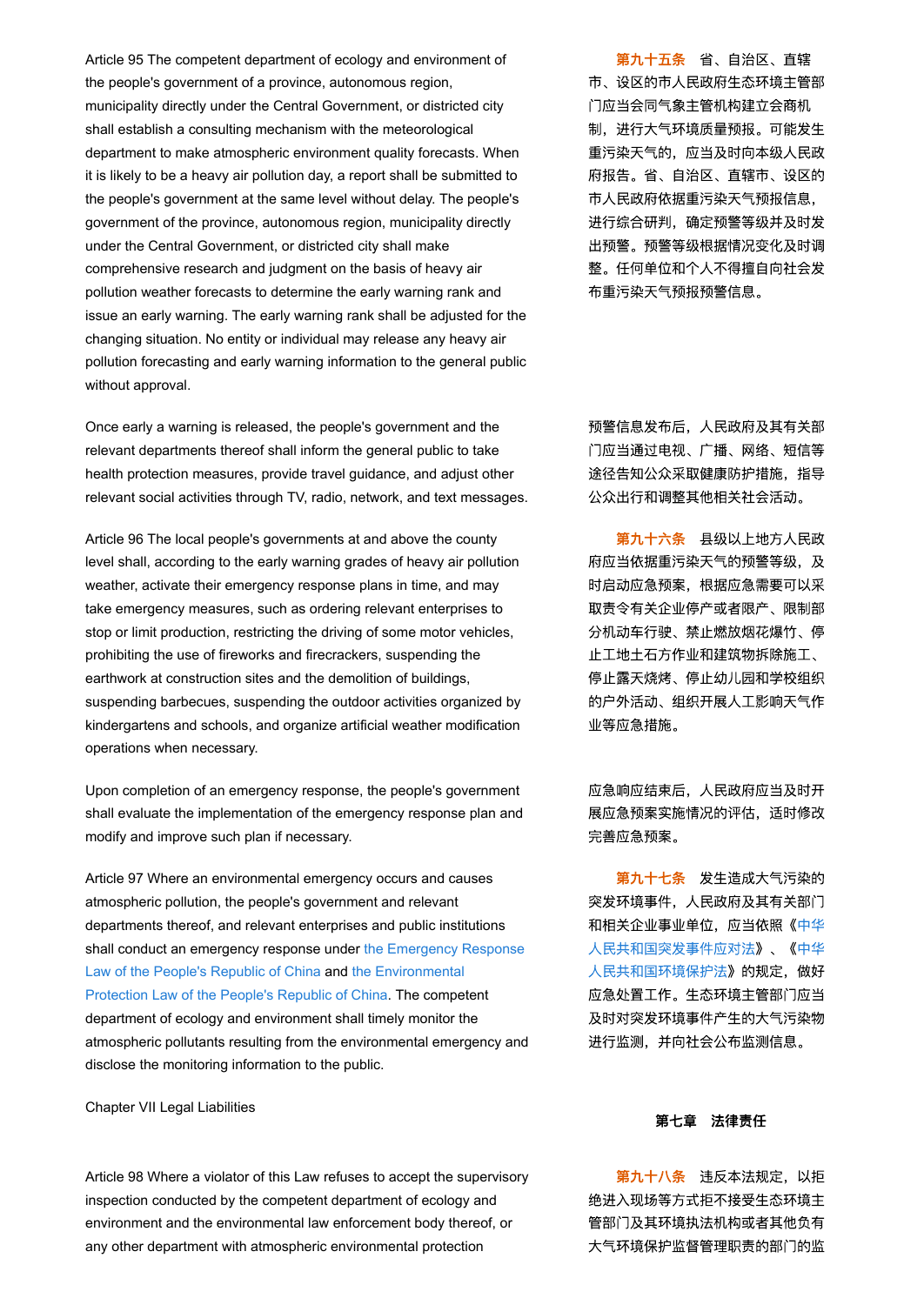regulatory functions by refusing it to enter the site, or engages in falsification when it is under supervisory inspection, the competent department of ecology and environment of the people's government at or above the county level or any other department with atmospheric environment protection regulatory functions shall order the violator to make a correction and impose a fine of not less than 20,000 yuan but not more than 200,000 yuan; for a violation of public security administration, the public security organ shall impose punishment for public security administration according to law.

Article 99 For a violation of this Law under any of the following circumstances, the competent department of ecology and environment of the people's government at or above the county level shall order it to make a correction or restrict or suspend production for rectifications, and impose a fine of not less than 100,000 yuan but not more than one million yuan; if the circumstances are serious, order the violator to stop business operations or close down with the approval of the competent people's government:

(1) Discharging atmospheric pollutants without lawfully obtaining a pollutant discharge license.

(2) Discharging atmospheric pollutants beyond the atmospheric pollutant discharge standards or the total quantity control requirements for the discharge of key atmospheric pollutants.

(3) Discharging atmospheric pollutants by evading supervision. <br>
(三) 通过逃避监管的方式排放大气污

Article 100 For a violation of this Law under any of the following circumstances, the competent department of ecology and environment of the people's government at or above the county level shall order it to make correction and impose a fine of not less than 20,000 yuan but not more than 200,000 yuan; if the violator refuses to make correction, order it to suspend production for rectification:

(1) Misappropriating, destroying, or moving or altering without approval any atmospheric environment quality monitoring equipment or automatic atmospheric pollutant discharge monitoring equipment.

(2) Failing to monitor the industrial waste gases and the toxic and hazardous atmospheric pollutants discharged or failing to preserve the original monitoring records as required.

(3) Failing to install or use automatic atmospheric pollutant discharge monitoring equipment, connect to the monitoring equipment of the environmental protection administrative departments, and ensure the normal functioning of monitoring equipment as required.

(4) For pollutant discharging entities under intensified supervision, failing to disclose or truthfully disclose automatic monitoring data.

(5) Failing to set atmospheric pollutant discharge outlets as required. (五)未按照规定设置大气污染物排放

督检查,或者在接受监督检查时弄虚作 假的,由县级以上人民政府生态环境主 管部门或者其他负有大气环境保护监督 管理职责的部门责令改正,处二万元以 上二十万元以下的罚款;构成违反治安 管理行为的,由公安机关依法予以处 罚。

第九十九条 违反本法规定,有下 列行为之一的,由县级以上人民政府生 态环境主管部门责令改正或者限制生 产、停产整治,并处十万元以上一百万 元以下的罚款;情节严重的,报经有批 准权的人民政府批准,责令停业、关 闭:

(一)未依法取得排污许可证排放大气 污染物的;

(二)超过大气污染物排放标准或者超 过重点大气污染物排放总量控制指标排 放大气污染物的;

染物的。

第一百条 违反本法规定,有下列 行为之一的,由县级以上人民政府生态 环境主管部门责令改正,处二万元以上 二十万元以下的罚款;拒不改正的,责 令停产整治:

(一)侵占、损毁或者擅自移动、改变 大气环境质量监测设施或者大气污染物 排放自动监测设备的;

(二)未按照规定对所排放的工业废气 和有毒有害大气污染物进行监测并保存 原始监测记录的;

(三)未按照规定安装、使用大气污染 物排放自动监测设备或者未按照规定与 生态环境主管部门的监控设备联网,并 保证监测设备正常运行的;

(四)重点排污单位不公开或者不如实 公开自动监测数据的;

口的。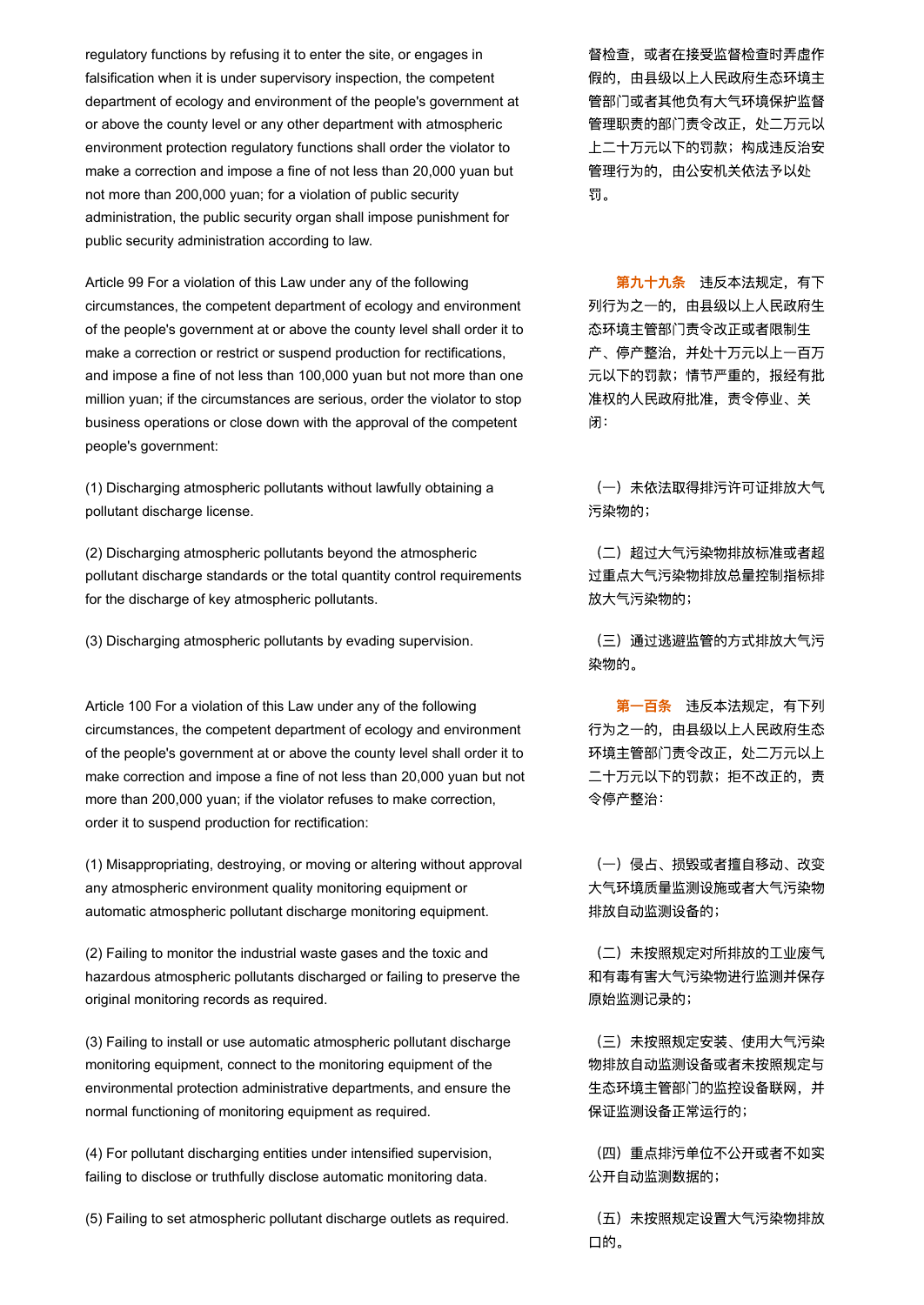Article 101 Where a violator of this Law produces, imports, sells or uses any equipment or product prohibited in the catalogue of comprehensive industrial policies of the state, applies any technique prohibited in the catalogue of comprehensive industrial policies of the state, or transfers any eliminated equipment or product to others, the general administrative department of economics under the people's government at or above the county level or the Customs shall, according to its duties, order the violator to make a correction, confiscate the illegal proceeds, and impose a fine of not less than one time but not more than three times the monetary value of the equipment or product concerned; if the violator refuses to make a correction, order it to stop its business operations or close down with the approval of the competent people's government. If the import conduct constitutes smuggling, the customs shall impose punishment according to the law.

Article 102 Where, as in violation of this Law, a coal mine fails to build supporting facilities for the washing of coal as required, the energy administrative department of the people's government at or above the county level shall order it to make a correction and impose a fine of not less than 100,000 yuan but not more than one million yuan; if the violator refuses to make a correction, order it to stop its business operations or close down with the approval of the competent people's government.

Where a violator of this Law mines coal with radioactive, arsenic, and other toxic or harmful substances beyond the prescribed limits, the people's government at or above the county level shall order it to stop its business operations or close down according to the powers prescribed by the State Council.

Article 103 For a violation of this Law under any of the following circumstances, the market regulatory department of the local people's government at or above the county level shall order the violator to make a correction, confiscate the raw materials, products, and illegal proceeds, and impose a fine of not less than one time but not more than three times the monetary value of the things in question:

(1) Selling coal or petrol coke that fails to meet the quality standards. (一) 销售不符合质量标准的煤炭、石

(2) Producing or selling raw materials and products whose content of volatile organic compounds fails to meet the quality standards or requirements.

(3) Producing or selling fuels for use by motor-driven vehicles and vessels and non-road mobile machines, engine oil, nitrogen oxide reducing agents, fuel and lubricating oiladditives, and other additives that fail to reach the prescribed standards.

(4) Burning high-pollution fuels in combustion forbidden zones. (四)在禁燃区内销售高污染燃料的。

Article 104 For a violation of this Law under any of the following circumstances, the Customs shall order the violator to make a

第一百零一条 讳反本法规定,生 产、进口、销售或者使用国家综合性产 业政策目录中禁止的设备和产品,采用 国家综合性产业政策目录中禁止的工 艺,或者将淘汰的设备和产品转让给他 人使用的,由县级以上人民政府经济综 合主管部门、海关按照职责责令改正, 没收违法所得,并处货值金额一倍以上 三倍以下的罚款;拒不改正的,报经有 批准权的人民政府批准,责令停业、关 闭。进口行为构成走私的,由海关依法 予以处罚。

第一百零二条 违反本法规定, 煤 矿未按照规定建设配套煤炭洗选设施 的,由县级以上人民政府能源主管部门 责令改正,处十万元以上一百万元以下 的罚款;拒不改正的,报经有批准权的 人民政府批准,责令停业、关闭。

违反本法规定,开采含放射性和砷等有 毒有害物质超过规定标准的煤炭的,由 县级以上人民政府按照国务院规定的权 限责令停业、关闭。

第一百零三条 讳反本法规定, 有 下列行为之一的,由县级以上地方人民 政府市场监督管理部门责令改正,没收 原材料、产品和违法所得,并处货值金 额一倍以上三倍以下的罚款:

油焦的;

(二)生产、销售挥发性有机物含量不 符合质量标准或者要求的原材料和产品 的;

(三)生产、销售不符合标准的机动车 船和非道路移动机械用燃料、发动机 油、氮氧化物还原剂、燃料和润滑油添 加剂以及其他添加剂的;

第一百零四条 违反本法规定,有 下列行为之一的,由海关责令改正,没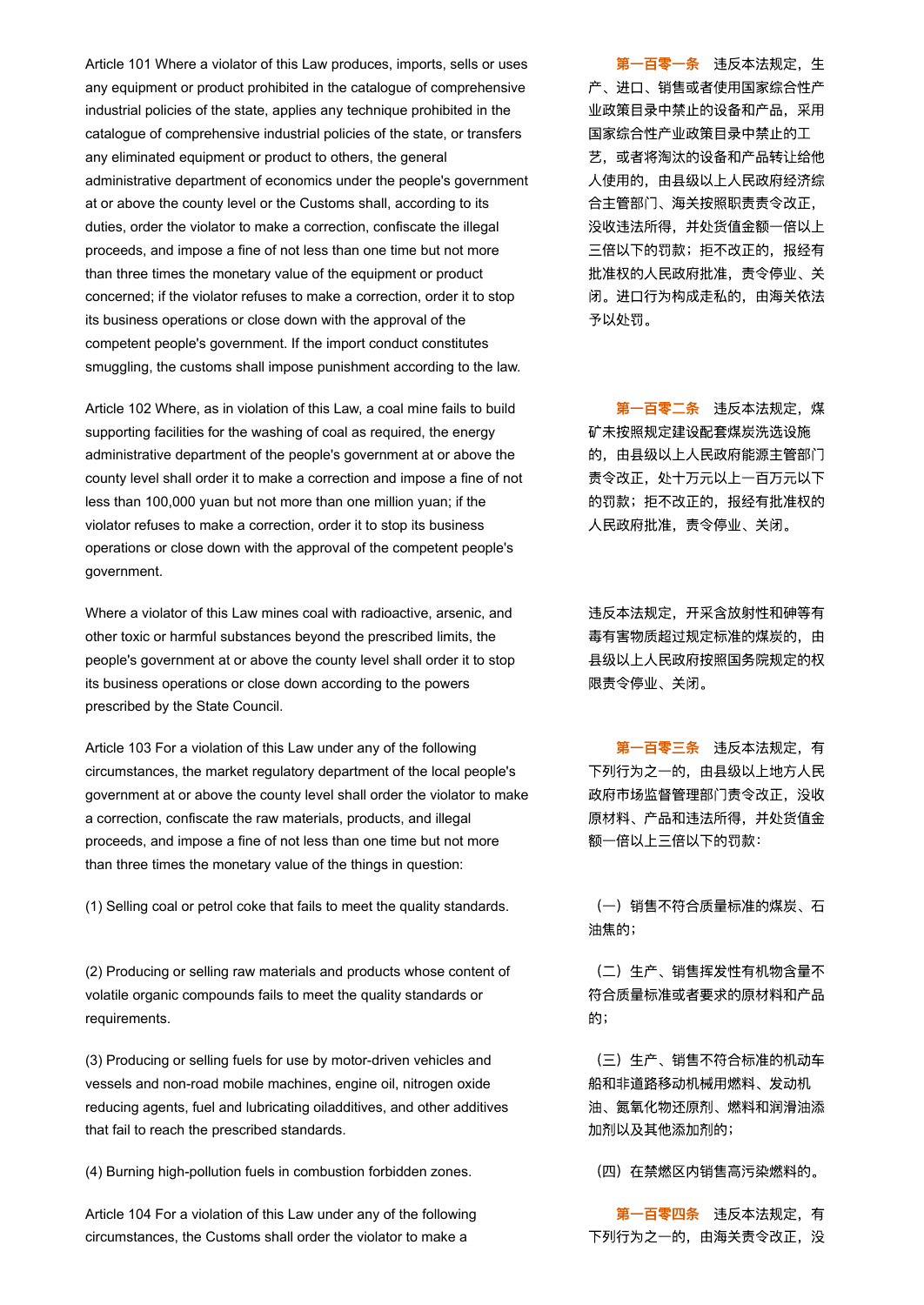correction, confiscate the raw materials, products, and illegal gains, and impose a fine of not less than one time but not more than three times the monetary value of the things at issue; if the import conduct constitutes smuggling, the customs shall impose punishment according to the law:

(1) Importing coal or petro coke that fails to reach the prescribed quality standards.

(2) Importing raw materials and products whose content of volatile organic compounds fails to meet the quality standards or requirements.

(3) Importing fuels for use by motor-driven vehicles and vessels and non-road mobile machines, engine oil, nitrogen oxide reducing agents, fuel and lubricating oiladditives, and other additives that fail to reach the prescribed standards.

Article 105 Where a violator of this Law burns coal or petro coke that fails to reach the prescribed quality standards, the competent department of ecology and environment of the people's government at or above the county level shall order it to make a correction and impose a fine of not less than one time but not more than three times the monetary value of the coal or coke at issue.

Article 106 Where a violator of this Law uses marine fuels that fail to meet the prescribed standards or requirements, the marine safety administration or fishery administrative department shall, according to its duties, impose a fine of not less than 10,000 yuan but not more than 100,000 yuan.

Article 107 Where a violator of this Law builds or expands facilities that burn high-pollution fuels in a combustion forbidden zone, fails to stop using high-pollution fuels as required, builds or expands decentralized coal-fueled heat supply boilers in areas covered by the centralized heat supply network, or fails to demolish those existing coal-fueled heat boilers that fail to reach the discharge standards as required, the competent department of ecology and environment of the local people's government at or above the county level shall confiscate the facilities at issue, organize the demolition of the coal-fired heat boilers, and impose a fine of not less than 20,000 yuan but not more than 200,000 yuan.

Where a violator of this Law produces, imports, sells, or uses boilers that fail to reach the prescribed standards or requirements, the market regulation department or the competent department of ecology and environment of the people's government at or above the county level shall order it to make a correction, confiscate the illegal proceeds, and impose a fine of not less than 20,000 yuan but not more than 200,000 yuan.

Article 108 Where a violation of this Law is under any of the following circumstances, the competent department of ecology and environment of the people's government at or above the county level shall order it to make a correction, impose a fine of not less than 20,000 yuan but not

收原材料、产品和违法所得,并处货值 金额一倍以上三倍以下的罚款;构成走 私的,由海关依法予以处罚:

(一)进口不符合质量标准的煤炭、石 油焦的;

(二)进口挥发性有机物含量不符合质 量标准或者要求的原材料和产品的;

(三)进口不符合标准的机动车船和非 道路移动机械用燃料、发动机油、氮氧 化物还原剂、燃料和润滑油添加剂以及 其他添加剂的。

第一百零五条 讳反本法规定,单 位燃用不符合质量标准的煤炭、石油焦 的,由县级以上人民政府生态环境主管 部门责令改正,处货值金额一倍以上三 倍以下的罚款。

第一百零六条 违反本法规定, 使 用不符合标准或者要求的船舶用燃油 的,由海事管理机构、渔业主管部门按 照职责处一万元以上十万元以下的罚 款。

第一百零七条 违反本法规定, 在 禁燃区内新建、扩建燃用高污染燃料的 设施,或者未按照规定停止燃用高污染 燃料,或者在城市集中供热管网覆盖地 区新建、扩建分散燃煤供热锅炉,或者 未按照规定拆除已建成的不能达标排放 的燃煤供热锅炉的,由县级以上地方人 民政府生态环境主管部门没收燃用高污 染燃料的设施,组织拆除燃煤供热锅 炉,并处二万元以上二十万元以下的罚 款。

违反本法规定,生产、进口、销售或者 使用不符合规定标准或者要求的锅炉, 由县级以上人民政府市场监督管理、生 态环境主管部门责令改正,没收违法所 得,并处二万元以上二十万元以下的罚 款。

第一百零八条 违反本法规定,有 下列行为之一的,由县级以上人民政府 生态环境主管部门责令改正,处二万元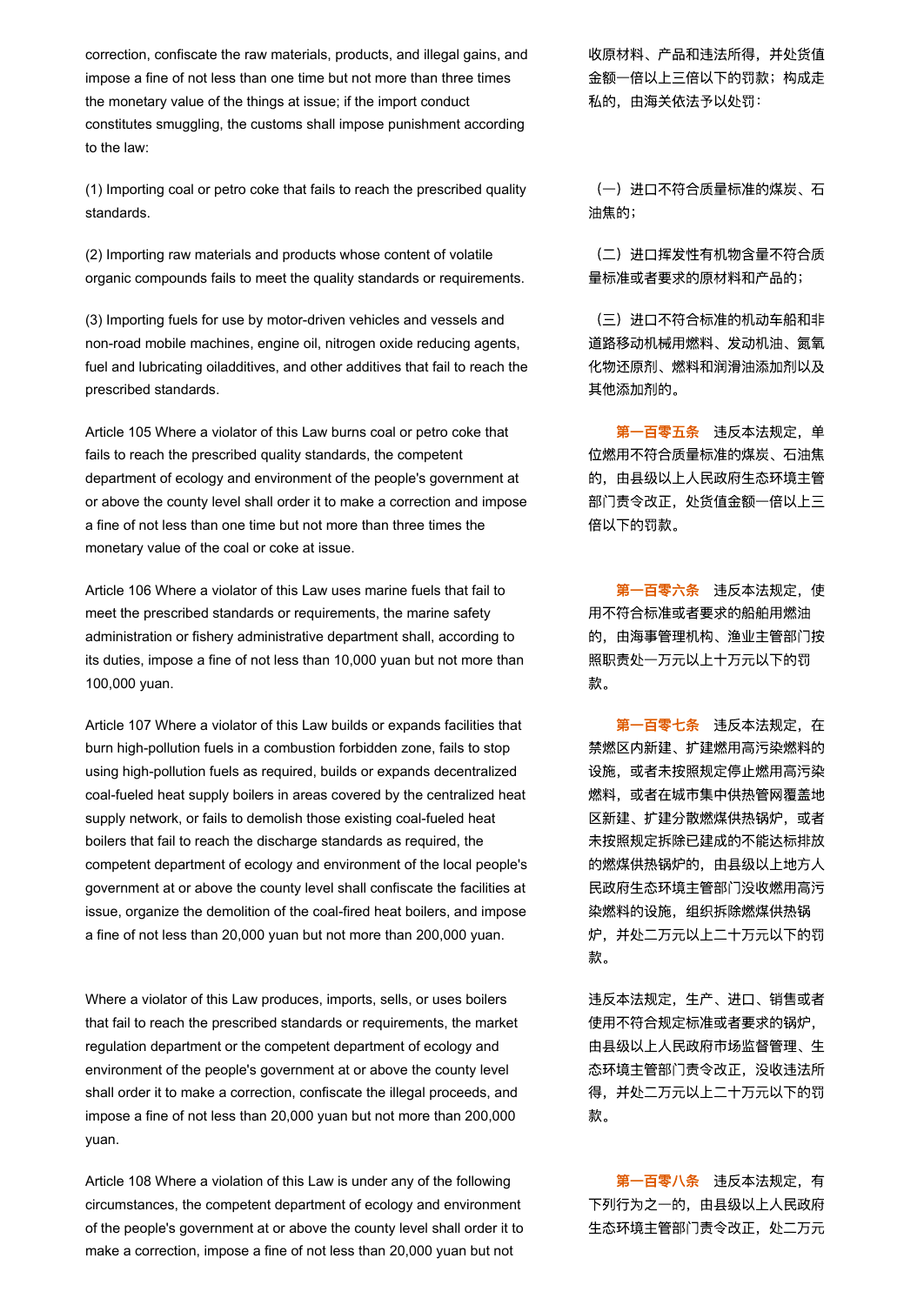more than 200,000 yuan, and, if it refuses to make a correction, order it to stop production for rectifications:

(1) Failing to conduct the production and service activities that generate waste gases containing volatile organic compounds in an enclosed space or equipment, failing to install and use pollution prevention and control facilities as required, or failing to take measures to reduce the discharge of waste gases.

(2) In the case of an industrial coating enterprise, failing to use low volatile organic compounds or failing to establish and retain ledger books.

(3) In the case of a petroleum enterprise, chemical industrial enterprise, or any other enterprise that produces or uses organic solvents, failing to take measures for the routine maintenance and repair of pipelines and equipment, failing reduce the leakage of substances, or failing to collect and dispose of leaked substances without delay.

(4) Failing to install and normally use gas recycling devices in oil and gas storage banks, oil and gas stations, oil tankers, and gas tankers.

(5) In the case of a steel, building materials, nonferrous metals, petroleum, chemical industrial, pharmaceutical, or mining enterprise, failing to take measures such as centralized collection and disposal, sealing, fencing, sheltering, cleaning, and spraying so as to control and reduce the discharge of dust and gaseous pollutants.

(6) Failing to recycle the combustible gases generated from industrial production, garbage landfilling or other activities or failing to treat them for pollution prevention and control purposes if they are not recyclable, or failing to repair or update the recycling devices for combustible gases updated in a timely manner when they cannot function normally.

Article 109 Where a violator of this Law manufactures motor vehicles or non-road mobile machines that exceed the pollutant discharge standards, the competent department of ecology and environment of the people's government at or above the provincial level shall order it to make a correction, confiscate the illegal proceeds, impose a fine of not less than one time but not more than three times the monetary value of the vehicles or machines at issue, and confiscate and destroy those motor vehicles or non-road mobile machines that fail to reach the pollutant discharge standards. If the violator refuses to make a correction, the competent department of ecology and environment shall order it to stop production for rectifications, and the motor vehicle production administrative department under the State Council shall order it to stop the manufacturing of the models concerned.

Where a motor vehicle or non-road mobile machine manufacturing enterprise, as in violation of this Law, makes falsification, passes off inferior products as superior ones, or sells such vehicles as products that have passed discharge inspections, the competent department of ecology and environment of the people's government at or above the

以上二十万元以下的罚款;拒不改正 的,责令停产整治:

(一)产生含挥发性有机物废气的生产 和服务活动,未在密闭空间或者设备中 进行,未按照规定安装、使用污染防治 设施,或者未采取减少废气排放措施 的;

(二)工业涂装企业未使用低挥发性有 机物含量涂料或者未建立、保存台账 的;

(三)石油、化工以及其他生产和使用 有机溶剂的企业,未采取措施对管道、 设备进行日常维护、维修,减少物料泄 漏或者对泄漏的物料未及时收集处理 的;

(四)储油储气库、加油加气站和油罐 车、气罐车等,未按照国家有关规定安 装并正常使用油气回收装置的;

(五)钢铁、建材、有色金属、石油、 化工、制药、矿产开采等企业,未采取 集中收集处理、密闭、围挡、遮盖、清 扫、洒水等措施,控制、减少粉尘和气 态污染物排放的;

(六)工业生产、垃圾填埋或者其他活 动中产生的可燃性气体未回收利用,不 具备回收利用条件未进行防治污染处 理,或者可燃性气体回收利用装置不能 正常作业,未及时修复或者更新的。

第一百零九条 违反本法规定,生 产超过污染物排放标准的机动车、非道 路移动机械的,由省级以上人民政府生 态环境主管部门责令改正,没收违法所 得,并处货值金额一倍以上三倍以下的 罚款,没收销毁无法达到污染物排放标 准的机动车、非道路移动机械;拒不改 正的,责令停产整治,并由国务院机动 车生产主管部门责令停止生产该车型。

违反本法规定,机动车、非道路移动机 械生产企业对发动机、污染控制装置弄 虚作假、以次充好,冒充排放检验合格 产品出厂销售的,由省级以上人民政府 生态环境主管部门责令停产整治,没收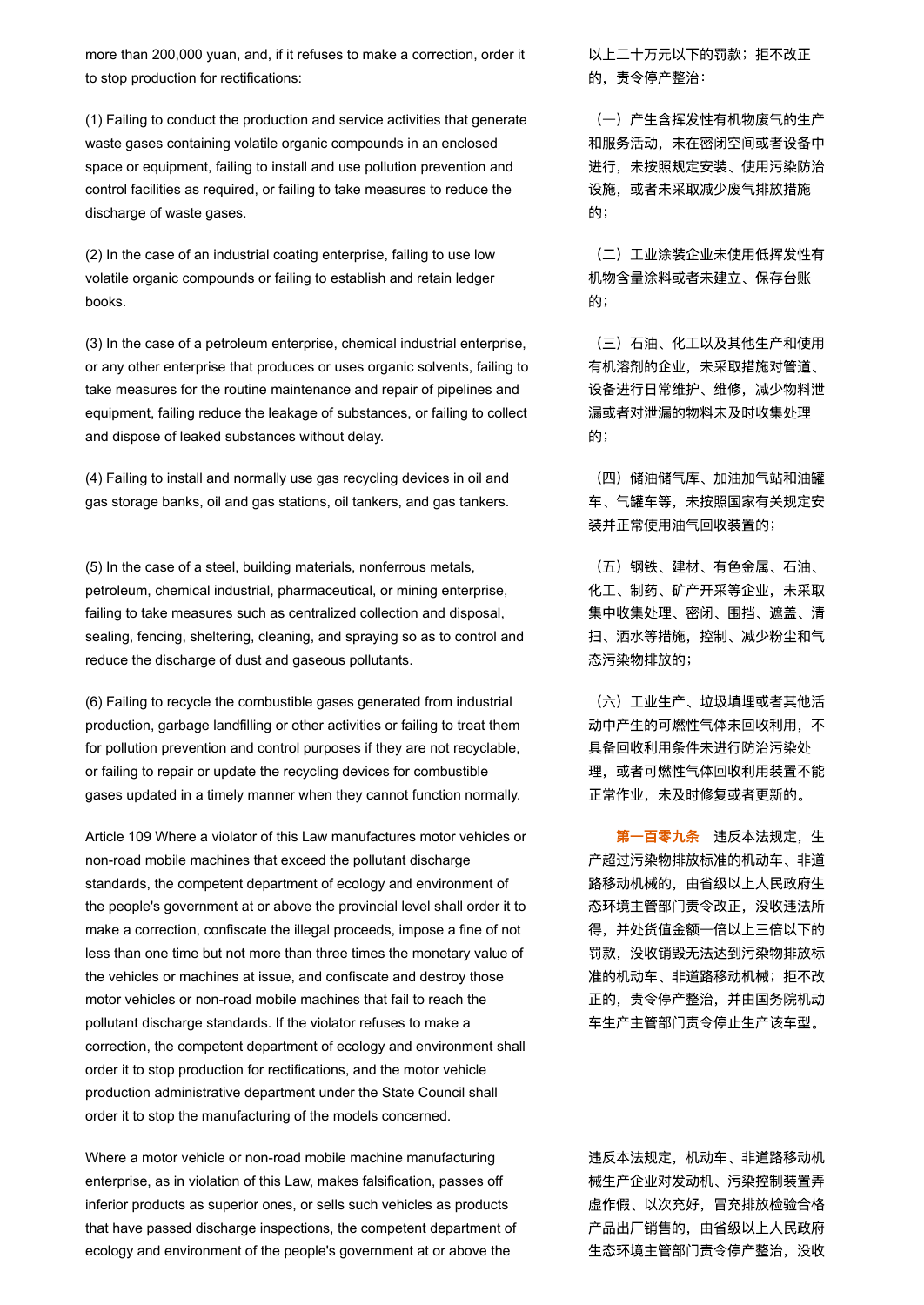provincial level shall order the violator to stop production for rectifications, confiscate the illegal proceeds, impose a fine of not less than one time but not more than three times the monetary value of vehicles and machines at issue, and confiscate and destroy those that fail to reach the pollutant discharge standards, and the motor vehicle production administrative department under the State Council shall order to stop the production of the models concerned.

Article 110 Where a violator of this Law imports or sells motor vehicles or non-road mobile machines that exceed the pollutant discharge standards, the market regulatory department of the people's government at or above the county level or the Customs shall order it to make a correction, confiscate the illegal proceeds, impose a fine of not less than one time but not more than three times the monetary value of the vehicles or machines at issue, and confiscate and destroy those that fail to reach the pollutant discharge standards. If the import conduct constitutes smuggling, the customs shall impose punishment according to law.

Where a violator of this Law sells motor vehicles or non-road mobile machines that fail to reach the pollutant discharge standards, the seller shall be responsible for repair, replacement or return of the vehicles and machines at issue; if the buyer has suffered any losses, the seller shall compensate for the losses.

Article 111 Where a motor vehicle manufacturing or import enterprise, as in violation of this Law, fails to disclose the discharge inspection data or pollution control technical data of the motor vehicle models it manufactures or imports as required, the competent department of ecology and environment of the people's government at or above the provincial level shall order it to make a correction and impose a fine of not less than 50,000 yuan but not more than 500,000 yuan.

Where a motor vehicle manufacturing or import enterprise, as in violation of this Law, fails to disclose the maintenance technical data of the motor vehicle models it manufactures or imports as required, the transport administrative department of the people's government at or above the provincial level shall order it to make a correction and impose a fine of not less than 50,000 yuan but not more than 500,000 yuan.

Article 112 Where a violator of this Law forges the discharge inspection result of any motor vehicle or non-road mobile machine or issues any false discharge inspection report, the competent department of ecology and environment of the people's government at or above the county level shall confiscate the illegal proceeds and impose a fine of not less than 100,000 yuan but not more than 500,000 yuan; if the circumstances are serious, the accreditation department shall disqualify it from inspection.

Where a violator of this Law forges the discharge inspection result of any vessel or issues any false discharge inspection report, the marine safety administration shall impose punishment according to law.

违法所得,并处货值金额一倍以上三倍 以下的罚款,没收销毁无法达到污染物 排放标准的机动车、非道路移动机械, 并由国务院机动车生产主管部门责令停 止生产该车型。

第一百一十条 违反本法规定,进 口、销售超过污染物排放标准的机动 **车、非道路移动机械的,由县级以上人** 民政府市场监督管理部门、海关按照职 责没收违法所得,并处货值金额一倍以 上三倍以下的罚款,没收销毁无法达到 污染物排放标准的机动车、非道路移动 机械;进口行为构成走私的,由海关依 法予以处罚。

违反本法规定,销售的机动车、非道路 移动机械不符合污染物排放标准的,销 售者应当负责修理、更换、退货;给购 买者造成损失的,销售者应当赔偿损 失。

第一百一十一条 违反本法规定, 机动车生产、进口企业未按照规定向社 会公布其生产、进口机动车车型的排放 检验信息或者污染控制技术信息的,由 省级以上人民政府生态环境主管部门责 令改正,处五万元以上五十万元以下的 罚款。

违反本法规定,机动车生产、进口企业 未按照规定向社会公布其生产、进口机 动车车型的有关维修技术信息的,由省 级以上人民政府交通运输主管部门责令 改正,处五万元以上五十万元以下的罚 款。

第一百一十二条 违反本法规定, 伪造机动车、非道路移动机械排放检验 结果或者出具虚假排放检验报告的,由 县级以上人民政府生态环境主管部门没 收违法所得,并处十万元以上五十万元 以下的罚款;情节严重的,由负责资质 认定的部门取消其检验资格。

违反本法规定,伪造船舶排放检验结果 或者出具虚假排放检验报告的,由海事 管理机构依法予以处罚。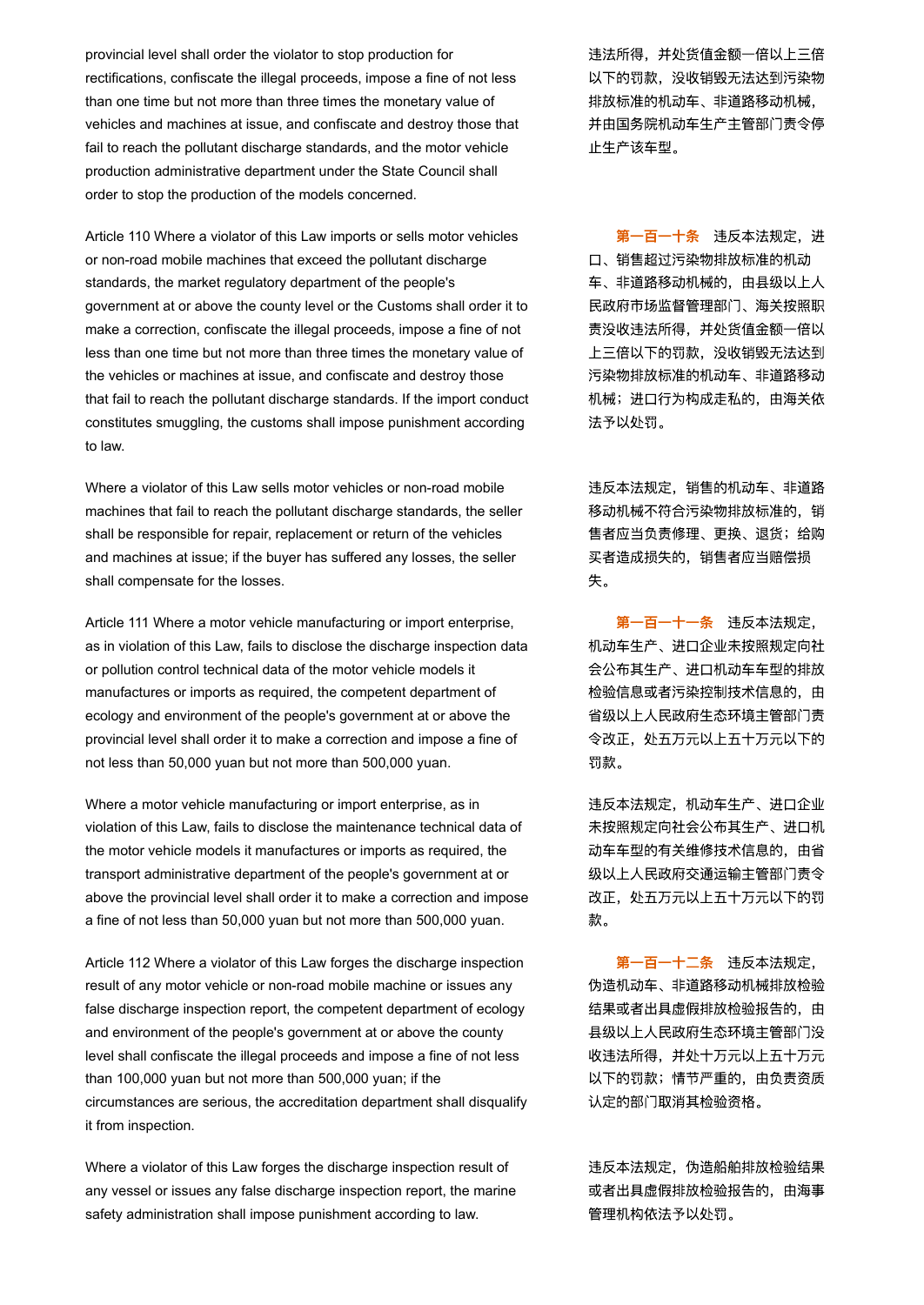Where a violator of this Law passes the motor vehicle discharge inspection by fraudulent means such as changing the pollution control devices of motor vehicles for the occasion or damages the discharge diagnosis system of motor vehicles, the competent department of ecology and environment of the people's government at or above the county level shall order it to make a correction, impose a fine of 5,000 yuan upon each motor vehicle owner, and impose a fine of 5,000 yuan per motor vehicle upon the motor vehicle maintenance entity.

Article 113 Where a motor vehicle driver, as in violation of this Law, drives on road a motor vehicle that fails to pass the discharge inspection, the traffic administrative department of the public security organ shall impose punishment according to law.

Article 114 Where a violator of this Law uses any non-road mobile machine that fails to reach the discharge standards, or installs or replaces pollution control devices on any heavy-duty diesel vehicle or non-road mobile machine, the environmental protection administrative department and other relevant departments of the people's government at or above the county level shall order him or it to make a correction and impose a fine of 5,000 yuan according to their duties.

Where a violator of this Law uses any high-emission non-road mobile machine in an area where the use of high-emission non-road mobile machinery is prohibited, the environmental protection administrative department and other relevant departments of the urban people's government shall impose punishment according to law.

Article 115 Where a construction contractor, as in violation of this Law, has any of the following conduct, the housing and urban-rural development administrative department and other relevant departments of the people's government at or above the county level shall order it to make a correction and impose a fine of not less than 10,000 yuan but not more than 100,000 yuan; if it refuses to make correction, order it to stop construction for rectifications:

(1) Failing to set rigid enclosures at the construction site, or failing to take coverage, sectional operation, construction work at scheduled period, sprinkling for dust suppression, surface washing, car washing, and other effective measures for dust prevention and suppression.

(2) Failing to pick up construction earth, waste soil, and garbage in a timely manner, or failing to cover with enclosed dustproof net.

Where a construction project owner, as in violation of this Law, fails to cover the exposed ground of the construction land not available for construction for the time being or fails to green, pave or cover the exposed ground when the construction land is not available for use for more than three months, the housing and urban-rural development administrative department and other relevant departments of the people's government at or above the county level shall impose punishment under the preceding paragraph.

违反本法规定,以临时更换机动车污染 控制装置等弄虚作假的方式通过机动车 排放检验或者破坏机动车车载排放诊断 系统的,由县级以上人民政府生态环境 主管部门责令改正,对机动车所有人处 五千元的罚款;对机动车维修单位处每 辆机动车五千元的罚款。

第一百一十三条 违反本法规定, 机动车驾驶人驾驶排放检验不合格的机 动车上道路行驶的,由公安机关交通管 理部门依法予以处罚。

第一百一十四条 违反本法规定, 使用排放不合格的非道路移动机械,或 者在用重型柴油车、非道路移动机械未 按照规定加装、更换污染控制装置的, 由县级以上人民政府生态环境等主管部 门按照职责责令改正,处五千元的罚 款。

违反本法规定,在禁止使用高排放非道 路移动机械的区域使用高排放非道路移 动机械的,由城市人民政府生态环境等 主管部门依法予以处罚。

第一百一十五条 违反本法规定, 施工单位有下列行为之一的,由县级以 上人民政府住房城乡建设等主管部门按 照职责责令改正,处一万元以上十万元 以下的罚款;拒不改正的,责令停工整 治:

(一) 施工工地未设置硬质围挡, 或者 未采取覆盖、分段作业、择时施工、洒 水抑尘、冲洗地面和车辆等有效防尘降 尘措施的;

(二)建筑土方、工程渣土、建筑垃圾 未及时清运,或者未采用密闭式防尘网 遮盖的。

违反本法规定,建设单位未对暂时不能 开工的建设用地的裸露地面进行覆盖, 或者未对超过三个月不能开工的建设用 地的裸露地面进行绿化、铺装或者遮盖 的,由县级以上人民政府住房城乡建设 等主管部门依照前款规定予以处罚。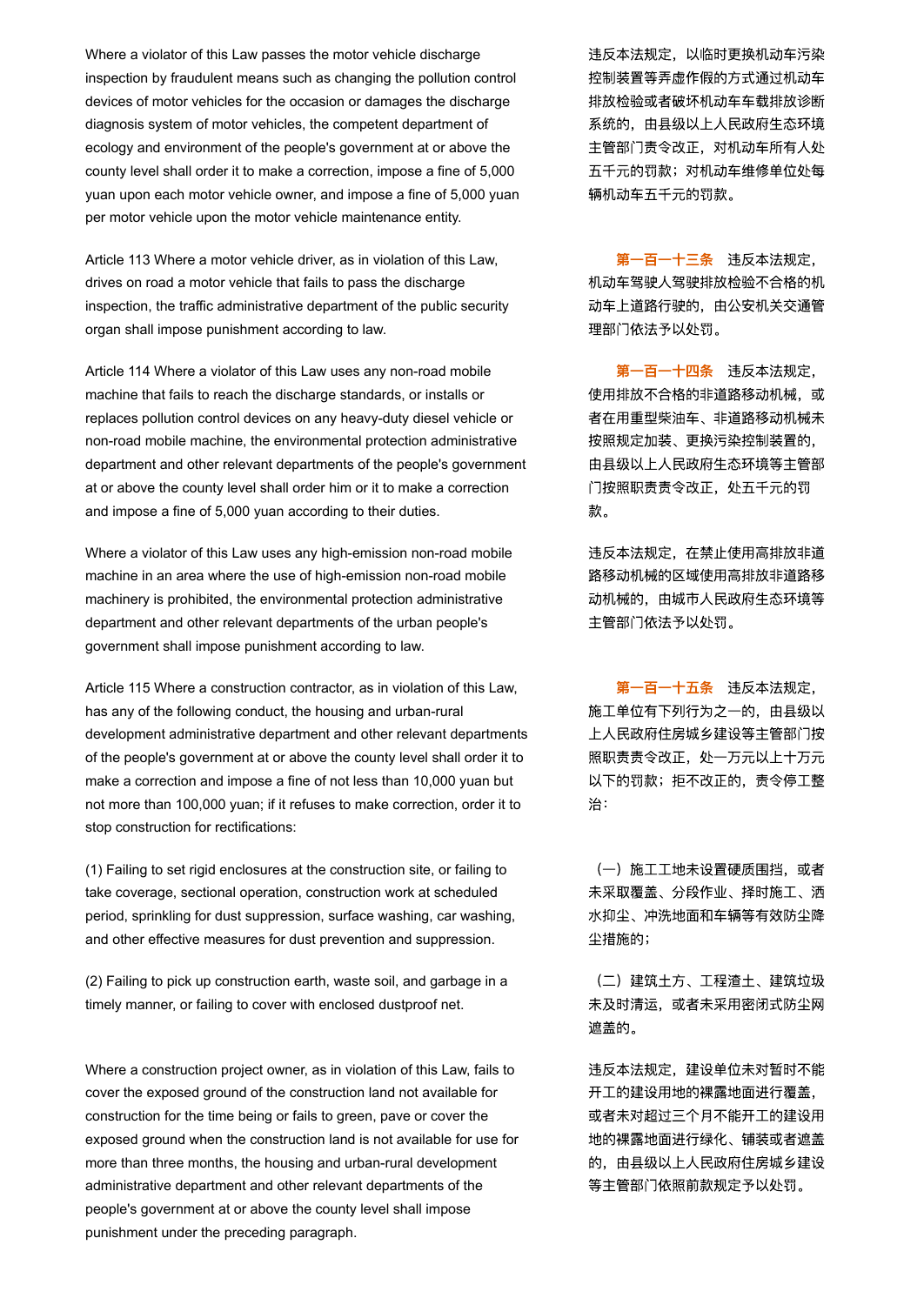Article 116 Where a vehicle transporting coal, garbage, waste soil, sandstones, earth, mortar, and other bulk or liquid materials, as in violation of this Law, fails to take enclosed or other measures to prevent the loss or leakage of such materials, the regulatory department designated by the local people's government at or above the county level shall order the vehicle operator to make a correction and impose a fine of not less than 2,000 yuan but not more than 20,000 yuan; if the relevant entity refuses to make correction, the vehicle shall not be driven on road.

Article 117 Where a violator of this Law has any of the following conducts, the environmental protection administrative department and other relevant departments of the people's government at or above the county level shall order it to make a correction and impose a fine of not less than 10,000 yuan but not more than 100,000 yuan according to their duties; if the violator refuses to make a correction, order it to shut down or stop its business operations for rectifications:

(1) Failing to store materials easy to produce dust such as coal, gangue, coal cinder, coal ashes, cement, lime, plaster, sandstone, lime soil, and sandy soil in an enclosed space.

(2) Where it is impossible to store materials easy to produce dust in enclosed space, failing to set tight enclosures not lower than the stockpile of such materials or take effective coverage measures to prevent and control dust pollution.

(3) Failing to control the discharge of dust by means of sealing or spraying in the loading and unloading of materials.

(4) Failing to take flameproof measures in the storage of materials such as coal, coal gangue, coal cinder, and coal ash.

(5) Failing to take effective measures to prevent and control dust pollution at docks, mines, landfills, and disposal sites.

(6) In the case of an enterprise or public institution that discharges toxic or hazardous atmospheric pollutants as listed in the directory of toxic and hazardous atmospheric pollutants, failing to establish an environmental risk early warning system, conduct regular monitoring over discharge outlets and the neighboring environment, assess environmental risk, eliminate hidden environmental safety problems, and take effective measures to prevent environmental risk as required.

(7) In the case of an enterprise, a public institution, or any other business entity that discharges permanent organic pollutants to the atmosphere, or an entity operating waste burning facilities, failing to take technological methods and techniques conducive to the reduction of the discharge of permanent organic pollutants and install effective cleansing devices to reach the discharge standards according to the relevant provisions of the state.

(8) Failing to take measures to prevent the discharge of malodorous gases.

第一百一十六条 违反本法规定, 运输煤炭、垃圾、渣土、砂石、土方、 灰浆等散装、流体物料的车辆,未采取 密闭或者其他措施防止物料遗撒的, 由 县级以上地方人民政府确定的监督管理 部门责令改正,处二千元以上二万元以 下的罚款;拒不改正的,车辆不得上道 路行驶。

第一百一十七条 违反本法规定, 有下列行为之一的,由县级以上人民政 府生态环境等主管部门按照职责责令改 正,处一万元以上十万元以下的罚款; 拒不改正的,责令停工整治或者停业整 治:

(一)未密闭煤炭、煤矸石、煤渣、煤 灰、水泥、石灰、石膏、砂土等易产生 扬尘的物料的;

(二)对不能密闭的易产生扬尘的物 料,未设置不低于堆放物高度的严密围 挡,或者未采取有效覆盖措施防治扬尘 污染的;

(三)装卸物料未采取密闭或者喷淋等 方式控制扬尘排放的;

(四)存放煤炭、煤矸石、煤渣、煤灰 等物料,未采取防燃措施的;

(五)码头、矿山、填埋场和消纳场未 采取有效措施防治扬尘污染的;

(六)排放有毒有害大气污染物名录中 所列有毒有害大气污染物的企业事业单 位,未按照规定建设环境风险预警体系 或者对排放口和周边环境进行定期监 测、排查环境安全隐患并采取有效措施 防范环境风险的;

(七)向大气排放持久性有机污染物的 企业事业单位和其他生产经营者以及废 弃物焚烧设施的运营单位,未按照国家 有关规定采取有利于减少持久性有机污 染物排放的技术方法和工艺,配备净化 装置的;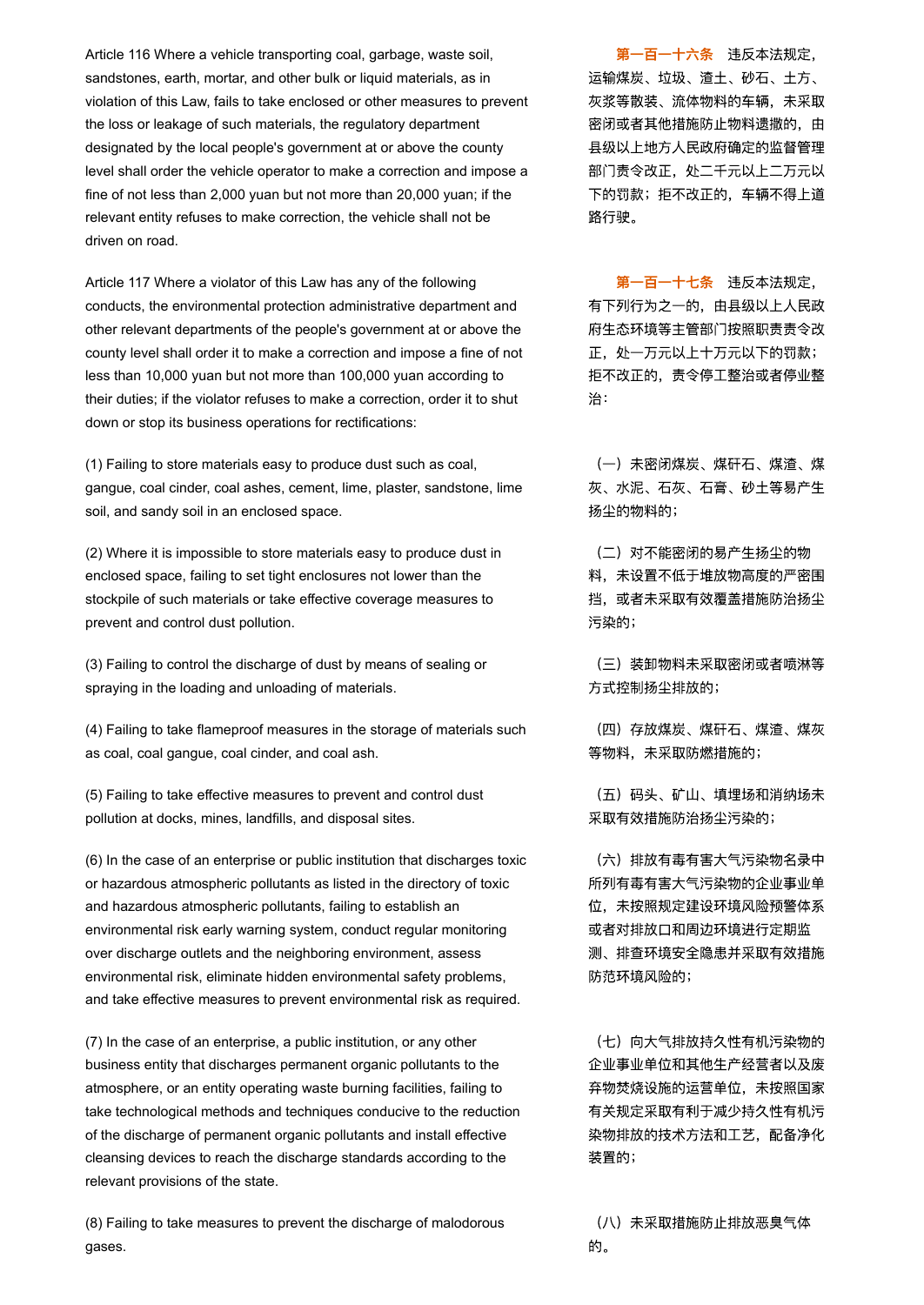Article 118 Where a catering service provider discharges soot as in violation of this Law or discharges soot beyond the prescribed discharge standards as a result of its failure to install soot cleaning devices, use them normally, or take other soot cleaning measures, the regulatory department designated by the local people's government at or above the county level shall order it to make a correction and impose a fine of not less than 5,000 yuan but not more than 50,000 yuan; if it refuses to make a correction, order it to stop its business operations for rectifications.

Where a violator of this Law builds, rebuilds or expands a catering service project that produces soot, odor, or waste gas in a residential building, a commercial and residential complex building without specialpurpose flues, or a commercial floor adjacent to residential floors in a commercial and residential complex building, the regulatory department designated by the local people's government at or above the county level shall order it to make a correction; if it refuses to make a correction, order it to close down and impose a fine of not less than 10,000 yuan but not more than 100,000 yuan.

Where a violator of this Law has an open-air barbecue or provides a site for open-air barbecues in a period or area forbidden by the local people's government, the regulatory department designated by the local people's government at or above the county level shall order it to make a correction, confiscate the barbecue tools and illegal proceeds, and impose a fine of not less than 500 yuan but not more than 20,000 yuan.

Article 119 Where a violator of this Law sprays extremely or highly toxic pesticides to trees, flowers and grasses or burns straws, fallen leaves or other materials producing smoke pollution in a densely inhabited area, the regulatory department designated by the local people's government at or above the county level shall order it to make a correction, and may concurrently impose a fine of not less than 500 yuan but not more than 2,000 yuan.

Where a violator of this Law burns asphalt, asphalt felt, rubber, plastics, leather, garbage, and other materials that produce toxic or harmful smoke or dust or malodorous gases in a densely inhabited area or any other area needing special protection, the regulatory department designated by the local people's government at or above the county level shall order it to make a correction and impose a fine of not less than 10,000 yuan but not more than 100,000 yuan upon the entity or a fine of not less than 500 yuan but not more than 2,000 yuan upon the individual concerned.

Where a violator of this Law uses fireworks and firecrackers in a period or area prohibited by the local urban people's government, the regulatory department designated by the local people's government at or above the county level shall impose punishment according to law.

Article 120 Where a violator of this Law fails to install odor and waste gas disposal devices and other pollution prevention and control devices

第一百一十八条 违反本法规定, 排放油烟的餐饮服务业经营者未安装油 烟净化设施、不正常使用油烟净化设施 或者未采取其他油烟净化措施,超过排 放标准排放油烟的,由县级以上地方人 民政府确定的监督管理部门责令改正, 处五千元以上五万元以下的罚款;拒不 改正的,责令停业整治。

违反本法规定,在居民住宅楼、未配套 设立专用烟道的商住综合楼、商住综合 楼内与居住层相邻的商业楼层内新建、 改建、扩建产生油烟、异味、废气的餐 饮服务项目的,由县级以上地方人民政 府确定的监督管理部门责令改正;拒不 改正的,予以关闭,并处一万元以上十 万元以下的罚款。

违反本法规定,在当地人民政府禁止的 时段和区域内露天烧烤食品或者为露天 烧烤食品提供场地的,由县级以上地方 人民政府确定的监督管理部门责令改 正,没收烧烤工具和违法所得,并处五 百元以上二万元以下的罚款。

第一百一十九条 违反本法规定, 在人口集中地区对树木、花草喷洒剧 毒、高毒农药,或者露天焚烧秸秆、落 叶等产生烟尘污染的物质的,由县级以 上地方人民政府确定的监督管理部门责 令改正,并可以处五百元以上二千元以 下的罚款。

违反本法规定,在人口集中地区和其他 依法需要特殊保护的区域内,焚烧沥 青、油毡、橡胶、塑料、皮革、垃圾以 及其他产生有毒有害烟尘和恶臭气体的 物质的,由县级人民政府确定的监督管 理部门责令改正,对单位处一万元以上 十万元以下的罚款,对个人处五百元以 上二千元以下的罚款。

违反本法规定,在城市人民政府禁止的 时段和区域内燃放烟花爆竹的,由县级 以上地方人民政府确定的监督管理部门 依法予以处罚。

第一百二十条 违反本法规定, 从 事服装干洗和机动车维修等服务活动,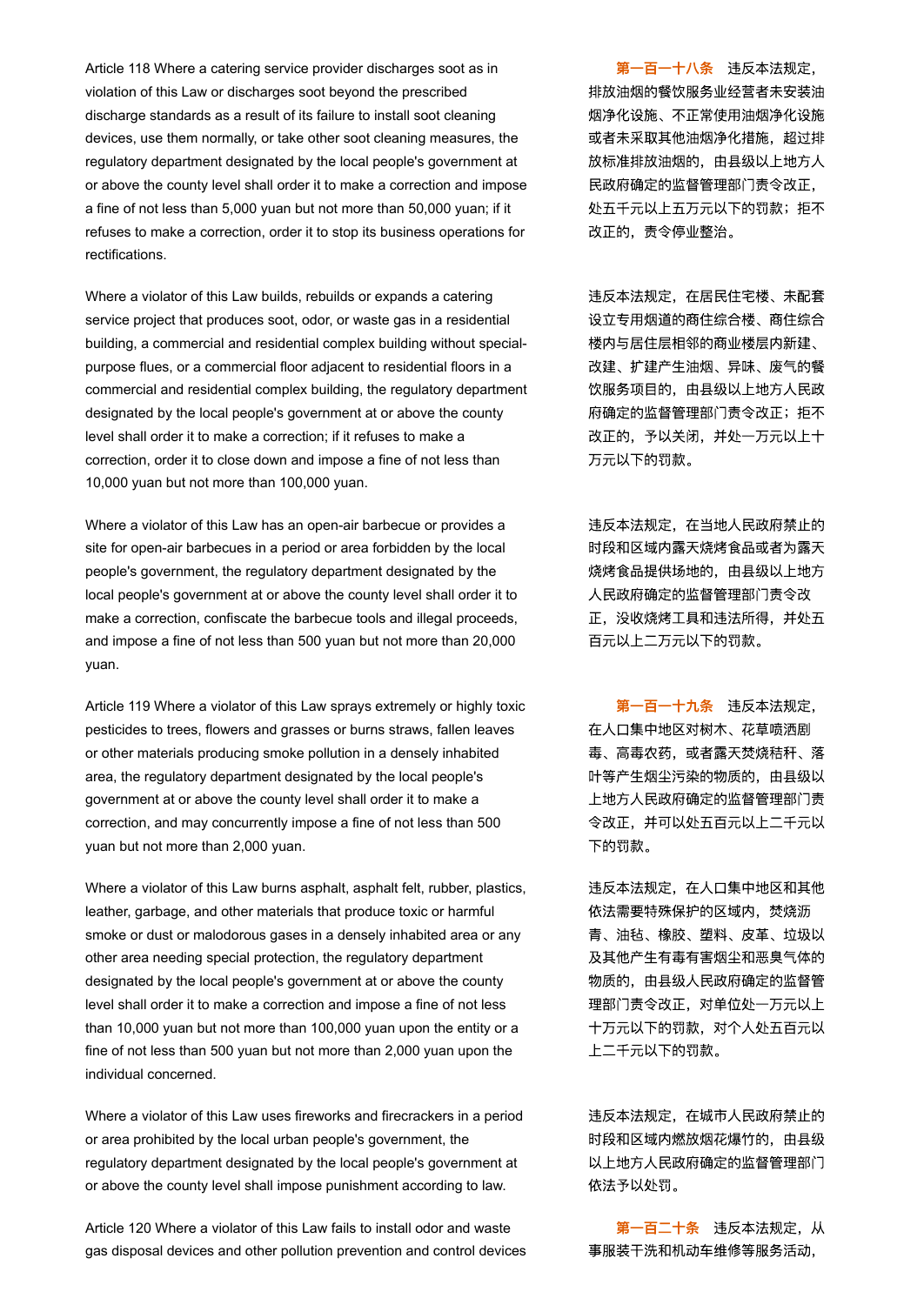and ensure their normal functioning when engaging in the dry cleaning of clothing, the maintenance and repair of motor vehicles, or other service activities, which affects the neighboring environment, the competent department of ecology and environment of the local people's government at or above the county level shall order it to make a correction and impose a fine of not less than 2,000 yuan but not more than 20,000 yuan; if it refuses to make a correction, order it to stop its business operations for rectifications.

Article 121 Where a violator of this Law releases any heavy air pollution forecasting and early warning information to the public without approval, if it constitutes a violation of public security administration, the public security organ shall impose punishment for public security administration according to law.

Where a violator of this Law refuses to execute the heavy air pollution weather emergency response measures such as stopping earthwork at construction sites or stopping the demolition of buildings, the regulatory department designated by the local people' s government at or above the county level shall impose a fine of not less than 10,000 yuan but not more than 100,000 yuan.

Article 122 Where a violation of this Law results in an atmospheric pollution accident, the competent department of ecology and environment of the people's government at or above the county level shall impose a fine under paragraph 2 of this Article, and, for the directly liable person in charge and other directly liable persons, may impose a fine of not more than 50% of their income from the enterprise or public institution in the last year.

Where an ordinary or less serious atmospheric pollution accident is caused, the fine shall be not less than one time but not more than three times the direct losses resulting from the accident; where a serious or especially atmospheric pollution serious accident is caused, the fine shall be not less than three times but not more than five times the direct losses resulting from the accident.

Article 123 Where any enterprise, public institution, or other business entity is fined and ordered to make a correction for any of the following conduct in violation of this Law but refuses to make a correction, the administrative organ lawfully making the punishment decision may impose continuous fines on it in the amount of the original fine for each day from the next day after it is ordered to make a correction:

(1) Discharging atmospheric pollutants without lawfully obtaining a pollutant discharge license.

(2) Discharging atmospheric pollutants beyond the atmospheric pollutant discharge standards or the total quantity control requirements for the discharge of key atmospheric pollutants.

(3) Discharging atmospheric pollutants by evading supervision. (三)通过逃避监管的方式排放大气污

未设置异味和废气处理装置等污染防治 设施并保持正常使用,影响周边环境 的,由县级以上地方人民政府生态环境 主管部门责令改正,处二千元以上二万 元以下的罚款;拒不改正的,责令停业 整治。

第一百二十一条 违反本法规定, 擅自向社会发布重污染天气预报预警信 息,构成违反治安管理行为的,由公安 机关依法予以处罚。

违反本法规定,拒不执行停止工地土石 方作业或者建筑物拆除施工等重污染天 气应急措施的,由县级以上地方人民政 府确定的监督管理部门处一万元以上十 万元以下的罚款。

第一百二十二条 违反本法规定, 造成大气污染事故的,由县级以上人民 政府生态环境主管部门依照本条第二款 的规定处以罚款;对直接负责的主管人 员和其他直接责任人员可以处上一年度 从本企业事业单位取得收入百分之五十 以下的罚款。

对造成一般或者较大大气污染事故的, 按照污染事故造成直接损失的一倍以上 三倍以下计算罚款;对造成重大或者特 大大气污染事故的,按照污染事故造成 的直接损失的三倍以上五倍以下计算罚 款。

第一百二十三条 违反本法规定, 企业事业单位和其他生产经营者有下列 行为之一,受到罚款处罚,被责令改 正,拒不改正的,依法作出处罚决定的 行政机关可以自责令改正之日的次日 起,按照原处罚数额按日连续处罚:

(一)未依法取得排污许可证排放大气 污染物的;

(二)超过大气污染物排放标准或者超 过重点大气污染物排放总量控制指标排 放大气污染物的;

染物的;